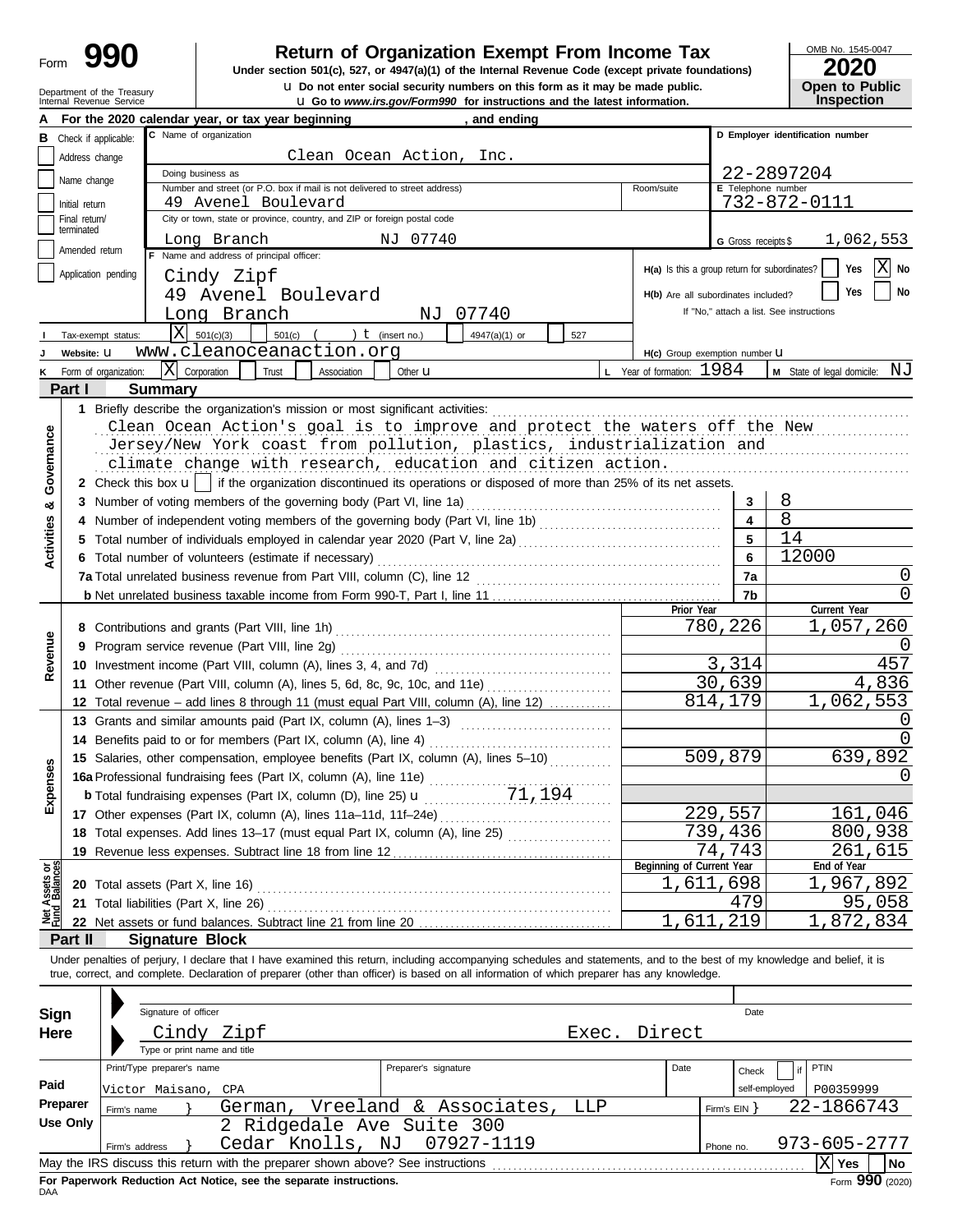|     | Form 990 (2020) Clean Ocean Action, Inc.                                                                                                                                                                                                                                                                                                    |                                   | 22-2897204                                                                                                                                                                                                                                                       |               | Page 2                |
|-----|---------------------------------------------------------------------------------------------------------------------------------------------------------------------------------------------------------------------------------------------------------------------------------------------------------------------------------------------|-----------------------------------|------------------------------------------------------------------------------------------------------------------------------------------------------------------------------------------------------------------------------------------------------------------|---------------|-----------------------|
|     | <b>Statement of Program Service Accomplishments</b><br>Part III                                                                                                                                                                                                                                                                             |                                   |                                                                                                                                                                                                                                                                  |               |                       |
|     |                                                                                                                                                                                                                                                                                                                                             |                                   |                                                                                                                                                                                                                                                                  |               | X                     |
|     | 1 Briefly describe the organization's mission:<br>Clean Ocean Action's goal is to improve and protect the waters off the New<br>Jersey/New York coast from pollution, plastics, industrialization and<br>climate change with research, education and citizen action.                                                                        |                                   |                                                                                                                                                                                                                                                                  |               |                       |
| 3   | 2 Did the organization undertake any significant program services during the year which were not listed on the<br>prior Form 990 or 990-EZ?<br>If "Yes," describe these new services on Schedule O.<br>Did the organization cease conducting, or make significant changes in how it conducts, any program                                   |                                   |                                                                                                                                                                                                                                                                  |               | Yes $\overline{X}$ No |
|     | services?<br>If "Yes," describe these changes on Schedule O.                                                                                                                                                                                                                                                                                |                                   |                                                                                                                                                                                                                                                                  |               | Yes $\overline{X}$ No |
|     | Describe the organization's program service accomplishments for each of its three largest program services, as measured by<br>expenses. Section 501(c)(3) and 501(c)(4) organizations are required to report the amount of grants and allocations to others,<br>the total expenses, and revenue, if any, for each program service reported. |                                   |                                                                                                                                                                                                                                                                  |               |                       |
|     | 4a (Code:                                                                                                                                                                                                                                                                                                                                   |                                   | ) (Expenses $\frac{1}{2}$ , $\frac{661}{1044}$ including grants of $\frac{1}{2}$ , $\frac{1}{2}$ , $\frac{1}{2}$ (Revenue $\frac{1}{2}$ , $\frac{1}{2}$ , $\frac{1}{2}$ ) (Revenue $\frac{1}{2}$ , $\frac{1}{2}$ , $\frac{1}{2}$ , $\frac{1}{2}$ , $\frac{1}{2}$ |               |                       |
|     | See Schedule O                                                                                                                                                                                                                                                                                                                              |                                   |                                                                                                                                                                                                                                                                  |               |                       |
|     |                                                                                                                                                                                                                                                                                                                                             |                                   |                                                                                                                                                                                                                                                                  |               |                       |
|     |                                                                                                                                                                                                                                                                                                                                             |                                   |                                                                                                                                                                                                                                                                  |               |                       |
|     |                                                                                                                                                                                                                                                                                                                                             |                                   |                                                                                                                                                                                                                                                                  |               |                       |
|     |                                                                                                                                                                                                                                                                                                                                             |                                   |                                                                                                                                                                                                                                                                  |               |                       |
|     |                                                                                                                                                                                                                                                                                                                                             |                                   |                                                                                                                                                                                                                                                                  |               |                       |
|     |                                                                                                                                                                                                                                                                                                                                             |                                   |                                                                                                                                                                                                                                                                  |               |                       |
|     |                                                                                                                                                                                                                                                                                                                                             |                                   |                                                                                                                                                                                                                                                                  |               |                       |
|     |                                                                                                                                                                                                                                                                                                                                             |                                   |                                                                                                                                                                                                                                                                  |               |                       |
|     |                                                                                                                                                                                                                                                                                                                                             |                                   |                                                                                                                                                                                                                                                                  |               |                       |
|     |                                                                                                                                                                                                                                                                                                                                             |                                   |                                                                                                                                                                                                                                                                  |               |                       |
|     |                                                                                                                                                                                                                                                                                                                                             |                                   |                                                                                                                                                                                                                                                                  |               |                       |
| N/A |                                                                                                                                                                                                                                                                                                                                             |                                   |                                                                                                                                                                                                                                                                  |               |                       |
|     |                                                                                                                                                                                                                                                                                                                                             |                                   |                                                                                                                                                                                                                                                                  |               |                       |
|     |                                                                                                                                                                                                                                                                                                                                             |                                   |                                                                                                                                                                                                                                                                  |               |                       |
|     |                                                                                                                                                                                                                                                                                                                                             |                                   |                                                                                                                                                                                                                                                                  |               |                       |
|     |                                                                                                                                                                                                                                                                                                                                             |                                   |                                                                                                                                                                                                                                                                  |               |                       |
|     |                                                                                                                                                                                                                                                                                                                                             |                                   |                                                                                                                                                                                                                                                                  |               |                       |
|     |                                                                                                                                                                                                                                                                                                                                             |                                   |                                                                                                                                                                                                                                                                  |               |                       |
|     |                                                                                                                                                                                                                                                                                                                                             |                                   |                                                                                                                                                                                                                                                                  |               |                       |
|     |                                                                                                                                                                                                                                                                                                                                             |                                   |                                                                                                                                                                                                                                                                  |               |                       |
|     |                                                                                                                                                                                                                                                                                                                                             |                                   |                                                                                                                                                                                                                                                                  |               |                       |
|     |                                                                                                                                                                                                                                                                                                                                             |                                   |                                                                                                                                                                                                                                                                  |               |                       |
|     | 4c (Code:<br>) (Expenses \$                                                                                                                                                                                                                                                                                                                 | including grants of \$            |                                                                                                                                                                                                                                                                  | ) (Revenue \$ |                       |
| N/A |                                                                                                                                                                                                                                                                                                                                             |                                   |                                                                                                                                                                                                                                                                  |               |                       |
|     |                                                                                                                                                                                                                                                                                                                                             |                                   |                                                                                                                                                                                                                                                                  |               |                       |
|     |                                                                                                                                                                                                                                                                                                                                             |                                   |                                                                                                                                                                                                                                                                  |               |                       |
|     |                                                                                                                                                                                                                                                                                                                                             |                                   |                                                                                                                                                                                                                                                                  |               |                       |
|     |                                                                                                                                                                                                                                                                                                                                             |                                   |                                                                                                                                                                                                                                                                  |               |                       |
|     |                                                                                                                                                                                                                                                                                                                                             |                                   |                                                                                                                                                                                                                                                                  |               |                       |
|     |                                                                                                                                                                                                                                                                                                                                             |                                   |                                                                                                                                                                                                                                                                  |               |                       |
|     |                                                                                                                                                                                                                                                                                                                                             |                                   |                                                                                                                                                                                                                                                                  |               |                       |
|     |                                                                                                                                                                                                                                                                                                                                             |                                   |                                                                                                                                                                                                                                                                  |               |                       |
|     |                                                                                                                                                                                                                                                                                                                                             |                                   |                                                                                                                                                                                                                                                                  |               |                       |
|     |                                                                                                                                                                                                                                                                                                                                             |                                   |                                                                                                                                                                                                                                                                  |               |                       |
|     |                                                                                                                                                                                                                                                                                                                                             |                                   |                                                                                                                                                                                                                                                                  |               |                       |
|     | 4d Other program services (Describe on Schedule O.)                                                                                                                                                                                                                                                                                         |                                   |                                                                                                                                                                                                                                                                  |               |                       |
|     | (Expenses \$<br>4e Total program service expenses u                                                                                                                                                                                                                                                                                         | including grants of \$<br>661,044 | (Revenue \$                                                                                                                                                                                                                                                      |               |                       |
|     |                                                                                                                                                                                                                                                                                                                                             |                                   |                                                                                                                                                                                                                                                                  |               |                       |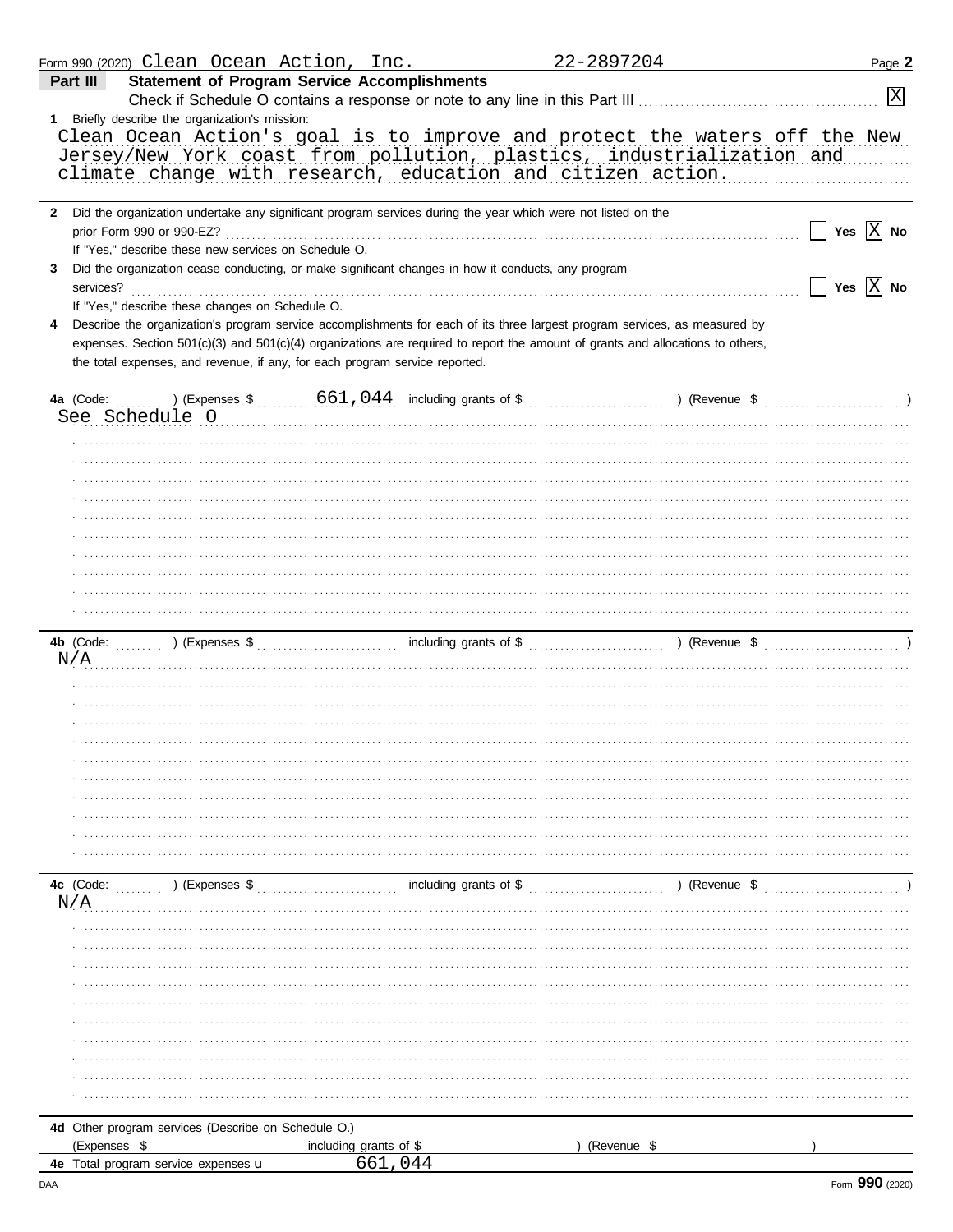Form 990 (2020) Page **3** Clean Ocean Action, Inc. 22-2897204

**Part IV Checklist of Required Schedules**

|             |                                                                                                                                                      |                 | Yes | No. |
|-------------|------------------------------------------------------------------------------------------------------------------------------------------------------|-----------------|-----|-----|
| 1           | Is the organization described in section $501(c)(3)$ or $4947(a)(1)$ (other than a private foundation)? If "Yes,"                                    |                 |     |     |
|             | complete Schedule A                                                                                                                                  | $\mathbf 1$     | Χ   |     |
| 2           |                                                                                                                                                      | $\mathbf{2}$    | Χ   |     |
| 3           | Did the organization engage in direct or indirect political campaign activities on behalf of or in opposition to                                     |                 |     |     |
|             | candidates for public office? If "Yes," complete Schedule C, Part I                                                                                  | 3               |     | X   |
| 4           | Section 501(c)(3) organizations. Did the organization engage in lobbying activities, or have a section 501(h)                                        |                 |     |     |
|             |                                                                                                                                                      | 4               |     | X   |
| 5           | Is the organization a section $501(c)(4)$ , $501(c)(5)$ , or $501(c)(6)$ organization that receives membership dues,                                 |                 |     |     |
|             | assessments, or similar amounts as defined in Revenue Procedure 98-19? If "Yes," complete Schedule C, Part III                                       | 5               |     | Χ   |
| 6           | Did the organization maintain any donor advised funds or any similar funds or accounts for which donors                                              |                 |     |     |
|             | have the right to provide advice on the distribution or investment of amounts in such funds or accounts? If                                          |                 |     |     |
|             | "Yes," complete Schedule D, Part I                                                                                                                   | 6               |     | X   |
| 7           | Did the organization receive or hold a conservation easement, including easements to preserve open space,                                            |                 |     |     |
|             | the environment, historic land areas, or historic structures? If "Yes," complete Schedule D, Part II                                                 | 7               |     | X   |
| 8           | Did the organization maintain collections of works of art, historical treasures, or other similar assets? If "Yes,"<br>complete Schedule D, Part III | 8               |     | Χ   |
| 9           | Did the organization report an amount in Part X, line 21, for escrow or custodial account liability, serve as a                                      |                 |     |     |
|             | custodian for amounts not listed in Part X; or provide credit counseling, debt management, credit repair, or                                         |                 |     |     |
|             | debt negotiation services? If "Yes," complete Schedule D, Part IV                                                                                    | 9               |     | X   |
| 10          | Did the organization, directly or through a related organization, hold assets in donor-restricted endowments                                         |                 |     |     |
|             | or in quasi endowments? If "Yes," complete Schedule D, Part V                                                                                        | 10              |     | Χ   |
| 11          | If the organization's answer to any of the following questions is "Yes," then complete Schedule D, Parts VI,                                         |                 |     |     |
|             | VII, VIII, IX, or X as applicable.                                                                                                                   |                 |     |     |
| a           | Did the organization report an amount for land, buildings, and equipment in Part X, line 10? If "Yes,"                                               |                 |     |     |
|             | complete Schedule D, Part VI                                                                                                                         | 11a             | Χ   |     |
| b           | Did the organization report an amount for investments—other securities in Part X, line 12, that is 5% or more                                        |                 |     |     |
|             | of its total assets reported in Part X, line 16? If "Yes," complete Schedule D, Part VII                                                             | 11b             |     | X   |
| c           | Did the organization report an amount for investments—program related in Part X, line 13, that is 5% or more                                         |                 |     |     |
|             | of its total assets reported in Part X, line 16? If "Yes," complete Schedule D, Part VIII [[[[[[[[[[[[[[[[[[[[                                       | 11c             |     | Χ   |
| d           | Did the organization report an amount for other assets in Part X, line 15, that is 5% or more of its total assets                                    |                 |     |     |
|             | reported in Part X, line 16? If "Yes," complete Schedule D, Part IX                                                                                  | 11d             |     | X   |
|             | Did the organization report an amount for other liabilities in Part X, line 25? If "Yes," complete Schedule D, Part X                                | <b>11e</b>      |     | Χ   |
| f           | Did the organization's separate or consolidated financial statements for the tax year include a footnote that addresses                              |                 |     |     |
|             | the organization's liability for uncertain tax positions under FIN 48 (ASC 740)? If "Yes," complete Schedule D, Part X                               | 11f             | Х   |     |
| 12a         | Did the organization obtain separate, independent audited financial statements for the tax year? If "Yes," complete                                  | 12a             | х   |     |
| b           | Was the organization included in consolidated, independent audited financial statements for the tax year? If                                         |                 |     |     |
|             | "Yes," and if the organization answered "No" to line 12a, then completing Schedule D, Parts XI and XII is optional <i>manimining</i>                 | 12 <sub>b</sub> |     | Χ   |
| 13          |                                                                                                                                                      | 13              |     | Χ   |
| 14a         |                                                                                                                                                      | 14a             |     | Χ   |
| b           | Did the organization have aggregate revenues or expenses of more than \$10,000 from grantmaking,                                                     |                 |     |     |
|             | fundraising, business, investment, and program service activities outside the United States, or aggregate                                            |                 |     |     |
|             |                                                                                                                                                      | 14b             |     | X   |
| 15          | Did the organization report on Part IX, column (A), line 3, more than \$5,000 of grants or other assistance to or                                    |                 |     |     |
|             | for any foreign organization? If "Yes," complete Schedule F, Parts II and IV                                                                         | 15              |     | X   |
| 16          | Did the organization report on Part IX, column (A), line 3, more than \$5,000 of aggregate grants or other                                           |                 |     |     |
|             | assistance to or for foreign individuals? If "Yes," complete Schedule F, Parts III and IV                                                            | 16              |     | X   |
| 17          | Did the organization report a total of more than \$15,000 of expenses for professional fundraising services on                                       |                 |     |     |
|             |                                                                                                                                                      | 17              |     | X   |
| 18          | Did the organization report more than \$15,000 total of fundraising event gross income and contributions on                                          |                 |     |     |
|             | Part VIII, lines 1c and 8a? If "Yes," complete Schedule G, Part II                                                                                   | 18              |     | X   |
| 19          | Did the organization report more than \$15,000 of gross income from gaming activities on Part VIII, line 9a?                                         |                 |     |     |
|             |                                                                                                                                                      | 19              |     | X   |
| 20a         |                                                                                                                                                      | <b>20a</b>      |     | Χ   |
| $\mathbf b$ |                                                                                                                                                      | 20b             |     |     |
| 21          | Did the organization report more than \$5,000 of grants or other assistance to any domestic organization or                                          | 21              |     | Χ   |
|             |                                                                                                                                                      |                 |     |     |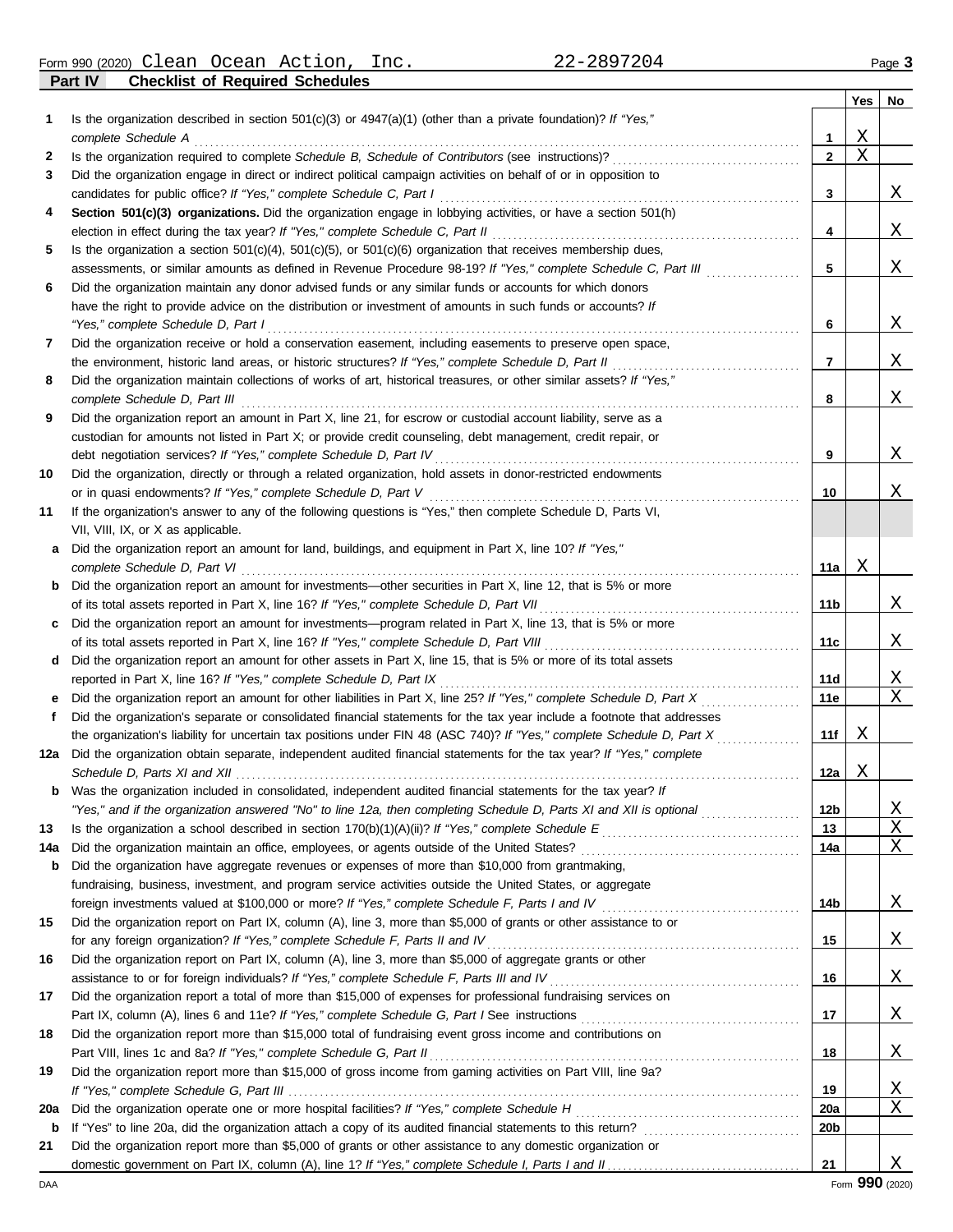Form 990 (2020) Page **4** Clean Ocean Action, Inc. 22-2897204

**Part IV Checklist of Required Schedules** *(continued)*

|     |                                                                                                                                                                                                                                  |                 | Yes | No. |
|-----|----------------------------------------------------------------------------------------------------------------------------------------------------------------------------------------------------------------------------------|-----------------|-----|-----|
| 22  | Did the organization report more than \$5,000 of grants or other assistance to or for domestic individuals on                                                                                                                    |                 |     |     |
|     |                                                                                                                                                                                                                                  | 22              |     | Χ   |
| 23  | Did the organization answer "Yes" to Part VII, Section A, line 3, 4, or 5 about compensation of the                                                                                                                              |                 |     |     |
|     | organization's current and former officers, directors, trustees, key employees, and highest compensated                                                                                                                          |                 |     |     |
|     | employees? If "Yes," complete Schedule J                                                                                                                                                                                         | 23              |     | X   |
| 24a | Did the organization have a tax-exempt bond issue with an outstanding principal amount of more than                                                                                                                              |                 |     |     |
|     | \$100,000 as of the last day of the year, that was issued after December 31, 2002? If "Yes," answer lines 24b                                                                                                                    |                 |     |     |
|     | through 24d and complete Schedule K. If "No," go to line 25a                                                                                                                                                                     | 24a             |     | X   |
| b   | Did the organization invest any proceeds of tax-exempt bonds beyond a temporary period exception?                                                                                                                                | 24b             |     |     |
|     | Did the organization maintain an escrow account other than a refunding escrow at any time during the year                                                                                                                        |                 |     |     |
|     | to defease any tax-exempt bonds?                                                                                                                                                                                                 | 24c             |     |     |
| d   |                                                                                                                                                                                                                                  | 24d             |     |     |
| 25a | Section 501(c)(3), 501(c)(4), and 501(c)(29) organizations. Did the organization engage in an excess benefit                                                                                                                     |                 |     |     |
|     | transaction with a disqualified person during the year? If "Yes," complete Schedule L, Part I                                                                                                                                    | 25a             |     | X   |
| b   | Is the organization aware that it engaged in an excess benefit transaction with a disqualified person in a prior<br>year, and that the transaction has not been reported on any of the organization's prior Forms 990 or 990-EZ? |                 |     |     |
|     | If "Yes," complete Schedule L, Part I                                                                                                                                                                                            | 25b             |     | X   |
| 26  | Did the organization report any amount on Part X, line 5 or 22, for receivables from or payables to any current                                                                                                                  |                 |     |     |
|     | or former officer, director, trustee, key employee, creator or founder, substantial contributor, or 35%                                                                                                                          |                 |     |     |
|     | controlled entity or family member of any of these persons? If "Yes," complete Schedule L, Part II                                                                                                                               | 26              |     | X   |
| 27  | Did the organization provide a grant or other assistance to any current or former officer, director, trustee, key                                                                                                                |                 |     |     |
|     | employee, creator or founder, substantial contributor or employee thereof, a grant selection committee                                                                                                                           |                 |     |     |
|     | member, or to a 35% controlled entity (including an employee thereof) or family member of any of these                                                                                                                           |                 |     |     |
|     | persons? If "Yes," complete Schedule L, Part III                                                                                                                                                                                 | 27              |     | X   |
| 28  | Was the organization a party to a business transaction with one of the following parties (see Schedule L, Part                                                                                                                   |                 |     |     |
|     | IV instructions, for applicable filing thresholds, conditions, and exceptions):                                                                                                                                                  |                 |     |     |
| а   | A current or former officer, director, trustee, key employee, creator or founder, or substantial contributor? If                                                                                                                 |                 |     |     |
|     | "Yes," complete Schedule L, Part IV                                                                                                                                                                                              | 28a             |     | X   |
| b   |                                                                                                                                                                                                                                  | 28b             |     | Χ   |
| c   | A 35% controlled entity of one or more individuals and/or organizations described in lines 28a or 28b? If                                                                                                                        |                 |     |     |
|     | "Yes," complete Schedule L, Part IV encourance contract to the set of the Schedule L, Part IV encourance and t                                                                                                                   | 28c             |     | X   |
| 29  | Did the organization receive more than \$25,000 in non-cash contributions? If "Yes," complete Schedule M                                                                                                                         | 29              |     | Χ   |
| 30  | Did the organization receive contributions of art, historical treasures, or other similar assets, or qualified                                                                                                                   |                 |     |     |
|     | conservation contributions? If "Yes," complete Schedule M                                                                                                                                                                        | 30              |     | X   |
| 31  | Did the organization liquidate, terminate, or dissolve and cease operations? If "Yes," complete Schedule N, Part I                                                                                                               | 31              |     | Χ   |
| 32  | Did the organization sell, exchange, dispose of, or transfer more than 25% of its net assets? If "Yes,"                                                                                                                          |                 |     |     |
|     | complete Schedule N, Part II                                                                                                                                                                                                     | 32              |     | Χ   |
| 33  | Did the organization own 100% of an entity disregarded as separate from the organization under Regulations                                                                                                                       |                 |     |     |
| 34  | sections 301.7701-2 and 301.7701-3? If "Yes," complete Schedule R, Part I<br>Was the organization related to any tax-exempt or taxable entity? If "Yes," complete Schedule R, Part II, III,                                      | 33              |     | X   |
|     | or IV, and Part V, line 1                                                                                                                                                                                                        | 34              |     | X   |
| 35a |                                                                                                                                                                                                                                  | 35a             |     | Χ   |
| b   | If "Yes" to line 35a, did the organization receive any payment from or engage in any transaction with a                                                                                                                          |                 |     |     |
|     | controlled entity within the meaning of section 512(b)(13)? If "Yes," complete Schedule R, Part V, line 2                                                                                                                        | 35 <sub>b</sub> |     |     |
| 36  | Section 501(c)(3) organizations. Did the organization make any transfers to an exempt non-charitable                                                                                                                             |                 |     |     |
|     | related organization? If "Yes," complete Schedule R, Part V, line 2                                                                                                                                                              | 36              |     | X   |
| 37  | Did the organization conduct more than 5% of its activities through an entity that is not a related organization                                                                                                                 |                 |     |     |
|     | and that is treated as a partnership for federal income tax purposes? If "Yes," complete Schedule R, Part VI.                                                                                                                    | 37              |     | X   |
| 38  | Did the organization complete Schedule O and provide explanations in Schedule O for Part VI, lines 11b and                                                                                                                       |                 |     |     |
|     | 19? Note: All Form 990 filers are required to complete Schedule O.                                                                                                                                                               | 38              | Χ   |     |
|     | Statements Regarding Other IRS Filings and Tax Compliance<br>Part V                                                                                                                                                              |                 |     |     |
|     | Check if Schedule O contains a response or note to any line in this Part V                                                                                                                                                       |                 |     |     |
|     |                                                                                                                                                                                                                                  |                 | Yes | No  |
| 1a  | 3<br>Enter the number reported in Box 3 of Form 1096. Enter -0- if not applicable<br>1a                                                                                                                                          |                 |     |     |
| b   | 0<br>1 <sub>b</sub><br>Enter the number of Forms W-2G included in line 1a. Enter -0- if not applicable                                                                                                                           |                 |     |     |
| с   | Did the organization comply with backup withholding rules for reportable payments to vendors and                                                                                                                                 |                 |     |     |
|     |                                                                                                                                                                                                                                  | 1c              | Χ   |     |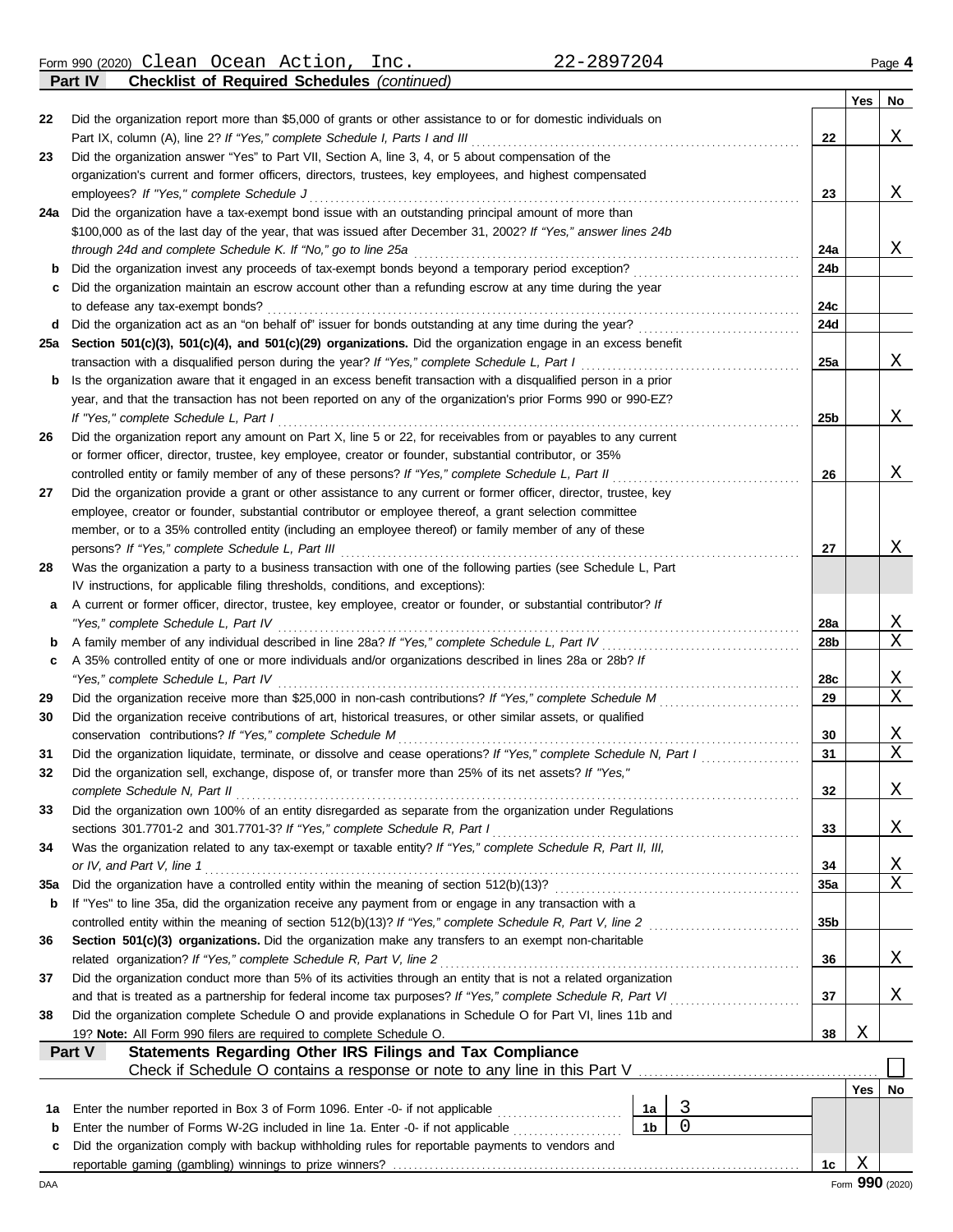|  | Form 990 | (2020)<br>$\cap \neg r$<br>CTEAII | Ocean | Action | ∸∸ | .0700<br>,, <i>,</i><br>L<br>$\sim$ | Page.<br>. |
|--|----------|-----------------------------------|-------|--------|----|-------------------------------------|------------|
|--|----------|-----------------------------------|-------|--------|----|-------------------------------------|------------|

|                                           | Statements Regarding Other IRS Filings and Tax Compliance (continued)<br><b>Part V</b>                                                                                                                                         |                 |    |                |     |    |
|-------------------------------------------|--------------------------------------------------------------------------------------------------------------------------------------------------------------------------------------------------------------------------------|-----------------|----|----------------|-----|----|
|                                           |                                                                                                                                                                                                                                |                 |    |                | Yes | No |
| 2a                                        | Enter the number of employees reported on Form W-3, Transmittal of Wage and Tax                                                                                                                                                |                 |    |                |     |    |
|                                           | Statements, filed for the calendar year ending with or within the year covered by this return                                                                                                                                  | 2a              | 14 |                |     |    |
| b                                         | If at least one is reported on line 2a, did the organization file all required federal employment tax returns?                                                                                                                 |                 |    | 2b             | Χ   |    |
|                                           | Note: If the sum of lines 1a and 2a is greater than 250, you may be required to e-file (see instructions)                                                                                                                      |                 |    |                |     |    |
| за                                        | Did the organization have unrelated business gross income of \$1,000 or more during the year?                                                                                                                                  |                 |    | За             |     | Χ  |
| b                                         | If "Yes," has it filed a Form 990-T for this year? If "No" to line 3b, provide an explanation on Schedule O [ [ [ [ [ ] ]                                                                                                      |                 |    | 3b             |     |    |
| 4a                                        | At any time during the calendar year, did the organization have an interest in, or a signature or other authority over,                                                                                                        |                 |    |                |     |    |
|                                           | a financial account in a foreign country (such as a bank account, securities account, or other financial account)?                                                                                                             |                 |    | 4a             |     | Χ  |
| b                                         | If "Yes," enter the name of the foreign country <b>u</b>                                                                                                                                                                       |                 |    |                |     |    |
|                                           | See instructions for filing requirements for FinCEN Form 114, Report of Foreign Bank and Financial Accounts (FBAR).<br>Was the organization a party to a prohibited tax shelter transaction at any time during the tax year?   |                 |    | 5a             |     | Χ  |
| 5а<br>b                                   |                                                                                                                                                                                                                                |                 |    | 5 <sub>b</sub> |     | Χ  |
| c                                         | If "Yes" to line 5a or 5b, did the organization file Form 8886-T?                                                                                                                                                              |                 |    | 5c             |     |    |
| 6а                                        | Does the organization have annual gross receipts that are normally greater than \$100,000, and did the                                                                                                                         |                 |    |                |     |    |
|                                           | organization solicit any contributions that were not tax deductible as charitable contributions?                                                                                                                               |                 |    | 6a             |     | Χ  |
| b                                         | If "Yes," did the organization include with every solicitation an express statement that such contributions or                                                                                                                 |                 |    |                |     |    |
|                                           | gifts were not tax deductible?                                                                                                                                                                                                 |                 |    | 6b             |     |    |
| 7                                         | Organizations that may receive deductible contributions under section 170(c).                                                                                                                                                  |                 |    |                |     |    |
| а                                         | Did the organization receive a payment in excess of \$75 made partly as a contribution and partly for goods                                                                                                                    |                 |    |                |     |    |
|                                           | and services provided to the payor?                                                                                                                                                                                            |                 |    | 7a             | Χ   |    |
| b                                         |                                                                                                                                                                                                                                |                 |    | 7b             | Χ   |    |
| с                                         | Did the organization sell, exchange, or otherwise dispose of tangible personal property for which it was                                                                                                                       |                 |    |                |     |    |
|                                           | required to file Form 8282?                                                                                                                                                                                                    |                 |    | 7c             |     | Χ  |
| d                                         |                                                                                                                                                                                                                                | 7d              |    |                |     |    |
| е                                         |                                                                                                                                                                                                                                |                 |    | 7e             |     | Χ  |
| f                                         | Did the organization, during the year, pay premiums, directly or indirectly, on a personal benefit contract?                                                                                                                   |                 |    | 7f             |     | Χ  |
| g                                         | If the organization received a contribution of qualified intellectual property, did the organization file Form 8899 as required?                                                                                               |                 |    | 7g             |     | Χ  |
| h                                         | If the organization received a contribution of cars, boats, airplanes, or other vehicles, did the organization file a Form 1098-C?                                                                                             |                 |    | 7h             |     | Χ  |
| 8                                         | Sponsoring organizations maintaining donor advised funds. Did a donor advised fund maintained by the                                                                                                                           |                 |    |                |     |    |
|                                           | sponsoring organization have excess business holdings at any time during the year?                                                                                                                                             |                 |    | 8              |     |    |
| 9                                         | Sponsoring organizations maintaining donor advised funds.                                                                                                                                                                      |                 |    | 9a             |     |    |
| а<br>b                                    | Did the sponsoring organization make any taxable distributions under section 4966?                                                                                                                                             |                 |    | 9b             |     |    |
| 10                                        | Section 501(c)(7) organizations. Enter:                                                                                                                                                                                        |                 |    |                |     |    |
| а                                         | Initiation fees and capital contributions included on Part VIII, line 12 [11] [11] [12] [11] [12] [11] [12] [1                                                                                                                 | 10a             |    |                |     |    |
|                                           | Gross receipts, included on Form 990, Part VIII, line 12, for public use of club facilities                                                                                                                                    | 10 <sub>b</sub> |    |                |     |    |
| 11                                        | Section 501(c)(12) organizations. Enter:                                                                                                                                                                                       |                 |    |                |     |    |
| а                                         | Gross income from members or shareholders                                                                                                                                                                                      | 11a             |    |                |     |    |
| b                                         | Gross income from other sources (Do not net amounts due or paid to other sources                                                                                                                                               |                 |    |                |     |    |
|                                           | against amounts due or received from them.)                                                                                                                                                                                    | 11 <sub>b</sub> |    |                |     |    |
| 12a                                       | Section 4947(a)(1) non-exempt charitable trusts. Is the organization filing Form 990 in lieu of Form 1041?                                                                                                                     |                 |    | 12a            |     |    |
| b                                         |                                                                                                                                                                                                                                |                 |    |                |     |    |
| 13                                        | Section 501(c)(29) qualified nonprofit health insurance issuers.                                                                                                                                                               |                 |    |                |     |    |
| a                                         | Is the organization licensed to issue qualified health plans in more than one state?                                                                                                                                           |                 |    | 13а            |     |    |
|                                           | Note: See the instructions for additional information the organization must report on Schedule O.                                                                                                                              |                 |    |                |     |    |
| b                                         | Enter the amount of reserves the organization is required to maintain by the states in which                                                                                                                                   |                 |    |                |     |    |
|                                           | the organization is licensed to issue qualified health plans [10] contains the organization is licensed to issue qualified health plans [10] contains the original state of the state of the state of the state original state | 13 <sub>b</sub> |    |                |     |    |
| c                                         | Enter the amount of reserves on hand                                                                                                                                                                                           | 13 <sub>c</sub> |    |                |     |    |
| 14a                                       | Did the organization receive any payments for indoor tanning services during the tax year?                                                                                                                                     |                 |    | 14a            |     | Χ  |
| b                                         |                                                                                                                                                                                                                                |                 |    | 14b            |     |    |
| 15                                        | Is the organization subject to the section 4960 tax on payment(s) of more than \$1,000,000 in remuneration or                                                                                                                  |                 |    | 15             |     | Χ  |
|                                           | excess parachute payment(s) during the year?<br>If "Yes," see instructions and file Form 4720, Schedule N.                                                                                                                     |                 |    |                |     |    |
| 16                                        | Is the organization an educational institution subject to the section 4968 excise tax on net investment income?                                                                                                                |                 |    | 16             |     | Χ  |
| If "Yes," complete Form 4720, Schedule O. |                                                                                                                                                                                                                                |                 |    |                |     |    |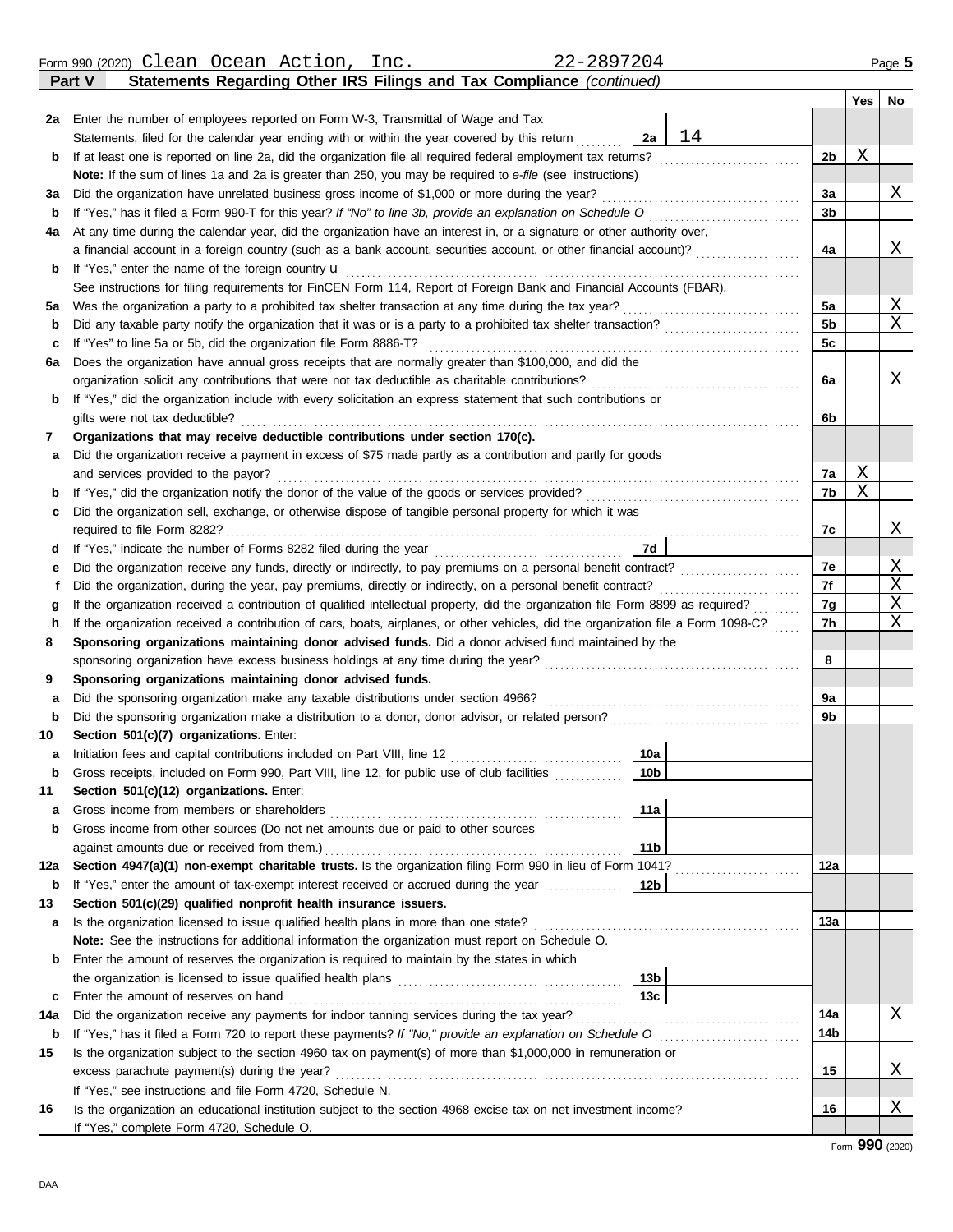| Form 990<br>(2020) | Clean | Ocean | Action | $\bar{m}$<br>∸∸∸∽ | cocroc<br>-20 <i>C</i><br>ے ت<br>20 Q | Page <b>b</b> |
|--------------------|-------|-------|--------|-------------------|---------------------------------------|---------------|
|                    |       |       |        |                   |                                       |               |

| Part VI | Governance, Management, and Disclosure For each "Yes" response to lines 2 through 7b below, and for a "No"                |
|---------|---------------------------------------------------------------------------------------------------------------------------|
|         | response to line 8a, 8b, or 10b below, describe the circumstances, processes, or changes on Schedule O. See instructions. |
|         | $\sqrt{\mathrm{x}}$<br>Check if Schedule O contains a response or note to any line in this Part VI                        |

|     | Section A. Governing Body and Management                                                                                                   |                 |        |    |
|-----|--------------------------------------------------------------------------------------------------------------------------------------------|-----------------|--------|----|
|     |                                                                                                                                            |                 | Yes    | No |
|     | 8<br>1a<br>1a Enter the number of voting members of the governing body at the end of the tax year                                          |                 |        |    |
|     | If there are material differences in voting rights among members of the governing body, or                                                 |                 |        |    |
|     | if the governing body delegated broad authority to an executive committee or similar                                                       |                 |        |    |
|     | committee, explain on Schedule O.                                                                                                          |                 |        |    |
| b   | 8<br>1b<br>Enter the number of voting members included on line 1a, above, who are independent                                              |                 |        |    |
| 2   | Did any officer, director, trustee, or key employee have a family relationship or a business relationship with                             |                 |        |    |
|     | any other officer, director, trustee, or key employee?                                                                                     | 2               |        | Χ  |
| 3   | Did the organization delegate control over management duties customarily performed by or under the direct                                  |                 |        |    |
|     | supervision of officers, directors, trustees, or key employees to a management company or other person?                                    | 3               |        | Χ  |
| 4   | Did the organization make any significant changes to its governing documents since the prior Form 990 was filed?                           | 4               |        | X  |
| 5   |                                                                                                                                            | 5               |        | Χ  |
| 6   | Did the organization have members or stockholders?                                                                                         | 6               |        | Χ  |
| 7a  | Did the organization have members, stockholders, or other persons who had the power to elect or appoint                                    |                 |        |    |
|     | one or more members of the governing body?                                                                                                 | 7a              |        | Χ  |
| b   | Are any governance decisions of the organization reserved to (or subject to approval by) members,                                          |                 |        |    |
|     | stockholders, or persons other than the governing body?                                                                                    | 7b              |        | Χ  |
| 8   | Did the organization contemporaneously document the meetings held or written actions undertaken during the year by the following:          |                 |        |    |
| а   | The governing body?                                                                                                                        | 8a              | Χ      |    |
| b   | Each committee with authority to act on behalf of the governing body?                                                                      | 8b              | X      |    |
| 9   | Is there any officer, director, trustee, or key employee listed in Part VII, Section A, who cannot be reached at                           |                 |        |    |
|     |                                                                                                                                            | 9               |        | Χ  |
|     | Section B. Policies (This Section B requests information about policies not required by the Internal Revenue Code.)                        |                 |        |    |
|     |                                                                                                                                            |                 | Yes    | No |
| 10a | Did the organization have local chapters, branches, or affiliates?                                                                         | 10a             |        | X  |
| b   | If "Yes," did the organization have written policies and procedures governing the activities of such chapters,                             |                 |        |    |
|     |                                                                                                                                            | 10 <sub>b</sub> |        |    |
| 11a | Has the organization provided a complete copy of this Form 990 to all members of its governing body before filing the form?                | 11a             | X      |    |
| b   | Describe in Schedule O the process, if any, used by the organization to review this Form 990.                                              |                 |        |    |
| 12a |                                                                                                                                            | 12a             | Χ      |    |
| b   | Were officers, directors, or trustees, and key employees required to disclose annually interests that could give rise to conflicts?        | 12 <sub>b</sub> | X      |    |
| c   | Did the organization regularly and consistently monitor and enforce compliance with the policy? If "Yes,"                                  |                 |        |    |
|     | describe in Schedule O how this was done                                                                                                   | 12c             | Χ      |    |
| 13  | Did the organization have a written whistleblower policy?                                                                                  | 13              | X<br>X |    |
| 14  |                                                                                                                                            | 14              |        |    |
| 15  | Did the process for determining compensation of the following persons include a review and approval by                                     |                 |        |    |
|     | independent persons, comparability data, and contemporaneous substantiation of the deliberation and decision?                              |                 |        |    |
| a   | The organization's CEO, Executive Director, or top management official                                                                     | 15a             | Χ<br>Χ |    |
| b   | Other officers or key employees of the organization<br>If "Yes" to line 15a or 15b, describe the process in Schedule O (see instructions). | 15b             |        |    |
| 16a | Did the organization invest in, contribute assets to, or participate in a joint venture or similar arrangement                             |                 |        |    |
|     | with a taxable entity during the year?                                                                                                     | 16a             |        | Χ  |
| b   | If "Yes," did the organization follow a written policy or procedure requiring the organization to evaluate its                             |                 |        |    |
|     | participation in joint venture arrangements under applicable federal tax law, and take steps to safeguard the                              |                 |        |    |
|     |                                                                                                                                            | 16b             |        |    |
|     | <b>Section C. Disclosure</b>                                                                                                               |                 |        |    |
| 17  | List the states with which a copy of this Form 990 is required to be filed $\mathbf{u}$ NJ                                                 |                 |        |    |
| 18  | Section 6104 requires an organization to make its Forms 1023 (1024 or 1024-A, if applicable), 990, and 990-T (Section 501(c)               |                 |        |    |
|     | (3)s only) available for public inspection. Indicate how you made these available. Check all that apply.                                   |                 |        |    |
|     | X<br>Another's website $ X $ Upon request<br>ΧI<br>Own website<br>Other (explain on Schedule O)                                            |                 |        |    |
| 19  | Describe on Schedule O whether (and if so, how) the organization made its governing documents, conflict of interest policy, and            |                 |        |    |
|     | financial statements available to the public during the tax year.                                                                          |                 |        |    |
|     |                                                                                                                                            |                 |        |    |

Clean Ocean Action, Inc. 49 Avenel Boulevard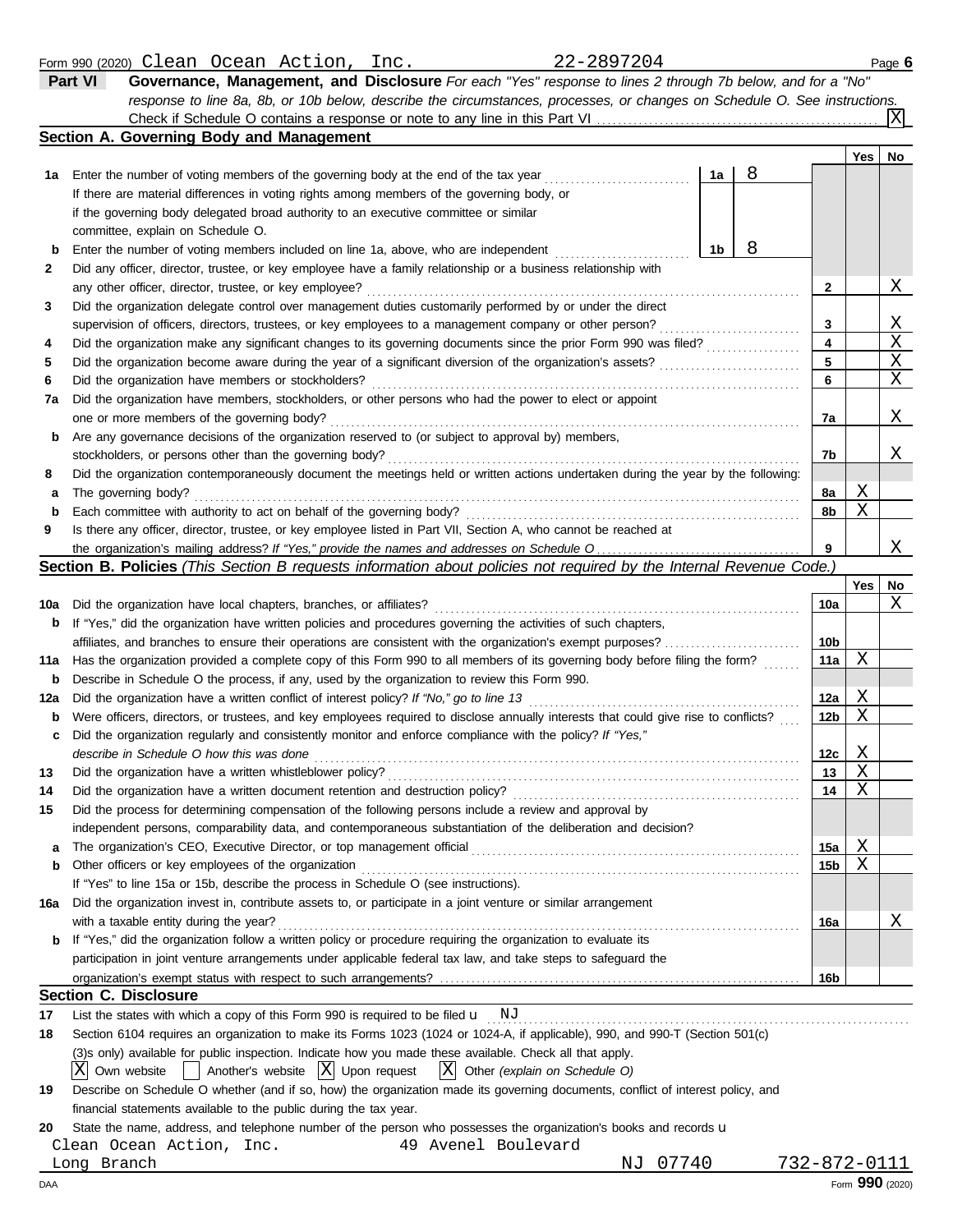| Form 990 (2020)          | $22 - 2897204$<br>Page 7                                                                                                                                                                                                                                                                                                    |
|--------------------------|-----------------------------------------------------------------------------------------------------------------------------------------------------------------------------------------------------------------------------------------------------------------------------------------------------------------------------|
| <b>Part VII</b>          | Compensation of Officers, Directors, Trustees, Key Employees, Highest Compensated Employees, and                                                                                                                                                                                                                            |
|                          | <b>Independent Contractors</b>                                                                                                                                                                                                                                                                                              |
|                          |                                                                                                                                                                                                                                                                                                                             |
| Section A.               | Officers, Directors, Trustees, Key Employees, and Highest Compensated Employees                                                                                                                                                                                                                                             |
| organization's tax year. | 1a Complete this table for all persons required to be listed. Report compensation for the calendar year ending with or within the                                                                                                                                                                                           |
|                          | • List all of the organization's <b>current</b> officers, directors, trustees (whether individuals or organizations), regardless of amount of<br>compensation. Enter -0- in columns (D), (E), and (F) if no compensation was paid.                                                                                          |
|                          | • List all of the organization's current key employees, if any. See instructions for definition of "key employee."                                                                                                                                                                                                          |
|                          | • List the organization's five current highest compensated employees (other than an officer, director, trustee, or key employee)<br>who received reportable compensation (Box 5 of Form W-2 and/or Box 7 of Form 1099-MISC) of more than \$100,000 from the<br>organization and any related organizations.                  |
|                          | • List all of the organization's former officers, key employees, and highest compensated employees who received more than<br>\$100,000 of reportable compensation from the organization and any related organizations.                                                                                                      |
|                          | List all of the organization's former directors or trustees that received, in the capacity as a former director or trustee of the<br>organization, more than \$10,000 of reportable compensation from the organization and any related organizations.<br>See instructions for the order in which to list the persons above. |

Check this box if neither the organization nor any related organization compensated any current officer, director, or trustee.

| (A)<br>Name and title                 | (B)<br>Average<br>hours<br>per week<br>(list any<br>hours for |                            | (C)<br>Position<br>(do not check more than one<br>box, unless person is both an<br>officer and a director/trustee) |                         |              |                                 |        | (D)<br>Reportable<br>compensation<br>from the<br>organization<br>(W-2/1099-MISC) | (E)<br>Reportable<br>compensation<br>from related<br>organizations<br>(W-2/1099-MISC) | (F)<br>Estimated amount<br>of other<br>compensation<br>from the<br>organization and |
|---------------------------------------|---------------------------------------------------------------|----------------------------|--------------------------------------------------------------------------------------------------------------------|-------------------------|--------------|---------------------------------|--------|----------------------------------------------------------------------------------|---------------------------------------------------------------------------------------|-------------------------------------------------------------------------------------|
|                                       | related<br>organizations<br>below<br>dotted line)             | Individual trustee<br>ctor | nstitutional trustee                                                                                               | Officer                 | Key employee | Highest compensated<br>employee | Former |                                                                                  |                                                                                       | related organizations                                                               |
| (1) Leo Gasienica                     |                                                               |                            |                                                                                                                    |                         |              |                                 |        |                                                                                  |                                                                                       |                                                                                     |
| President                             | 1.00<br>0.00                                                  | $\mathbf X$                |                                                                                                                    | X                       |              |                                 |        | 0                                                                                | $\overline{0}$                                                                        | 0                                                                                   |
| (2) Pat Bennekamper                   |                                                               |                            |                                                                                                                    |                         |              |                                 |        |                                                                                  |                                                                                       |                                                                                     |
|                                       | 1.00                                                          |                            |                                                                                                                    |                         |              |                                 |        |                                                                                  |                                                                                       |                                                                                     |
| Vice President<br>(3) Bob Bennekamper | 0.00                                                          | X                          |                                                                                                                    | $\overline{\mathrm{X}}$ |              |                                 |        | 0                                                                                | 0                                                                                     | $\mathbf 0$                                                                         |
| Vice President                        | 1.00<br>0.00                                                  | X                          |                                                                                                                    | X                       |              |                                 |        | 0                                                                                | 0                                                                                     | 0                                                                                   |
| (4) Valarie Montecalvo                |                                                               |                            |                                                                                                                    |                         |              |                                 |        |                                                                                  |                                                                                       |                                                                                     |
| Treasurer                             | 1.00<br>0.00                                                  | $\mathbf X$                |                                                                                                                    | X                       |              |                                 |        | 0                                                                                | $\overline{0}$                                                                        | $\mathbf 0$                                                                         |
| (5) Bonnie Torcivia                   | 1.00                                                          |                            |                                                                                                                    |                         |              |                                 |        |                                                                                  |                                                                                       |                                                                                     |
| Secretary                             | 0.00                                                          | X                          |                                                                                                                    | $\overline{\mathrm{X}}$ |              |                                 |        | 0                                                                                | $\mathbf 0$                                                                           | $\overline{0}$                                                                      |
| (6) Tom Fagan<br>Trustee              | 1.00<br>0.00                                                  | Χ                          |                                                                                                                    |                         |              |                                 |        | 0                                                                                | 0                                                                                     | 0                                                                                   |
| (7) Patsy Guttenplan                  |                                                               |                            |                                                                                                                    |                         |              |                                 |        |                                                                                  |                                                                                       |                                                                                     |
| Trustee                               | 1.00<br>0.00                                                  | X                          |                                                                                                                    |                         |              |                                 |        | 0                                                                                | $\overline{0}$                                                                        | 0                                                                                   |
| (8) Jim Lovgren                       |                                                               |                            |                                                                                                                    |                         |              |                                 |        |                                                                                  |                                                                                       |                                                                                     |
| Trustee                               | 1.00<br>0.00                                                  | X                          |                                                                                                                    |                         |              |                                 |        | 0                                                                                | 0                                                                                     | 0                                                                                   |
| (9) Jeff Martin                       |                                                               |                            |                                                                                                                    |                         |              |                                 |        |                                                                                  |                                                                                       |                                                                                     |
| Trustee                               | 1.00<br>0.00                                                  | X                          |                                                                                                                    |                         |              |                                 |        | 0                                                                                | 0                                                                                     | 0                                                                                   |
| $(10)$ Cindy Zipf                     |                                                               |                            |                                                                                                                    |                         |              |                                 |        |                                                                                  |                                                                                       |                                                                                     |
| Exec. Direct                          | 60.00<br>0.00                                                 |                            |                                                                                                                    | X                       |              |                                 |        | 69,360                                                                           | $\overline{0}$                                                                        | 18,445                                                                              |
| (11) Mary-Beth<br>Thomp\$on           |                                                               |                            |                                                                                                                    |                         |              |                                 |        |                                                                                  |                                                                                       |                                                                                     |
| Operat. Dir.                          | 50.00<br>0.00                                                 |                            |                                                                                                                    | $\rm X$                 |              |                                 |        | 57,596                                                                           | $\overline{0}$                                                                        | $\mathbf 0$                                                                         |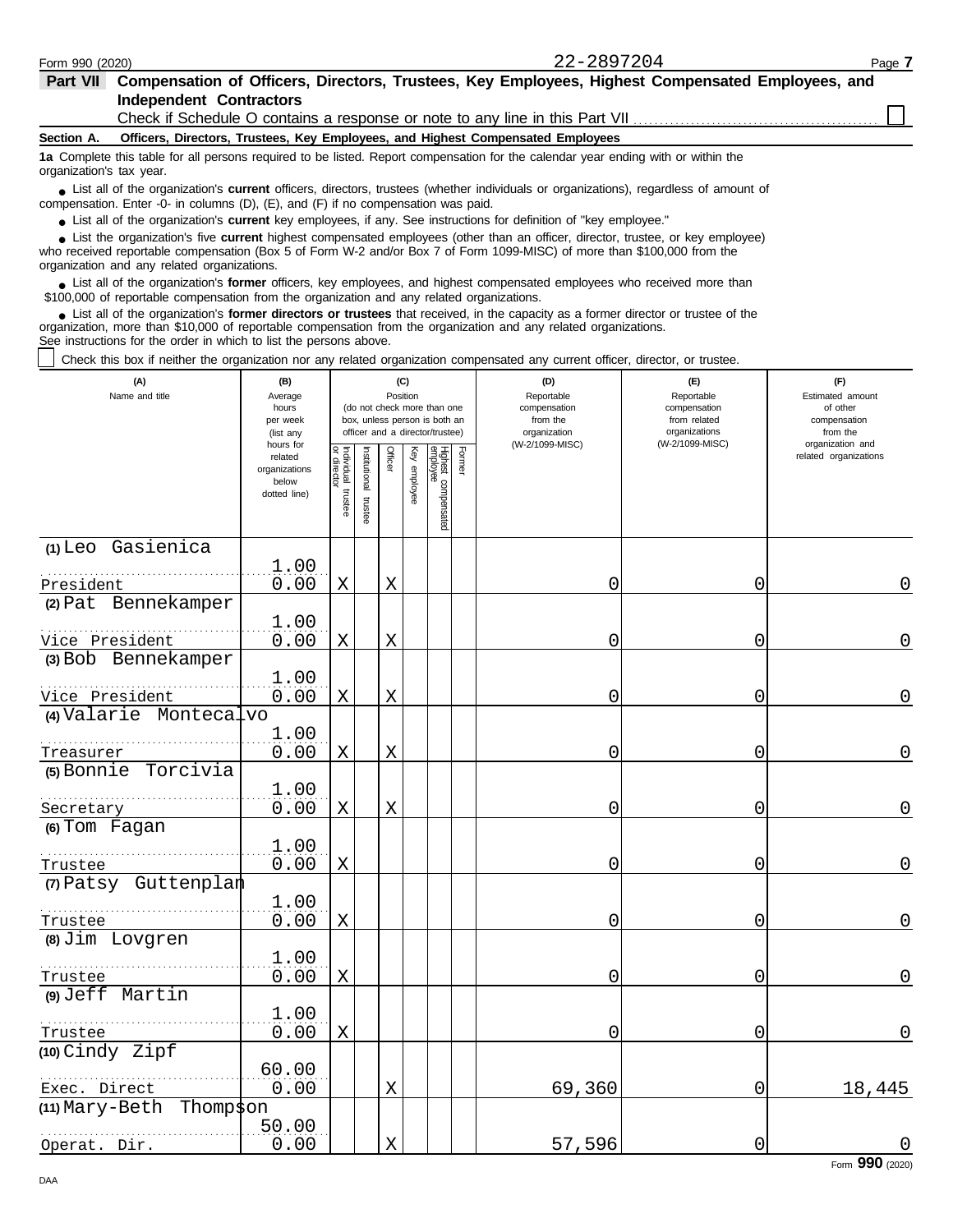|              | Form 990 (2020) Clean Ocean Action,                                                                                                                                                                                                                                                                                                     |                                                                |                                   |                       | Inc.     |              |                                                                                                 |        | 22-2897204                                                                                             |                                                                    |   |                                                                 | Page 8 |
|--------------|-----------------------------------------------------------------------------------------------------------------------------------------------------------------------------------------------------------------------------------------------------------------------------------------------------------------------------------------|----------------------------------------------------------------|-----------------------------------|-----------------------|----------|--------------|-------------------------------------------------------------------------------------------------|--------|--------------------------------------------------------------------------------------------------------|--------------------------------------------------------------------|---|-----------------------------------------------------------------|--------|
|              | Part VII                                                                                                                                                                                                                                                                                                                                |                                                                |                                   |                       |          |              |                                                                                                 |        | Section A. Officers, Directors, Trustees, Key Employees, and Highest Compensated Employees (continued) |                                                                    |   |                                                                 |        |
|              | (A)<br>Name and title                                                                                                                                                                                                                                                                                                                   | (B)<br>Average<br>hours<br>per week<br>(list any               |                                   |                       | Position | (C)          | (do not check more than one<br>box, unless person is both an<br>officer and a director/trustee) |        | (D)<br>Reportable<br>compensation<br>from the<br>organization                                          | (E)<br>Reportable<br>compensation<br>from related<br>organizations |   | (F)<br>Estimated amount<br>of other<br>compensation<br>from the |        |
|              |                                                                                                                                                                                                                                                                                                                                         | hours for<br>related<br>organizations<br>below<br>dotted line) | Individual trustee<br>or director | Institutional trustee | Officer  | Key employee | Highest compensated<br>employee                                                                 | Former | (W-2/1099-MISC)                                                                                        | (W-2/1099-MISC)                                                    |   | organization and<br>related organizations                       |        |
|              |                                                                                                                                                                                                                                                                                                                                         |                                                                |                                   |                       |          |              |                                                                                                 |        |                                                                                                        |                                                                    |   |                                                                 |        |
|              |                                                                                                                                                                                                                                                                                                                                         |                                                                |                                   |                       |          |              |                                                                                                 |        |                                                                                                        |                                                                    |   |                                                                 |        |
|              |                                                                                                                                                                                                                                                                                                                                         |                                                                |                                   |                       |          |              |                                                                                                 |        |                                                                                                        |                                                                    |   |                                                                 |        |
|              |                                                                                                                                                                                                                                                                                                                                         |                                                                |                                   |                       |          |              |                                                                                                 |        |                                                                                                        |                                                                    |   |                                                                 |        |
|              |                                                                                                                                                                                                                                                                                                                                         |                                                                |                                   |                       |          |              |                                                                                                 |        |                                                                                                        |                                                                    |   |                                                                 |        |
|              |                                                                                                                                                                                                                                                                                                                                         |                                                                |                                   |                       |          |              |                                                                                                 |        |                                                                                                        |                                                                    |   |                                                                 |        |
|              |                                                                                                                                                                                                                                                                                                                                         |                                                                |                                   |                       |          |              |                                                                                                 |        |                                                                                                        |                                                                    |   |                                                                 |        |
|              |                                                                                                                                                                                                                                                                                                                                         |                                                                |                                   |                       |          |              |                                                                                                 |        |                                                                                                        |                                                                    |   |                                                                 |        |
| 1b.          |                                                                                                                                                                                                                                                                                                                                         |                                                                |                                   |                       |          |              |                                                                                                 | u      | 126,956                                                                                                |                                                                    |   |                                                                 | 18,445 |
| a            | Total from continuation sheets to Part VII, Section A<br>Total (add lines 1b and 1c)                                                                                                                                                                                                                                                    |                                                                |                                   |                       |          |              |                                                                                                 | u      | 126,956                                                                                                |                                                                    |   |                                                                 | 18,445 |
| $\mathbf{2}$ | Total number of individuals (including but not limited to those listed above) who received more than \$100,000 of                                                                                                                                                                                                                       |                                                                |                                   |                       |          |              |                                                                                                 |        |                                                                                                        |                                                                    |   |                                                                 |        |
|              | reportable compensation from the organization $\mathbf{u}$ 0                                                                                                                                                                                                                                                                            |                                                                |                                   |                       |          |              |                                                                                                 |        |                                                                                                        |                                                                    |   | <b>Yes</b>                                                      | No     |
| 3            | Did the organization list any former officer, director, trustee, key employee, or highest compensated<br>employee on line 1a? If "Yes," complete Schedule J for such individual                                                                                                                                                         |                                                                |                                   |                       |          |              |                                                                                                 |        |                                                                                                        |                                                                    | 3 |                                                                 | X      |
| 4            | For any individual listed on line 1a, is the sum of reportable compensation and other compensation from the                                                                                                                                                                                                                             |                                                                |                                   |                       |          |              |                                                                                                 |        |                                                                                                        |                                                                    |   |                                                                 |        |
|              | organization and related organizations greater than \$150,000? If "Yes," complete Schedule J for such<br>individual with a construction of the construction of the construction of the construction of the construction of the construction of the construction of the construction of the construction of the construction of the cons |                                                                |                                   |                       |          |              |                                                                                                 |        |                                                                                                        |                                                                    | 4 |                                                                 | X      |
| 5            | Did any person listed on line 1a receive or accrue compensation from any unrelated organization or individual<br>for services rendered to the organization? If "Yes," complete Schedule J for such person                                                                                                                               |                                                                |                                   |                       |          |              |                                                                                                 |        |                                                                                                        |                                                                    | 5 |                                                                 | Χ      |
|              | Section B. Independent Contractors                                                                                                                                                                                                                                                                                                      |                                                                |                                   |                       |          |              |                                                                                                 |        |                                                                                                        |                                                                    |   |                                                                 |        |
| 1            | Complete this table for your five highest compensated independent contractors that received more than \$100,000 of<br>compensation from the organization. Report compensation for the calendar year ending with or within the organization's tax year.                                                                                  |                                                                |                                   |                       |          |              |                                                                                                 |        |                                                                                                        |                                                                    |   |                                                                 |        |
|              |                                                                                                                                                                                                                                                                                                                                         | (A)<br>Name and business address                               |                                   |                       |          |              |                                                                                                 |        |                                                                                                        | (B)<br>Description of services                                     |   | (C)<br>Compensation                                             |        |
|              |                                                                                                                                                                                                                                                                                                                                         |                                                                |                                   |                       |          |              |                                                                                                 |        |                                                                                                        |                                                                    |   |                                                                 |        |
|              |                                                                                                                                                                                                                                                                                                                                         |                                                                |                                   |                       |          |              |                                                                                                 |        |                                                                                                        |                                                                    |   |                                                                 |        |
|              |                                                                                                                                                                                                                                                                                                                                         |                                                                |                                   |                       |          |              |                                                                                                 |        |                                                                                                        |                                                                    |   |                                                                 |        |
|              |                                                                                                                                                                                                                                                                                                                                         |                                                                |                                   |                       |          |              |                                                                                                 |        |                                                                                                        |                                                                    |   |                                                                 |        |
|              |                                                                                                                                                                                                                                                                                                                                         |                                                                |                                   |                       |          |              |                                                                                                 |        |                                                                                                        |                                                                    |   |                                                                 |        |
|              |                                                                                                                                                                                                                                                                                                                                         |                                                                |                                   |                       |          |              |                                                                                                 |        |                                                                                                        |                                                                    |   |                                                                 |        |
|              |                                                                                                                                                                                                                                                                                                                                         |                                                                |                                   |                       |          |              |                                                                                                 |        |                                                                                                        |                                                                    |   |                                                                 |        |
| 2            | Total number of independent contractors (including but not limited to those listed above) who<br>received more than \$100,000 of compensation from the organization u                                                                                                                                                                   |                                                                |                                   |                       |          |              |                                                                                                 |        |                                                                                                        | 0                                                                  |   |                                                                 |        |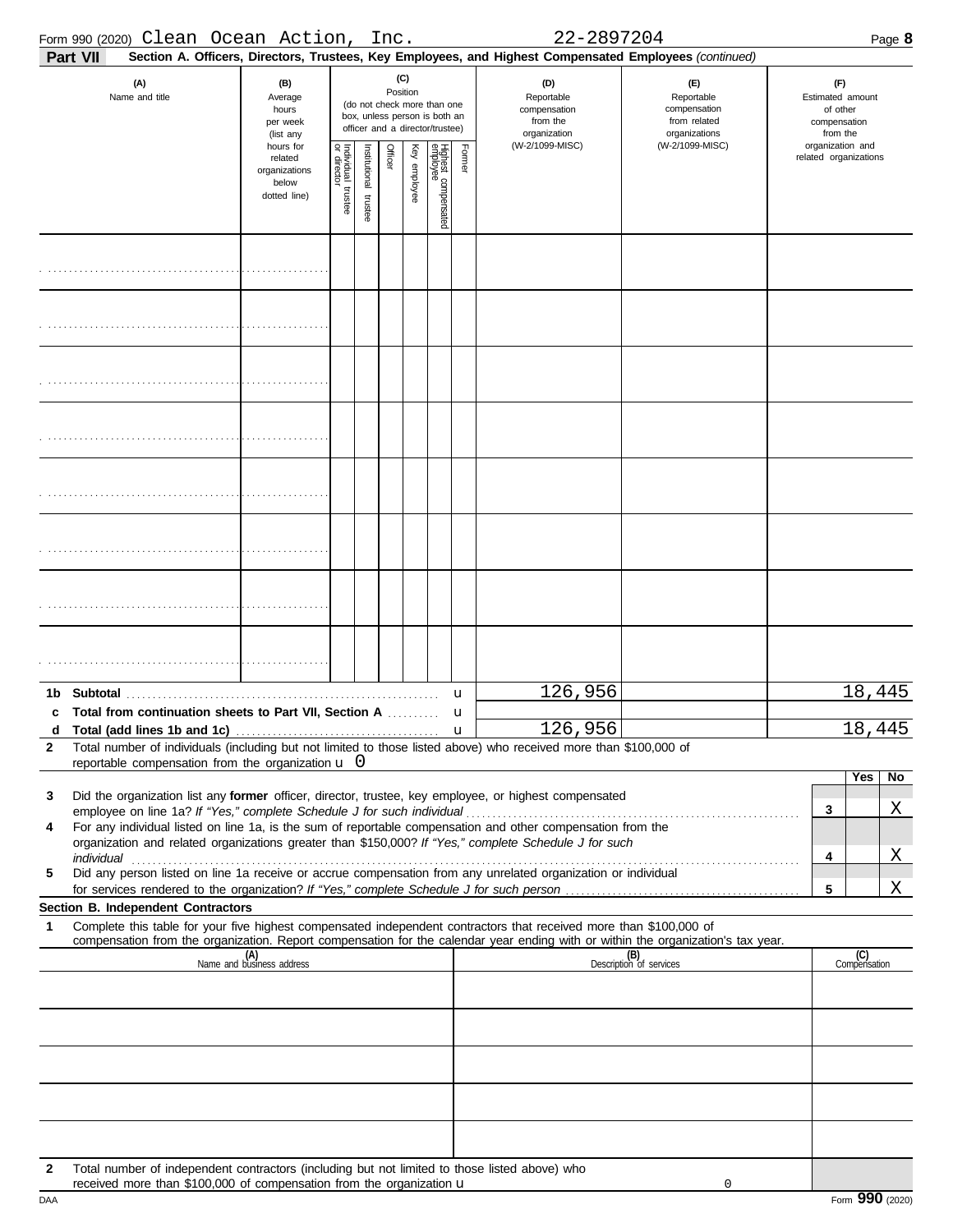| Form 990 (2020) Clean Ocean Action, |                             |  | Inc. | $-2897204$<br>22- | Page 9 |
|-------------------------------------|-----------------------------|--|------|-------------------|--------|
| <b>Part VIII</b>                    | <b>Statement of Revenue</b> |  |      |                   |        |

22-2897204

Check if Schedule O contains a response or note to any line in this Part VIII . . . . . . . . . . . . . . . . . . . . . . . . . . . . . . . . . . . . . . . . . . . .

 $\Box$ 

|                                                                  |     |                                                                                                                                                                                                                                                                                                                                                                                                                                                                                                                                                                  |    |                |                 |                      | (A)<br>Total revenue | (B)<br>Related or exempt<br>function revenue | (C)<br>Unrelated<br>business revenue | (D)<br>Revenue excluded<br>from tax under |
|------------------------------------------------------------------|-----|------------------------------------------------------------------------------------------------------------------------------------------------------------------------------------------------------------------------------------------------------------------------------------------------------------------------------------------------------------------------------------------------------------------------------------------------------------------------------------------------------------------------------------------------------------------|----|----------------|-----------------|----------------------|----------------------|----------------------------------------------|--------------------------------------|-------------------------------------------|
|                                                                  |     |                                                                                                                                                                                                                                                                                                                                                                                                                                                                                                                                                                  |    |                |                 |                      |                      |                                              |                                      | sections 512-514                          |
|                                                                  |     | 1a Federated campaigns                                                                                                                                                                                                                                                                                                                                                                                                                                                                                                                                           |    |                | 1a              |                      |                      |                                              |                                      |                                           |
|                                                                  |     | <b>b</b> Membership dues                                                                                                                                                                                                                                                                                                                                                                                                                                                                                                                                         |    | .              | 1b              |                      |                      |                                              |                                      |                                           |
|                                                                  |     | c Fundraising events                                                                                                                                                                                                                                                                                                                                                                                                                                                                                                                                             |    |                | 1 <sub>c</sub>  |                      |                      |                                              |                                      |                                           |
|                                                                  |     | d Related organizations                                                                                                                                                                                                                                                                                                                                                                                                                                                                                                                                          |    |                | 1d              |                      |                      |                                              |                                      |                                           |
|                                                                  |     | <b>e</b> Government grants (contributions)                                                                                                                                                                                                                                                                                                                                                                                                                                                                                                                       |    | .              | 1e              |                      |                      |                                              |                                      |                                           |
|                                                                  |     | f All other contributions, gifts, grants,                                                                                                                                                                                                                                                                                                                                                                                                                                                                                                                        |    |                |                 |                      |                      |                                              |                                      |                                           |
| <b>Contributions, Gifts, Grants</b><br>and Other Similar Amounts |     | and similar amounts not included above                                                                                                                                                                                                                                                                                                                                                                                                                                                                                                                           |    |                | 1f              | 1,057,260            |                      |                                              |                                      |                                           |
|                                                                  |     | Noncash contributions included in lines 1a-1f                                                                                                                                                                                                                                                                                                                                                                                                                                                                                                                    |    |                | 1g $\sqrt{5}$   |                      |                      |                                              |                                      |                                           |
|                                                                  |     |                                                                                                                                                                                                                                                                                                                                                                                                                                                                                                                                                                  |    |                |                 |                      | 1,057,260            |                                              |                                      |                                           |
|                                                                  |     |                                                                                                                                                                                                                                                                                                                                                                                                                                                                                                                                                                  |    |                |                 | <b>Business Code</b> |                      |                                              |                                      |                                           |
|                                                                  | 2a  |                                                                                                                                                                                                                                                                                                                                                                                                                                                                                                                                                                  |    |                |                 |                      |                      |                                              |                                      |                                           |
|                                                                  |     |                                                                                                                                                                                                                                                                                                                                                                                                                                                                                                                                                                  |    |                |                 |                      |                      |                                              |                                      |                                           |
|                                                                  | с   |                                                                                                                                                                                                                                                                                                                                                                                                                                                                                                                                                                  |    |                |                 |                      |                      |                                              |                                      |                                           |
| Program Service<br>Revenue                                       |     |                                                                                                                                                                                                                                                                                                                                                                                                                                                                                                                                                                  |    |                |                 |                      |                      |                                              |                                      |                                           |
|                                                                  |     |                                                                                                                                                                                                                                                                                                                                                                                                                                                                                                                                                                  |    |                |                 |                      |                      |                                              |                                      |                                           |
|                                                                  |     | f All other program service revenue                                                                                                                                                                                                                                                                                                                                                                                                                                                                                                                              |    |                |                 |                      |                      |                                              |                                      |                                           |
|                                                                  |     |                                                                                                                                                                                                                                                                                                                                                                                                                                                                                                                                                                  |    |                |                 |                      |                      |                                              |                                      |                                           |
|                                                                  | 3   | Investment income (including dividends, interest, and                                                                                                                                                                                                                                                                                                                                                                                                                                                                                                            |    |                |                 |                      | 457                  |                                              |                                      | 457                                       |
|                                                                  | 4   | other similar amounts)<br>Income from investment of tax-exempt bond proceeds                                                                                                                                                                                                                                                                                                                                                                                                                                                                                     |    |                |                 | u                    |                      |                                              |                                      |                                           |
|                                                                  | 5   |                                                                                                                                                                                                                                                                                                                                                                                                                                                                                                                                                                  |    |                |                 | u                    |                      |                                              |                                      |                                           |
|                                                                  |     |                                                                                                                                                                                                                                                                                                                                                                                                                                                                                                                                                                  |    | (i) Real       |                 | u<br>(ii) Personal   |                      |                                              |                                      |                                           |
|                                                                  |     | <b>6a</b> Gross rents                                                                                                                                                                                                                                                                                                                                                                                                                                                                                                                                            | 6a |                |                 |                      |                      |                                              |                                      |                                           |
|                                                                  |     | Less: rental expenses                                                                                                                                                                                                                                                                                                                                                                                                                                                                                                                                            | 6b |                |                 |                      |                      |                                              |                                      |                                           |
|                                                                  |     | Rental inc. or (loss)                                                                                                                                                                                                                                                                                                                                                                                                                                                                                                                                            | 6с |                |                 |                      |                      |                                              |                                      |                                           |
|                                                                  |     |                                                                                                                                                                                                                                                                                                                                                                                                                                                                                                                                                                  |    |                |                 | u                    |                      |                                              |                                      |                                           |
|                                                                  |     | <b>7a</b> Gross amount from                                                                                                                                                                                                                                                                                                                                                                                                                                                                                                                                      |    | (i) Securities |                 | (ii) Other           |                      |                                              |                                      |                                           |
|                                                                  |     | sales of assets<br>other than inventory                                                                                                                                                                                                                                                                                                                                                                                                                                                                                                                          | 7a |                |                 |                      |                      |                                              |                                      |                                           |
|                                                                  |     | <b>b</b> Less: cost or other                                                                                                                                                                                                                                                                                                                                                                                                                                                                                                                                     |    |                |                 |                      |                      |                                              |                                      |                                           |
|                                                                  |     | basis and sales exps.                                                                                                                                                                                                                                                                                                                                                                                                                                                                                                                                            | 7b |                |                 |                      |                      |                                              |                                      |                                           |
| Revenue                                                          |     | c Gain or (loss)                                                                                                                                                                                                                                                                                                                                                                                                                                                                                                                                                 | 7c |                |                 |                      |                      |                                              |                                      |                                           |
|                                                                  |     |                                                                                                                                                                                                                                                                                                                                                                                                                                                                                                                                                                  |    |                |                 | u                    |                      |                                              |                                      |                                           |
| Other                                                            |     | 8a Gross income from fundraising events                                                                                                                                                                                                                                                                                                                                                                                                                                                                                                                          |    |                |                 |                      |                      |                                              |                                      |                                           |
|                                                                  |     | $\left(\text{not including }\quad \text{$\$}\right)\qquad\qquad \text{and}\qquad \qquad \text{and}\qquad \qquad \text{and}\qquad \text{and}\qquad \text{and}\qquad \text{and}\qquad \text{and}\qquad \text{and}\qquad \text{and}\qquad \text{and}\qquad \text{and}\qquad \text{and}\qquad \text{and}\qquad \text{and}\qquad \text{and}\qquad \text{and}\qquad \text{and}\qquad \text{and}\qquad \text{and}\qquad \text{and}\qquad \text{and}\qquad \text{and}\qquad \text{and}\qquad \text{and}\qquad \text{and}\qquad \text{and}\qquad \text{and}\qquad \text{$ |    |                |                 |                      |                      |                                              |                                      |                                           |
|                                                                  |     | of contributions reported on line 1c).                                                                                                                                                                                                                                                                                                                                                                                                                                                                                                                           |    |                |                 |                      |                      |                                              |                                      |                                           |
|                                                                  |     | See Part IV, line 18                                                                                                                                                                                                                                                                                                                                                                                                                                                                                                                                             |    | . <b>.</b> .   | 8а              | 4,836                |                      |                                              |                                      |                                           |
|                                                                  |     | <b>b</b> Less: direct expenses                                                                                                                                                                                                                                                                                                                                                                                                                                                                                                                                   |    |                | 8b              |                      |                      |                                              |                                      |                                           |
|                                                                  |     | c Net income or (loss) from fundraising events                                                                                                                                                                                                                                                                                                                                                                                                                                                                                                                   |    |                |                 | $\mathbf{u}$         | 4,836                |                                              |                                      | 4,836                                     |
|                                                                  |     | 9a Gross income from gaming activities.                                                                                                                                                                                                                                                                                                                                                                                                                                                                                                                          |    |                |                 |                      |                      |                                              |                                      |                                           |
|                                                                  |     | See Part IV, line 19                                                                                                                                                                                                                                                                                                                                                                                                                                                                                                                                             |    |                | 9а              |                      |                      |                                              |                                      |                                           |
|                                                                  |     | <b>b</b> Less: direct expenses                                                                                                                                                                                                                                                                                                                                                                                                                                                                                                                                   |    |                | 9 <sub>b</sub>  |                      |                      |                                              |                                      |                                           |
|                                                                  |     |                                                                                                                                                                                                                                                                                                                                                                                                                                                                                                                                                                  |    |                |                 |                      |                      |                                              |                                      |                                           |
|                                                                  |     | 10a Gross sales of inventory, less                                                                                                                                                                                                                                                                                                                                                                                                                                                                                                                               |    |                |                 |                      |                      |                                              |                                      |                                           |
|                                                                  |     | returns and allowances                                                                                                                                                                                                                                                                                                                                                                                                                                                                                                                                           |    | 1.1.1.1        | 10a             |                      |                      |                                              |                                      |                                           |
|                                                                  |     | <b>b</b> Less: cost of goods sold                                                                                                                                                                                                                                                                                                                                                                                                                                                                                                                                |    |                | 10 <sub>b</sub> |                      |                      |                                              |                                      |                                           |
|                                                                  |     |                                                                                                                                                                                                                                                                                                                                                                                                                                                                                                                                                                  |    |                |                 |                      |                      |                                              |                                      |                                           |
|                                                                  |     |                                                                                                                                                                                                                                                                                                                                                                                                                                                                                                                                                                  |    |                |                 | <b>Business Code</b> |                      |                                              |                                      |                                           |
|                                                                  | 11a |                                                                                                                                                                                                                                                                                                                                                                                                                                                                                                                                                                  |    |                |                 |                      |                      |                                              |                                      |                                           |
| Miscellaneous<br>Revenue                                         | b   |                                                                                                                                                                                                                                                                                                                                                                                                                                                                                                                                                                  |    |                |                 |                      |                      |                                              |                                      |                                           |
|                                                                  |     |                                                                                                                                                                                                                                                                                                                                                                                                                                                                                                                                                                  |    |                |                 |                      |                      |                                              |                                      |                                           |
|                                                                  |     |                                                                                                                                                                                                                                                                                                                                                                                                                                                                                                                                                                  |    |                |                 |                      |                      |                                              |                                      |                                           |
|                                                                  | 12  |                                                                                                                                                                                                                                                                                                                                                                                                                                                                                                                                                                  |    |                |                 |                      | 1,062,553            | $\mathbf 0$                                  | 0                                    | 5,293                                     |
|                                                                  |     |                                                                                                                                                                                                                                                                                                                                                                                                                                                                                                                                                                  |    |                |                 |                      |                      |                                              |                                      |                                           |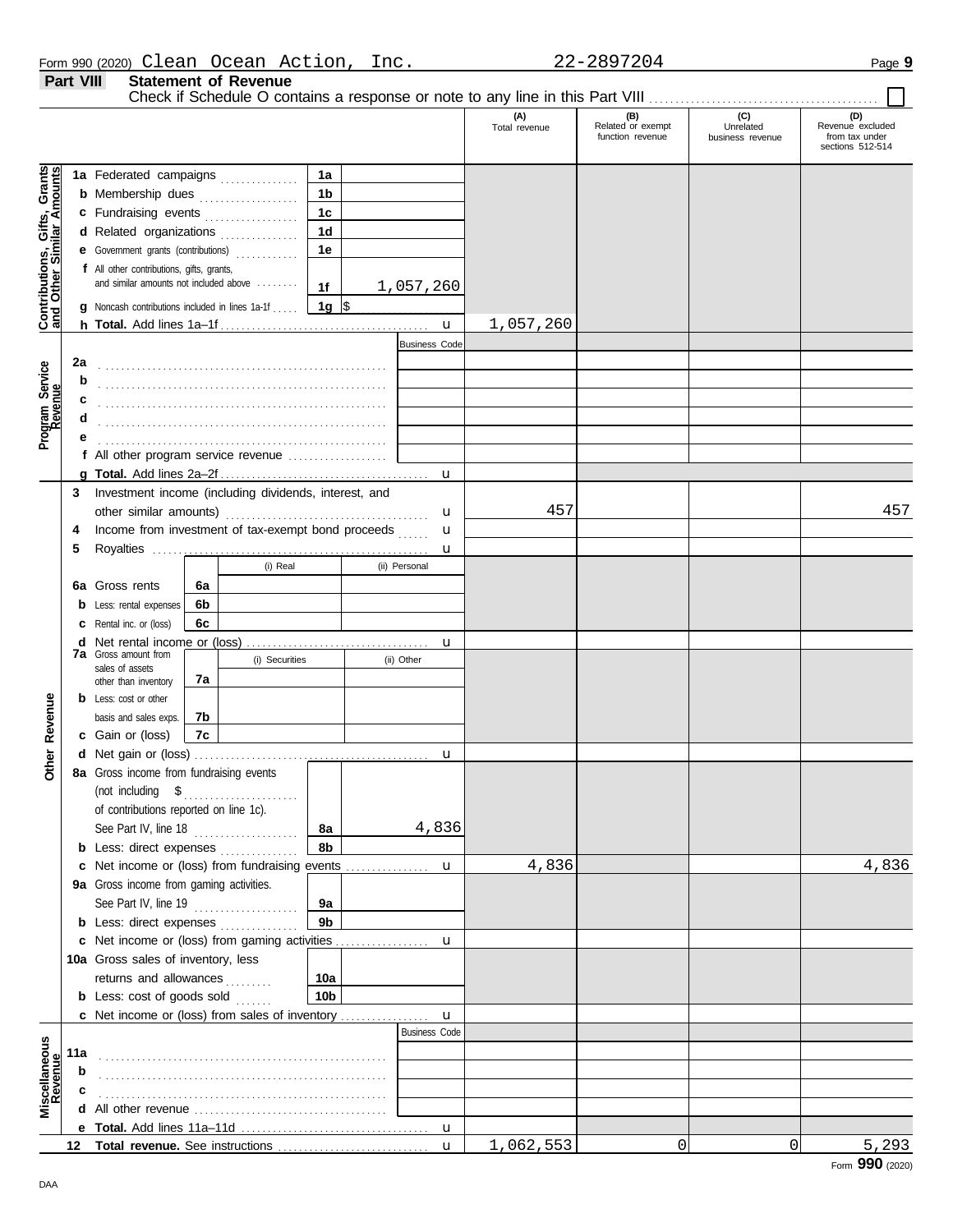|          | Section 501(c)(3) and 501(c)(4) organizations must complete all columns. All other organizations must complete column (A).<br>Check if Schedule O contains a response or note to any line in this Part IX                                                                                                                                                                                                                                                  |                 |                             |                                    |                         |
|----------|------------------------------------------------------------------------------------------------------------------------------------------------------------------------------------------------------------------------------------------------------------------------------------------------------------------------------------------------------------------------------------------------------------------------------------------------------------|-----------------|-----------------------------|------------------------------------|-------------------------|
|          | Do not include amounts reported on lines 6b,                                                                                                                                                                                                                                                                                                                                                                                                               | (A)             | (B)                         | (C)                                | (D)                     |
|          | 7b, 8b, 9b, and 10b of Part VIII.                                                                                                                                                                                                                                                                                                                                                                                                                          | Total expenses  | Program service<br>expenses | Management and<br>general expenses | Fundraising<br>expenses |
|          | 1 Grants and other assistance to domestic organizations                                                                                                                                                                                                                                                                                                                                                                                                    |                 |                             |                                    |                         |
|          | and domestic governments. See Part IV, line 21                                                                                                                                                                                                                                                                                                                                                                                                             |                 |                             |                                    |                         |
| 2        | Grants and other assistance to domestic                                                                                                                                                                                                                                                                                                                                                                                                                    |                 |                             |                                    |                         |
|          | individuals. See Part IV, line 22                                                                                                                                                                                                                                                                                                                                                                                                                          |                 |                             |                                    |                         |
| 3        | Grants and other assistance to foreign                                                                                                                                                                                                                                                                                                                                                                                                                     |                 |                             |                                    |                         |
|          | organizations, foreign governments, and foreign                                                                                                                                                                                                                                                                                                                                                                                                            |                 |                             |                                    |                         |
|          | individuals. See Part IV, lines 15 and 16                                                                                                                                                                                                                                                                                                                                                                                                                  |                 |                             |                                    |                         |
| 4        | Benefits paid to or for members                                                                                                                                                                                                                                                                                                                                                                                                                            |                 |                             |                                    |                         |
| 5        | Compensation of current officers, directors,                                                                                                                                                                                                                                                                                                                                                                                                               |                 |                             |                                    |                         |
|          | trustees, and key employees                                                                                                                                                                                                                                                                                                                                                                                                                                | 126,956         | 75,058                      | 42,670                             | 9,228                   |
| 6        | Compensation not included above to disqualified                                                                                                                                                                                                                                                                                                                                                                                                            |                 |                             |                                    |                         |
|          | persons (as defined under section 4958(f)(1)) and                                                                                                                                                                                                                                                                                                                                                                                                          |                 |                             |                                    |                         |
|          | persons described in section 4958(c)(3)(B)                                                                                                                                                                                                                                                                                                                                                                                                                 |                 |                             |                                    |                         |
| 7        | Other salaries and wages                                                                                                                                                                                                                                                                                                                                                                                                                                   | 419,362         | 375,772                     |                                    | 43,590                  |
| 8        | Pension plan accruals and contributions (include                                                                                                                                                                                                                                                                                                                                                                                                           |                 |                             |                                    |                         |
|          | section 401(k) and 403(b) employer contributions)                                                                                                                                                                                                                                                                                                                                                                                                          |                 |                             |                                    |                         |
| 9        | Other employee benefits                                                                                                                                                                                                                                                                                                                                                                                                                                    | 49,283          | 40,668                      | 3,849                              | 4,766                   |
| 10       | Payroll taxes                                                                                                                                                                                                                                                                                                                                                                                                                                              | 44,291          | 36,549                      | 3,459                              | 4,283                   |
| 11       | Fees for services (nonemployees):                                                                                                                                                                                                                                                                                                                                                                                                                          |                 |                             |                                    |                         |
| a        |                                                                                                                                                                                                                                                                                                                                                                                                                                                            |                 |                             |                                    |                         |
| b        | Legal                                                                                                                                                                                                                                                                                                                                                                                                                                                      | 20,400<br>6,000 | 16,320                      | 4,080<br>6,000                     |                         |
| с        |                                                                                                                                                                                                                                                                                                                                                                                                                                                            |                 |                             |                                    |                         |
| d        |                                                                                                                                                                                                                                                                                                                                                                                                                                                            |                 |                             |                                    |                         |
| е        | Professional fundraising services. See Part IV, line 17                                                                                                                                                                                                                                                                                                                                                                                                    |                 |                             |                                    |                         |
| f        | Investment management fees                                                                                                                                                                                                                                                                                                                                                                                                                                 |                 |                             |                                    |                         |
| g        | Other. (If line 11g amount exceeds 10% of line 25, column                                                                                                                                                                                                                                                                                                                                                                                                  |                 |                             |                                    |                         |
|          | (A) amount, list line 11g expenses on Schedule O.)                                                                                                                                                                                                                                                                                                                                                                                                         | 562             | 470                         | 44                                 | 48                      |
| 12       | Advertising and promotion                                                                                                                                                                                                                                                                                                                                                                                                                                  | 41,569          | 34,752                      | 3,284                              | 3,533                   |
| 13<br>14 |                                                                                                                                                                                                                                                                                                                                                                                                                                                            |                 |                             |                                    |                         |
| 15       | Information technology                                                                                                                                                                                                                                                                                                                                                                                                                                     |                 |                             |                                    |                         |
| 16       |                                                                                                                                                                                                                                                                                                                                                                                                                                                            |                 |                             |                                    |                         |
| 17       |                                                                                                                                                                                                                                                                                                                                                                                                                                                            | 1,873           | 1,566                       | 148                                | 159                     |
|          | Payments of travel or entertainment expenses                                                                                                                                                                                                                                                                                                                                                                                                               |                 |                             |                                    |                         |
|          | for any federal, state, or local public officials                                                                                                                                                                                                                                                                                                                                                                                                          |                 |                             |                                    |                         |
| 19       | Conferences, conventions, and meetings                                                                                                                                                                                                                                                                                                                                                                                                                     | 5,856           | 4,896                       | 463                                | 497                     |
| 20       | Interest                                                                                                                                                                                                                                                                                                                                                                                                                                                   |                 |                             |                                    |                         |
| 21       |                                                                                                                                                                                                                                                                                                                                                                                                                                                            |                 |                             |                                    |                         |
| 22       | Depreciation, depletion, and amortization                                                                                                                                                                                                                                                                                                                                                                                                                  | 15,486          | 12,946                      | 1,223                              | 1,317                   |
| 23       | $In surface \begin{tabular}{l} \hline \textbf{m} & \textbf{m} & \textbf{m} \\ \hline \textbf{m} & \textbf{m} & \textbf{m} \\ \hline \textbf{m} & \textbf{m} & \textbf{m} \\ \hline \textbf{m} & \textbf{m} & \textbf{m} \\ \hline \textbf{m} & \textbf{m} & \textbf{m} \\ \hline \textbf{m} & \textbf{m} & \textbf{m} \\ \hline \textbf{m} & \textbf{m} & \textbf{m} \\ \hline \textbf{m} & \textbf{m} & \textbf{m} \\ \hline \textbf{m} & \textbf{m} & \$ | 15,825          | 13,230                      | 1,250                              | 1,345                   |
| 24       | Other expenses. Itemize expenses not covered                                                                                                                                                                                                                                                                                                                                                                                                               |                 |                             |                                    |                         |
|          | above (List miscellaneous expenses on line 24e. If                                                                                                                                                                                                                                                                                                                                                                                                         |                 |                             |                                    |                         |
|          | line 24e amount exceeds 10% of line 25, column                                                                                                                                                                                                                                                                                                                                                                                                             |                 |                             |                                    |                         |
|          | (A) amount, list line 24e expenses on Schedule O.)                                                                                                                                                                                                                                                                                                                                                                                                         |                 |                             |                                    |                         |
| a        | Direct program expense                                                                                                                                                                                                                                                                                                                                                                                                                                     | 25,225          | 25,225                      |                                    |                         |
| b        | Supplies                                                                                                                                                                                                                                                                                                                                                                                                                                                   | 10,675          | 8,924                       | 843                                | 908                     |
| c        | Maintenance and cleaning                                                                                                                                                                                                                                                                                                                                                                                                                                   | 6,177           | 5,164                       | 488                                | 525                     |
| d        | Payroll fees                                                                                                                                                                                                                                                                                                                                                                                                                                               | 4,101           | 3,404                       | 324                                | 373                     |
| е        | All other expenses                                                                                                                                                                                                                                                                                                                                                                                                                                         | 7,297           | 6,100                       | 575                                | 622                     |
| 25       | Total functional expenses. Add lines 1 through 24e                                                                                                                                                                                                                                                                                                                                                                                                         | 800,938         | 661,044                     | 68,700                             | 71,194                  |
| 26       | Joint costs. Complete this line only if the                                                                                                                                                                                                                                                                                                                                                                                                                |                 |                             |                                    |                         |
|          | organization reported in column (B) joint costs<br>from a combined educational campaign and                                                                                                                                                                                                                                                                                                                                                                |                 |                             |                                    |                         |
|          | fundraising solicitation. Check here $\mathbf{u}$  <br>l if                                                                                                                                                                                                                                                                                                                                                                                                |                 |                             |                                    |                         |
|          | following SOP 98-2 (ASC 958-720)                                                                                                                                                                                                                                                                                                                                                                                                                           |                 |                             |                                    |                         |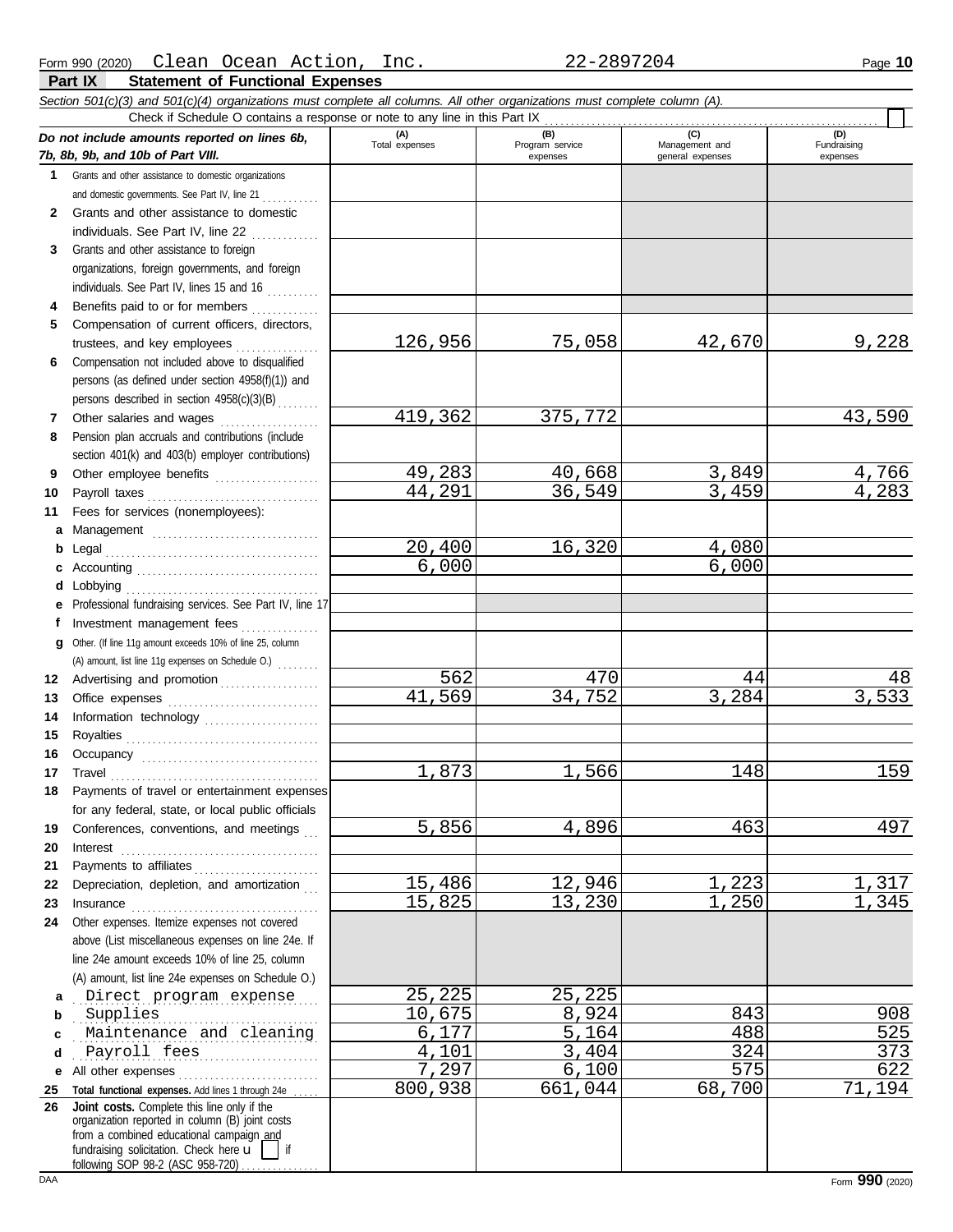| Form 990 (2020) | Clean                | Ocean | Action | Inc. | 2897204<br>$\triangle$ $\angle$ $-$ | Page |
|-----------------|----------------------|-------|--------|------|-------------------------------------|------|
| Part X          | <b>Balance Sheet</b> |       |        |      |                                     |      |

|                 |    |                                                                                                                                                                                                                                     |         | (A)               |                | (B)         |
|-----------------|----|-------------------------------------------------------------------------------------------------------------------------------------------------------------------------------------------------------------------------------------|---------|-------------------|----------------|-------------|
|                 |    |                                                                                                                                                                                                                                     |         | Beginning of year |                | End of year |
|                 | 1  | Cash-non-interest-bearing                                                                                                                                                                                                           |         | 357,850           | $\mathbf{1}$   | 393,696     |
|                 | 2  |                                                                                                                                                                                                                                     |         | 265,352           | $\overline{2}$ | 606,794     |
|                 | 3  |                                                                                                                                                                                                                                     |         | 5,500             | 3              |             |
|                 | 4  | Accounts receivable, net                                                                                                                                                                                                            |         |                   | 4              |             |
|                 | 5. | Loans and other receivables from any current or former officer, director,                                                                                                                                                           |         |                   |                |             |
|                 |    | trustee, key employee, creator or founder, substantial contributor, or 35%                                                                                                                                                          |         |                   |                |             |
|                 |    | controlled entity or family member of any of these persons                                                                                                                                                                          |         |                   | 5              |             |
|                 | 6  | Loans and other receivables from other disqualified persons (as defined                                                                                                                                                             |         |                   |                |             |
|                 |    | under section 4958(f)(1)), and persons described in section 4958(c)(3)(B)                                                                                                                                                           |         |                   | 6              |             |
| Assets          | 7  |                                                                                                                                                                                                                                     |         |                   | 7              |             |
|                 | 8  | Inventories for sale or use <i>communication</i> and the state of the state or use of the state of the state of the state of the state of the state of the state of the state of the state of the state of the state of the state o |         |                   | 8              |             |
|                 | 9  |                                                                                                                                                                                                                                     |         | 3,911             | 9              | 3,803       |
|                 |    | 10a Land, buildings, and equipment: cost or other                                                                                                                                                                                   |         |                   |                |             |
|                 |    |                                                                                                                                                                                                                                     | 990,285 |                   |                |             |
|                 |    |                                                                                                                                                                                                                                     | 26,686  | 979,085           | 10c            | 963,599     |
|                 | 11 |                                                                                                                                                                                                                                     |         |                   | 11             |             |
|                 | 12 |                                                                                                                                                                                                                                     |         |                   | 12             |             |
|                 | 13 |                                                                                                                                                                                                                                     |         |                   | 13             |             |
|                 | 14 | Intangible assets with a control of the control of the control of the control of the control of the control of the control of the control of the control of the control of the control of the control of the control of the co      |         |                   | 14             |             |
|                 | 15 |                                                                                                                                                                                                                                     |         |                   | 15             |             |
|                 | 16 |                                                                                                                                                                                                                                     |         | 1,611,698         | 16             | 1,967,892   |
|                 | 17 |                                                                                                                                                                                                                                     |         | 479               | 17             | 530         |
|                 | 18 |                                                                                                                                                                                                                                     |         |                   | 18             |             |
|                 | 19 |                                                                                                                                                                                                                                     |         |                   | 19             |             |
|                 | 20 |                                                                                                                                                                                                                                     |         |                   | 20             |             |
|                 | 21 | Escrow or custodial account liability. Complete Part IV of Schedule D                                                                                                                                                               |         |                   | 21             |             |
|                 | 22 | Loans and other payables to any current or former officer, director,                                                                                                                                                                |         |                   |                |             |
| Liabilities     |    | trustee, key employee, creator or founder, substantial contributor, or 35%                                                                                                                                                          |         |                   |                |             |
|                 |    |                                                                                                                                                                                                                                     |         |                   | 22             |             |
|                 | 23 | Secured mortgages and notes payable to unrelated third parties [111] Secured mortgages and notes payable to unrelated third parties                                                                                                 |         |                   | 23             |             |
|                 | 24 | Unsecured notes and loans payable to unrelated third parties                                                                                                                                                                        |         |                   | 24             | 94,528      |
|                 | 25 | Other liabilities (including federal income tax, payables to related third                                                                                                                                                          |         |                   |                |             |
|                 |    | parties, and other liabilities not included on lines 17-24). Complete Part X                                                                                                                                                        |         |                   |                |             |
|                 |    |                                                                                                                                                                                                                                     |         |                   | 25             |             |
|                 | 26 |                                                                                                                                                                                                                                     |         | 479               | 26             | 95,058      |
|                 |    | Organizations that follow FASB ASC 958, check here $\mathbf{u}[\overline{X}]$                                                                                                                                                       |         |                   |                |             |
|                 |    | and complete lines 27, 28, 32, and 33.                                                                                                                                                                                              |         |                   |                |             |
| <b>Balances</b> | 27 | Net assets without donor restrictions                                                                                                                                                                                               |         | 1,561,219         | 27             | 1,799,767   |
|                 | 28 | Net assets with donor restrictions                                                                                                                                                                                                  |         | 50,000            | 28             | 73,067      |
| Fund            |    | Organizations that do not follow FASB ASC 958, check here u                                                                                                                                                                         |         |                   |                |             |
|                 |    | and complete lines 29 through 33.                                                                                                                                                                                                   |         |                   |                |             |
| ŏ               | 29 | Capital stock or trust principal, or current funds                                                                                                                                                                                  |         |                   | 29             |             |
|                 | 30 |                                                                                                                                                                                                                                     |         |                   | 30             |             |
| Assets          | 31 | Retained earnings, endowment, accumulated income, or other funds                                                                                                                                                                    |         |                   | 31             |             |
| ğ               | 32 | Total net assets or fund balances                                                                                                                                                                                                   |         | 1,611,219         | 32             | 1,872,834   |
|                 | 33 |                                                                                                                                                                                                                                     |         | 1,611,698         | 33             | 1,967,892   |

Form **990** (2020)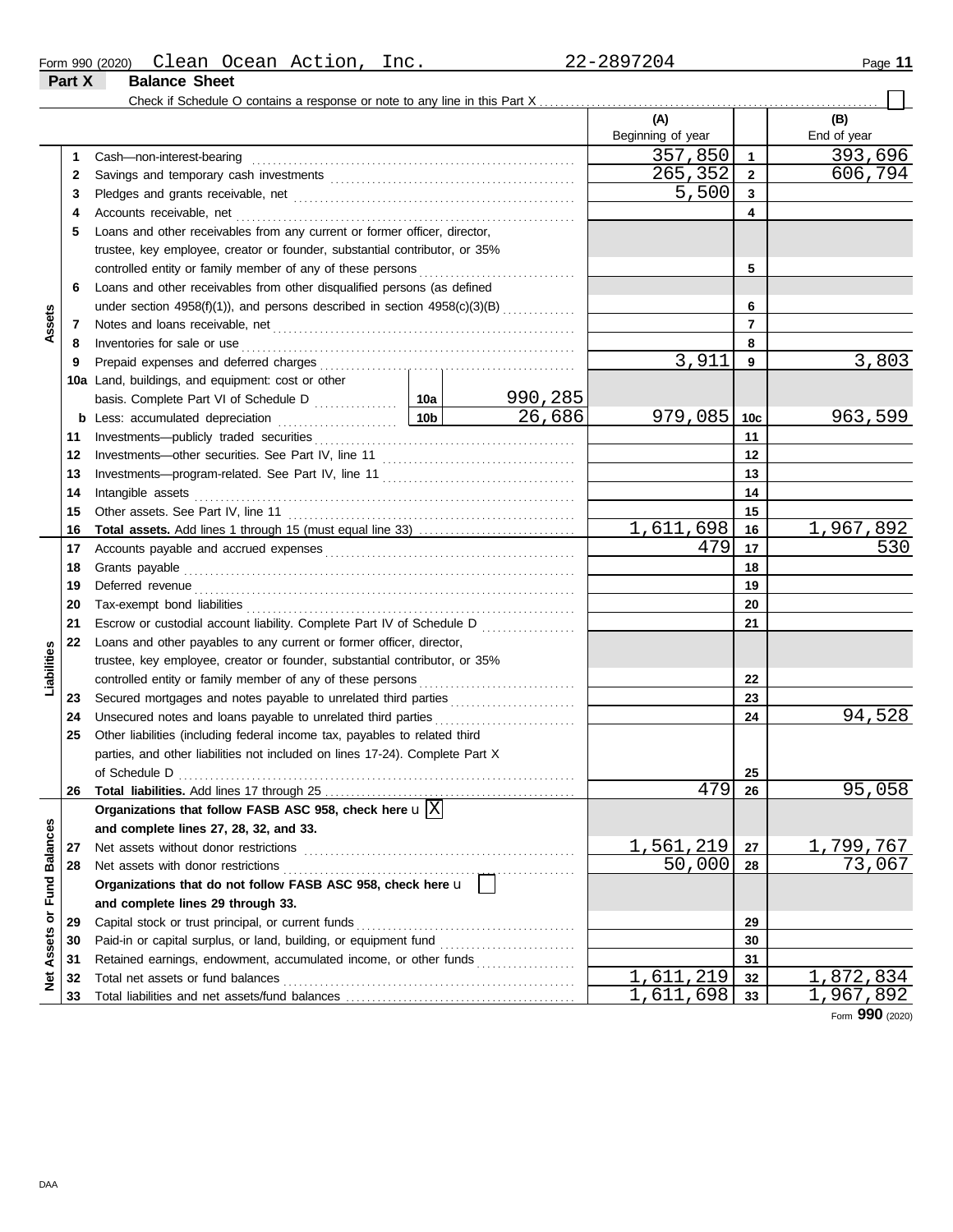|    | 22-2897204<br>Form 990 (2020) Clean Ocean Action, Inc.                                                                                                                                                                         |                         |           |         | Page 12   |
|----|--------------------------------------------------------------------------------------------------------------------------------------------------------------------------------------------------------------------------------|-------------------------|-----------|---------|-----------|
|    | Part XI<br><b>Reconciliation of Net Assets</b>                                                                                                                                                                                 |                         |           |         |           |
|    |                                                                                                                                                                                                                                |                         |           |         |           |
| 1  |                                                                                                                                                                                                                                |                         | 1,062,553 |         |           |
| 2  |                                                                                                                                                                                                                                | $\overline{2}$          |           | 800,938 |           |
| 3  | Revenue less expenses. Subtract line 2 from line 1                                                                                                                                                                             | $\mathbf{3}$            |           | 261,615 |           |
| 4  |                                                                                                                                                                                                                                | $\overline{\mathbf{4}}$ | 1,611,219 |         |           |
| 5  |                                                                                                                                                                                                                                | 5                       |           |         |           |
| 6  | Donated services and use of facilities <b>constructs</b> and the construction of the service of facilities <b>constructs</b>                                                                                                   | 6                       |           |         |           |
| 7  | Investment expenses <b>contract and the expenses contract and the expenses contract and the expenses</b>                                                                                                                       | $\overline{7}$          |           |         |           |
| 8  | Prior period adjustments contains and a series and adjustments and a series and an analysis of the series and an analysis of the series and an analysis of the series and an analysis of the series of the series and an analy | 8                       |           |         |           |
| 9  |                                                                                                                                                                                                                                | 9                       |           |         |           |
| 10 | Net assets or fund balances at end of year. Combine lines 3 through 9 (must equal Part X, line                                                                                                                                 |                         |           |         |           |
|    |                                                                                                                                                                                                                                | 10                      | 1,872,834 |         |           |
|    | <b>Financial Statements and Reporting</b><br>Part XII                                                                                                                                                                          |                         |           |         |           |
|    |                                                                                                                                                                                                                                |                         |           |         |           |
|    | X<br>Accounting method used to prepare the Form 990:<br>Cash<br>Accrual<br>Other<br>If the organization changed its method of accounting from a prior year or checked "Other," explain in<br>Schedule O.                       |                         |           | Yes     | <b>No</b> |
|    | 2a Were the organization's financial statements compiled or reviewed by an independent accountant?                                                                                                                             |                         | 2a        |         | X         |
|    | If "Yes," check a box below to indicate whether the financial statements for the year were compiled or                                                                                                                         |                         |           |         |           |
|    | reviewed on a separate basis, consolidated basis, or both:                                                                                                                                                                     |                         |           |         |           |
|    | Consolidated basis<br>Separate basis<br>Both consolidated and separate basis                                                                                                                                                   |                         |           |         |           |
|    | <b>b</b> Were the organization's financial statements audited by an independent accountant?                                                                                                                                    |                         | 2b        | Χ       |           |
|    | If "Yes," check a box below to indicate whether the financial statements for the year were audited on a                                                                                                                        |                         |           |         |           |
|    | separate basis, consolidated basis, or both:                                                                                                                                                                                   |                         |           |         |           |
|    | lxl<br>Both consolidated and separate basis<br>Separate basis<br>Consolidated basis<br>$\mathbf{I}$                                                                                                                            |                         |           |         |           |
|    | c If "Yes" to line 2a or 2b, does the organization have a committee that assumes responsibility for oversight of                                                                                                               |                         |           |         |           |
|    | the audit, review, or compilation of its financial statements and selection of an independent accountant?                                                                                                                      |                         | 2с        | Χ       |           |
|    | If the organization changed either its oversight process or selection process during the tax year, explain on                                                                                                                  |                         |           |         |           |
|    | Schedule O.                                                                                                                                                                                                                    |                         |           |         |           |
|    | 3a As a result of a federal award, was the organization required to undergo an audit or audits as set forth in the                                                                                                             |                         |           |         |           |
|    | Single Audit Act and OMB Circular A-133?                                                                                                                                                                                       |                         | 3a        |         | X         |
|    |                                                                                                                                                                                                                                |                         |           |         |           |

**3b b** If "Yes," did the organization undergo the required audit or audits? If the organization did not undergo the required audit or audits, explain why on Schedule O and describe any steps taken to undergo such audits

Form **990** (2020)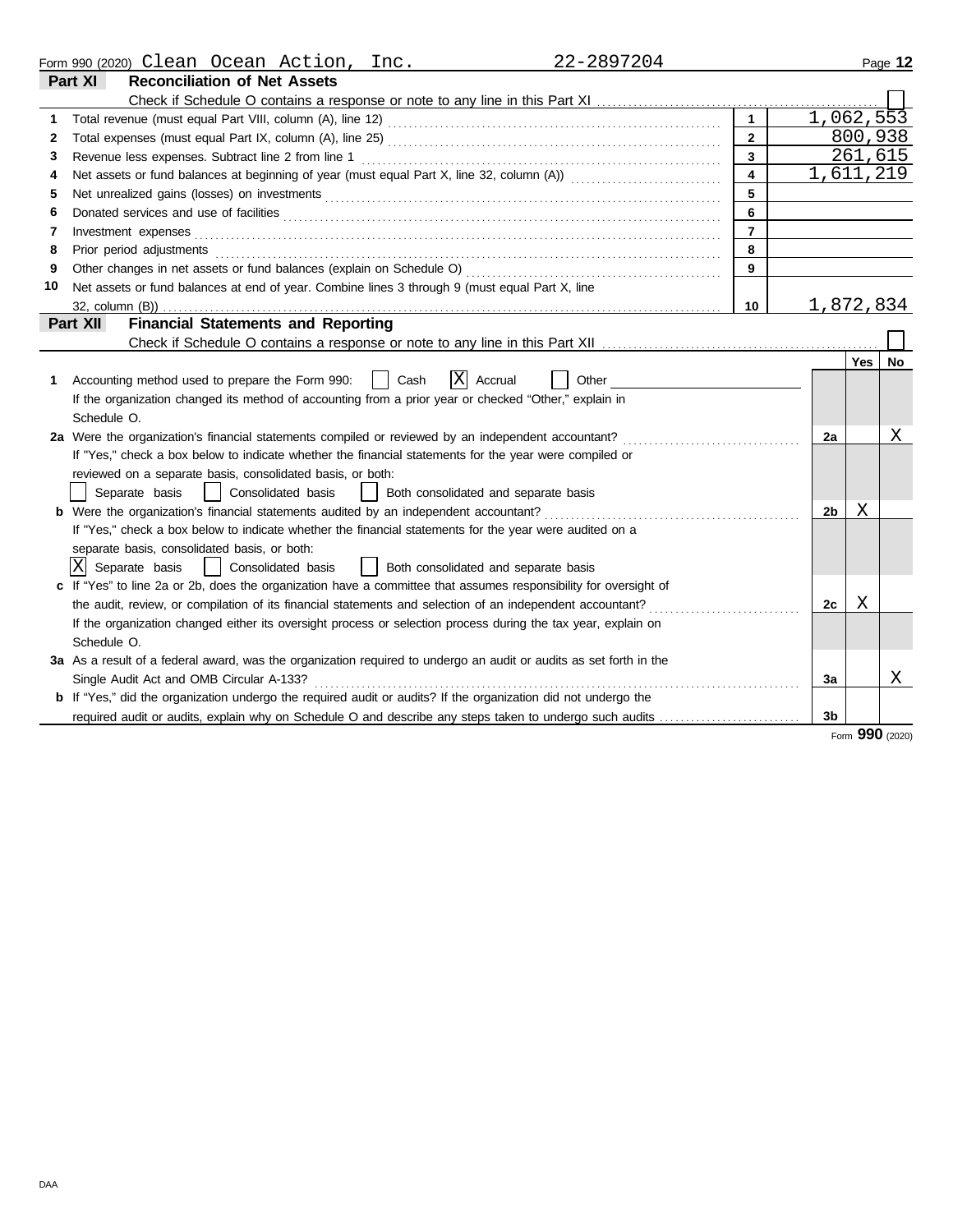| <b>SCHEDULE A</b>                     |                                                            | <b>Public Charity Status and Public Support</b>                                                                                                                                                                                                     |                                                      |    |                                        | OMB No. 1545-0047                    |
|---------------------------------------|------------------------------------------------------------|-----------------------------------------------------------------------------------------------------------------------------------------------------------------------------------------------------------------------------------------------------|------------------------------------------------------|----|----------------------------------------|--------------------------------------|
| (Form 990 or 990-EZ)                  |                                                            | Complete if the organization is a section $501(c)(3)$ organization or a section $4947(a)(1)$ nonexempt charitable trust.                                                                                                                            |                                                      |    |                                        |                                      |
| Department of the Treasury            |                                                            | La Attach to Form 990 or Form 990-EZ.                                                                                                                                                                                                               |                                                      |    |                                        | Open to Public                       |
| Internal Revenue Service              |                                                            | <b>u</b> Go to <i>www.irs.gov/Form990</i> for instructions and the latest information.                                                                                                                                                              |                                                      |    |                                        | Inspection                           |
| Name of the organization              |                                                            |                                                                                                                                                                                                                                                     |                                                      |    | Employer identification number         |                                      |
|                                       |                                                            | Clean Ocean Action, Inc.                                                                                                                                                                                                                            |                                                      |    | 22-2897204                             |                                      |
| Part I                                |                                                            | Reason for Public Charity Status. (All organizations must complete this part.) See instructions.                                                                                                                                                    |                                                      |    |                                        |                                      |
| 1                                     |                                                            | The organization is not a private foundation because it is: (For lines 1 through 12, check only one box.)<br>A church, convention of churches, or association of churches described in <b>section 170(b)(1)(A)(i).</b>                              |                                                      |    |                                        |                                      |
| $\mathbf{2}$                          |                                                            | A school described in <b>section 170(b)(1)(A)(ii).</b> (Attach Schedule E (Form 990 or 990-EZ).)                                                                                                                                                    |                                                      |    |                                        |                                      |
| 3                                     |                                                            | A hospital or a cooperative hospital service organization described in section 170(b)(1)(A)(iii).                                                                                                                                                   |                                                      |    |                                        |                                      |
| 4                                     |                                                            | A medical research organization operated in conjunction with a hospital described in section 170(b)(1)(A)(iii). Enter the hospital's name,                                                                                                          |                                                      |    |                                        |                                      |
| city, and state:                      |                                                            |                                                                                                                                                                                                                                                     |                                                      |    |                                        |                                      |
| 5                                     |                                                            | An organization operated for the benefit of a college or university owned or operated by a governmental unit described in                                                                                                                           |                                                      |    |                                        |                                      |
|                                       | section 170(b)(1)(A)(iv). (Complete Part II.)              |                                                                                                                                                                                                                                                     |                                                      |    |                                        |                                      |
| 6                                     |                                                            | A federal, state, or local government or governmental unit described in section 170(b)(1)(A)(v).                                                                                                                                                    |                                                      |    |                                        |                                      |
| X<br>7                                | described in section 170(b)(1)(A)(vi). (Complete Part II.) | An organization that normally receives a substantial part of its support from a governmental unit or from the general public                                                                                                                        |                                                      |    |                                        |                                      |
| 8                                     |                                                            | A community trust described in section 170(b)(1)(A)(vi). (Complete Part II.)                                                                                                                                                                        |                                                      |    |                                        |                                      |
| 9                                     |                                                            | An agricultural research organization described in section 170(b)(1)(A)(ix) operated in conjunction with a land-grant college                                                                                                                       |                                                      |    |                                        |                                      |
| university:                           |                                                            | or university or a non-land-grant college of agriculture (see instructions). Enter the name, city, and state of the college or                                                                                                                      |                                                      |    |                                        |                                      |
| 10                                    |                                                            | An organization that normally receives: (1) more than 33 1/3% of its support from contributions, membership fees, and gross                                                                                                                         |                                                      |    |                                        |                                      |
|                                       |                                                            | receipts from activities related to its exempt functions, subject to certain exceptions; and (2) no more than 331/3% of its                                                                                                                         |                                                      |    |                                        |                                      |
|                                       |                                                            | support from gross investment income and unrelated business taxable income (less section 511 tax) from businesses<br>acquired by the organization after June 30, 1975. See section 509(a)(2). (Complete Part III.)                                  |                                                      |    |                                        |                                      |
| 11                                    |                                                            | An organization organized and operated exclusively to test for public safety. See section 509(a)(4).                                                                                                                                                |                                                      |    |                                        |                                      |
| 12                                    |                                                            | An organization organized and operated exclusively for the benefit of, to perform the functions of, or to carry out the purposes                                                                                                                    |                                                      |    |                                        |                                      |
|                                       |                                                            | of one or more publicly supported organizations described in section 509(a)(1) or section 509(a)(2). See section 509(a)(3).                                                                                                                         |                                                      |    |                                        |                                      |
|                                       |                                                            | Check the box in lines 12a through 12d that describes the type of supporting organization and complete lines 12e, 12f, and 12g.                                                                                                                     |                                                      |    |                                        |                                      |
| a                                     |                                                            | Type I. A supporting organization operated, supervised, or controlled by its supported organization(s), typically by giving<br>the supported organization(s) the power to regularly appoint or elect a majority of the directors or trustees of the |                                                      |    |                                        |                                      |
|                                       |                                                            | supporting organization. You must complete Part IV, Sections A and B.                                                                                                                                                                               |                                                      |    |                                        |                                      |
| b                                     |                                                            | Type II. A supporting organization supervised or controlled in connection with its supported organization(s), by having                                                                                                                             |                                                      |    |                                        |                                      |
|                                       |                                                            | control or management of the supporting organization vested in the same persons that control or manage the supported<br>organization(s). You must complete Part IV, Sections A and C.                                                               |                                                      |    |                                        |                                      |
| C                                     |                                                            | Type III functionally integrated. A supporting organization operated in connection with, and functionally integrated with,                                                                                                                          |                                                      |    |                                        |                                      |
|                                       |                                                            | its supported organization(s) (see instructions). You must complete Part IV, Sections A, D, and E.                                                                                                                                                  |                                                      |    |                                        |                                      |
| d                                     |                                                            | Type III non-functionally integrated. A supporting organization operated in connection with its supported organization(s)                                                                                                                           |                                                      |    |                                        |                                      |
|                                       |                                                            | that is not functionally integrated. The organization generally must satisfy a distribution requirement and an attentiveness<br>requirement (see instructions). You must complete Part IV, Sections A and D, and Part V.                            |                                                      |    |                                        |                                      |
| е                                     |                                                            | Check this box if the organization received a written determination from the IRS that it is a Type I, Type II, Type III                                                                                                                             |                                                      |    |                                        |                                      |
|                                       |                                                            | functionally integrated, or Type III non-functionally integrated supporting organization.                                                                                                                                                           |                                                      |    |                                        |                                      |
| f                                     | Enter the number of supported organizations                |                                                                                                                                                                                                                                                     |                                                      |    |                                        |                                      |
| g                                     |                                                            | Provide the following information about the supported organization(s).                                                                                                                                                                              |                                                      |    |                                        |                                      |
| (i) Name of supported<br>organization | $(ii)$ EIN                                                 | (iii) Type of organization<br>(described on lines 1-10                                                                                                                                                                                              | (iv) Is the organization<br>listed in your governing |    | (v) Amount of monetary<br>support (see | (vi) Amount of<br>other support (see |
|                                       |                                                            | above (see instructions))                                                                                                                                                                                                                           | document?                                            |    | instructions)                          | instructions)                        |
|                                       |                                                            |                                                                                                                                                                                                                                                     | Yes                                                  | No |                                        |                                      |
| (A)                                   |                                                            |                                                                                                                                                                                                                                                     |                                                      |    |                                        |                                      |
| (B)                                   |                                                            |                                                                                                                                                                                                                                                     |                                                      |    |                                        |                                      |
|                                       |                                                            |                                                                                                                                                                                                                                                     |                                                      |    |                                        |                                      |
| (C)                                   |                                                            |                                                                                                                                                                                                                                                     |                                                      |    |                                        |                                      |
|                                       |                                                            |                                                                                                                                                                                                                                                     |                                                      |    |                                        |                                      |
| (D)                                   |                                                            |                                                                                                                                                                                                                                                     |                                                      |    |                                        |                                      |
| (E)                                   |                                                            |                                                                                                                                                                                                                                                     |                                                      |    |                                        |                                      |
|                                       |                                                            |                                                                                                                                                                                                                                                     |                                                      |    |                                        |                                      |
| Total                                 |                                                            | For Paperwork Poduction Act Notice, see the Instructions for Form 000 or 000-F7                                                                                                                                                                     |                                                      |    |                                        | Schodule A (Form 000 or 000-F7) 2020 |

For Paperwork Reduction Act Notice, see the Instructions for Form 990 or 990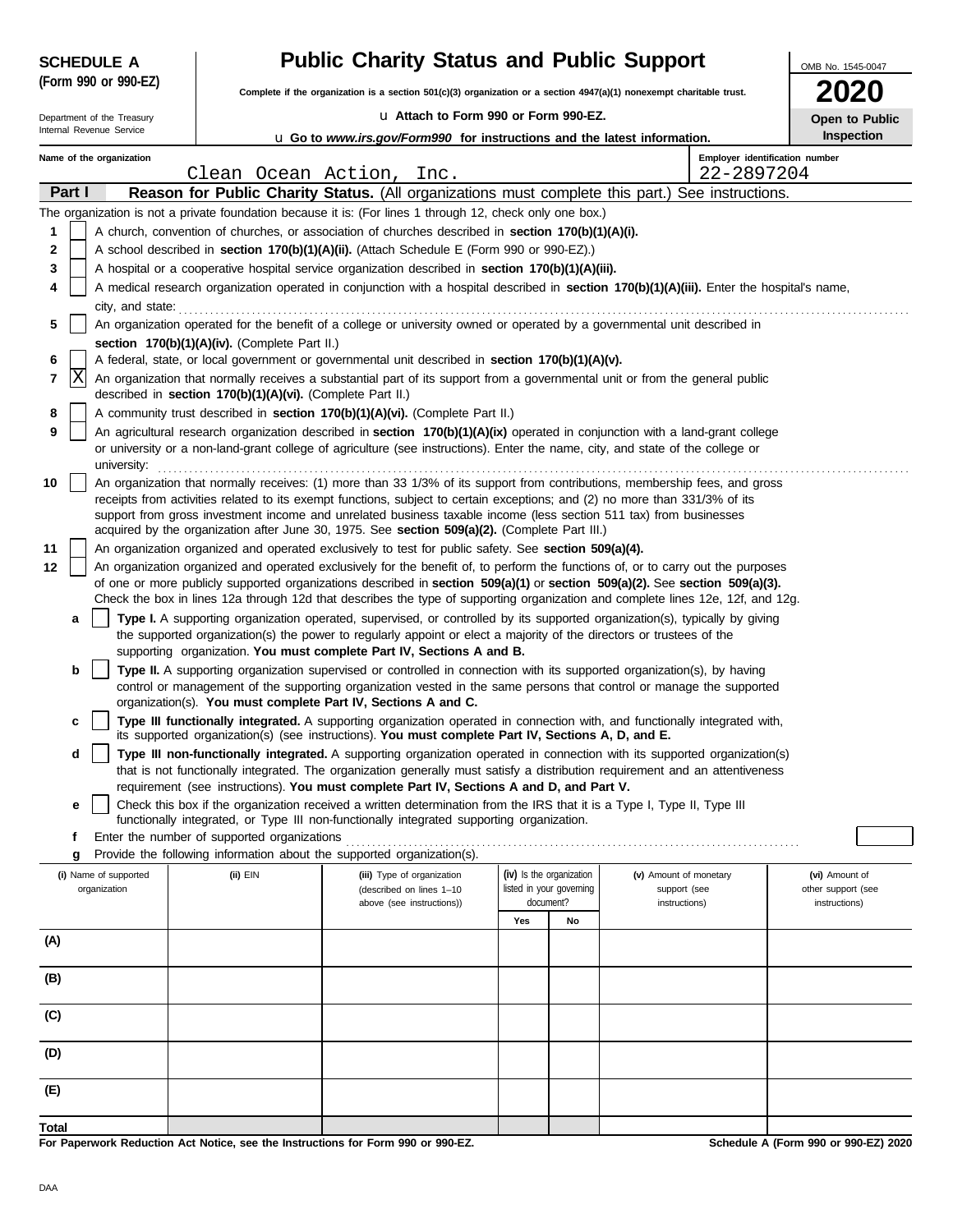DAA

**12 11**

**Total support.** Add lines 7 through 10

|              | Schedule A (Form 990 or 990-EZ) 2020                                                                                                                                                                                                                                                                                                      | Clean Ocean Action, Inc. 22-2897204 |            |            |            |            | Page 2    |
|--------------|-------------------------------------------------------------------------------------------------------------------------------------------------------------------------------------------------------------------------------------------------------------------------------------------------------------------------------------------|-------------------------------------|------------|------------|------------|------------|-----------|
|              | Support Schedule for Organizations Described in Sections 170(b)(1)(A)(iv) and 170(b)(1)(A)(vi)<br>Part II<br>(Complete only if you checked the box on line 5, 7, or 8 of Part I or if the organization failed to qualify under<br>Part III. If the organization fails to qualify under the tests listed below, please complete Part III.) |                                     |            |            |            |            |           |
|              | Section A. Public Support                                                                                                                                                                                                                                                                                                                 |                                     |            |            |            |            |           |
|              | Calendar year (or fiscal year beginning in)<br>$\mathbf{u}$                                                                                                                                                                                                                                                                               | (a) 2016                            | (b) $2017$ | $(c)$ 2018 | $(d)$ 2019 | (e) $2020$ | (f) Total |
| 1            | Gifts, grants, contributions, and<br>membership fees received. (Do not<br>include any "unusual grants.")                                                                                                                                                                                                                                  | 631,536                             | 741,102    | 887,120    | 780,226    | 1,057,260  | 4,097,244 |
| $\mathbf{2}$ | Tax revenues levied for the<br>organization's benefit and either paid<br>to or expended on its behalf                                                                                                                                                                                                                                     |                                     |            |            |            |            |           |
| 3            | The value of services or facilities<br>furnished by a governmental unit to the<br>organization without charge                                                                                                                                                                                                                             |                                     |            |            |            |            |           |
| 4            | Total. Add lines 1 through 3                                                                                                                                                                                                                                                                                                              | 631,536                             | 741,102    | 887,120    | 780,226    | 1,057,260  | 4,097,244 |
| 5            | The portion of total contributions by<br>each person (other than a<br>governmental unit or publicly<br>supported organization) included on<br>line 1 that exceeds 2% of the amount<br>shown on line 11, column (f) $\ldots$                                                                                                               |                                     |            |            |            |            | 232,806   |
| 6            | Public support. Subtract line 5 from line 4                                                                                                                                                                                                                                                                                               |                                     |            |            |            |            | 3,864,438 |
|              | <b>Section B. Total Support</b>                                                                                                                                                                                                                                                                                                           |                                     |            |            |            |            |           |
|              | Calendar year (or fiscal year beginning in)<br>$\mathbf{u}$                                                                                                                                                                                                                                                                               | (a) 2016                            | (b) $2017$ | $(c)$ 2018 | $(d)$ 2019 | (e) $2020$ | (f) Total |
| 7            | Amounts from line 4                                                                                                                                                                                                                                                                                                                       | 631,536                             | 741,102    | 887,120    | 780,226    | 1,057,260  | 4,097,244 |
| 8            | Gross income from interest, dividends,<br>payments received on securities loans,<br>rents, royalties, and income from                                                                                                                                                                                                                     | 2,969                               | 4,511      | 9,396      | 3,314      | 457        | 20,647    |
| 9            | Net income from unrelated business<br>activities, whether or not the business<br>is regularly carried on $\ldots$                                                                                                                                                                                                                         | 29,854                              | 22,747     | 34,779     | 29,639     | 3,836      | 120,855   |
| 10           | Other income. Do not include gain or<br>loss from the sale of capital assets<br>(Explain in Part VI.)                                                                                                                                                                                                                                     |                                     |            |            |            |            |           |

| 12  |                                                                                                                                 |     |        |  |  |  |  |  |
|-----|---------------------------------------------------------------------------------------------------------------------------------|-----|--------|--|--|--|--|--|
| 13  | First 5 years. If the Form 990 is for the organization's first, second, third, fourth, or fifth tax year as a section 501(c)(3) |     |        |  |  |  |  |  |
|     |                                                                                                                                 |     |        |  |  |  |  |  |
|     | Section C. Computation of Public Support Percentage                                                                             |     |        |  |  |  |  |  |
| 14  | Public support percentage for 2020 (line 6, column (f) divided by line 11, column (f) <i>contrast to the set of the</i>         | -14 | 91.17% |  |  |  |  |  |
| 15  | Public support percentage from 2019 Schedule A, Part II, line 14                                                                | 15  | 87.60% |  |  |  |  |  |
| 16a | 33 1/3% support test—2020. If the organization did not check the box on line 13, and line 14 is 33 1/3% or more, check this     |     |        |  |  |  |  |  |

|    | $\blacktriangleright \overline{\mathbf{X}}$<br>box and stop here. The organization qualifies as a publicly supported organization <i>[[[[[[[[[[[[[[[[[]]]]]</i> ]]]] |
|----|----------------------------------------------------------------------------------------------------------------------------------------------------------------------|
|    | <b>b</b> 33 1/3% support test-2019. If the organization did not check a box on line 13 or 16a, and line 15 is 33 1/3% or more, check                                 |
|    | $\mathbb{R}^n$                                                                                                                                                       |
|    | 17a 10%-facts-and-circumstances test-2020. If the organization did not check a box on line 13, 16a, or 16b, and line 14 is                                           |
|    | 10% or more, and if the organization meets the "facts-and-circumstances" test, check this box and stop here. Explain in                                              |
|    | Part VI how the organization meets the "facts-and-circumstances" test. The organization qualifies as a publicly supported                                            |
|    | organization                                                                                                                                                         |
|    | <b>b</b> 10%-facts-and-circumstances test-2019. If the organization did not check a box on line 13, 16a, 16b, or 17a, and line                                       |
|    | 15 is 10% or more, and if the organization meets the "facts-and-circumstances" test, check this box and stop here. Explain                                           |
|    | in Part VI how the organization meets the "facts-and-circumstances" test. The organization qualifies as a publicly supported                                         |
|    | organization                                                                                                                                                         |
| 18 | <b>Private foundation.</b> If the organization did not check a box on line 13, 16a, 16b, 17a, or 17b, check this box and see                                         |
|    | instructions                                                                                                                                                         |
|    |                                                                                                                                                                      |

**Schedule A (Form 990 or 990-EZ) 2020**

4,238,746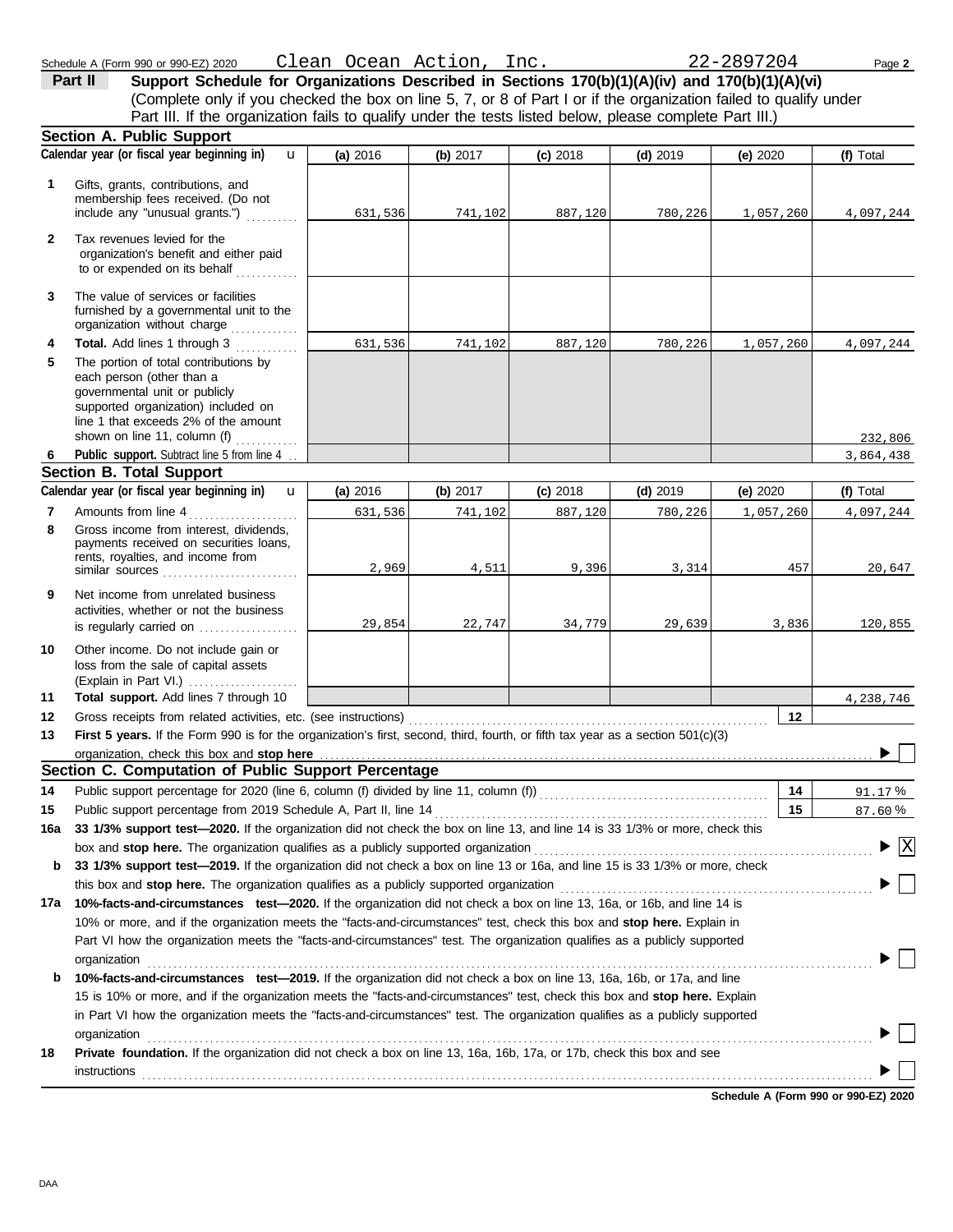DAA

| Schedule A (Form 990 or 990-EZ) 2020 |  |  |  |  |  |  | ciean c |  |
|--------------------------------------|--|--|--|--|--|--|---------|--|
|                                      |  |  |  |  |  |  |         |  |

Schedule A (Form 990 or 990-EZ) 2020 Page **3** Clean Ocean Action, Inc. 22-2897204

**Schedule A (Form 990 or 990-EZ) 2020**

**Part III** Support Schedule for Organizations Described in Section 509(a)(2) (Complete only if you checked the box on line 10 of Part I or if the organization failed to qualify under Part II. If the organization fails to qualify under the tests listed below, please complete Part II.)

|     | <b>Section A. Public Support</b>                                                                                                                                                  |          |            |            |            |            |    |           |
|-----|-----------------------------------------------------------------------------------------------------------------------------------------------------------------------------------|----------|------------|------------|------------|------------|----|-----------|
|     | Calendar year (or fiscal year beginning in)<br>u                                                                                                                                  | (a) 2016 | (b) $2017$ | $(c)$ 2018 | $(d)$ 2019 | (e) $2020$ |    | (f) Total |
| 1   | Gifts, grants, contributions, and membership fees<br>received. (Do not include any "unusual grants.")                                                                             |          |            |            |            |            |    |           |
| 2   | Gross receipts from admissions, merchandise<br>sold or services performed, or facilities<br>furnished in any activity that is related to the<br>organization's fax-exempt purpose |          |            |            |            |            |    |           |
| 3   | Gross receipts from activities that are not an<br>unrelated trade or business under section 513                                                                                   |          |            |            |            |            |    |           |
| 4   | Tax revenues levied for the<br>organization's benefit and either paid<br>to or expended on its behalf                                                                             |          |            |            |            |            |    |           |
| 5   | The value of services or facilities<br>furnished by a governmental unit to the<br>organization without charge                                                                     |          |            |            |            |            |    |           |
| 6   | Total. Add lines 1 through 5<br>.                                                                                                                                                 |          |            |            |            |            |    |           |
| 7а  | Amounts included on lines 1, 2, and 3<br>received from disqualified persons                                                                                                       |          |            |            |            |            |    |           |
| b   | Amounts included on lines 2 and 3<br>received from other than disqualified<br>persons that exceed the greater of \$5,000<br>or 1% of the amount on line 13 for the year $\ldots$  |          |            |            |            |            |    |           |
| c   | Add lines 7a and 7b                                                                                                                                                               |          |            |            |            |            |    |           |
| 8   | Public support. (Subtract line 7c from<br>line $6.$ )                                                                                                                             |          |            |            |            |            |    |           |
|     | <b>Section B. Total Support</b>                                                                                                                                                   |          |            |            |            |            |    |           |
|     | Calendar year (or fiscal year beginning in)<br>$\mathbf{u}$                                                                                                                       | (a) 2016 | (b) 2017   | $(c)$ 2018 | $(d)$ 2019 | (e) 2020   |    | (f) Total |
| 9   | Amounts from line 6<br>.                                                                                                                                                          |          |            |            |            |            |    |           |
| 10a | Gross income from interest, dividends,<br>payments received on securities loans, rents,<br>royalties, and income from similar sources                                             |          |            |            |            |            |    |           |
| b   | Unrelated business taxable income (less<br>section 511 taxes) from businesses<br>acquired after June 30, 1975                                                                     |          |            |            |            |            |    |           |
| c   | Add lines 10a and 10b                                                                                                                                                             |          |            |            |            |            |    |           |
| 11  | Net income from unrelated business<br>activities not included in line 10b, whether<br>or not the business is regularly carried on                                                 |          |            |            |            |            |    |           |
| 12  | Other income. Do not include gain or<br>loss from the sale of capital assets<br>(Explain in Part VI.)                                                                             |          |            |            |            |            |    |           |
| 13  | Total support. (Add lines 9, 10c, 11,<br>and 12.)                                                                                                                                 |          |            |            |            |            |    |           |
| 14  | First 5 years. If the Form 990 is for the organization's first, second, third, fourth, or fifth tax year as a section 501(c)(3)                                                   |          |            |            |            |            |    |           |
|     | organization, check this box and stop here                                                                                                                                        |          |            |            |            |            |    |           |
|     | Section C. Computation of Public Support Percentage                                                                                                                               |          |            |            |            |            |    |           |
| 15  |                                                                                                                                                                                   |          |            |            |            |            | 15 | %         |
| 16  |                                                                                                                                                                                   |          |            |            |            |            | 16 | %         |
|     | Section D. Computation of Investment Income Percentage                                                                                                                            |          |            |            |            |            |    |           |
| 17  | Investment income percentage for 2020 (line 10c, column (f), divided by line 13, column (f)) [[[[[[[[[[[[[[[[                                                                     |          |            |            |            |            | 17 | %         |
| 18  | Investment income percentage from 2019 Schedule A, Part III, line 17                                                                                                              |          |            |            |            |            | 18 | %         |
| 19a | 33 1/3% support tests-2020. If the organization did not check the box on line 14, and line 15 is more than 33 1/3%, and line                                                      |          |            |            |            |            |    |           |
|     |                                                                                                                                                                                   |          |            |            |            |            |    |           |
| b   | 33 1/3% support tests-2019. If the organization did not check a box on line 14 or line 19a, and line 16 is more than 33 1/3%, and                                                 |          |            |            |            |            |    |           |
| 20  | line 18 is not more than 33 1/3%, check this box and stop here. The organization qualifies as a publicly supported organization                                                   |          |            |            |            |            |    |           |
|     |                                                                                                                                                                                   |          |            |            |            |            |    |           |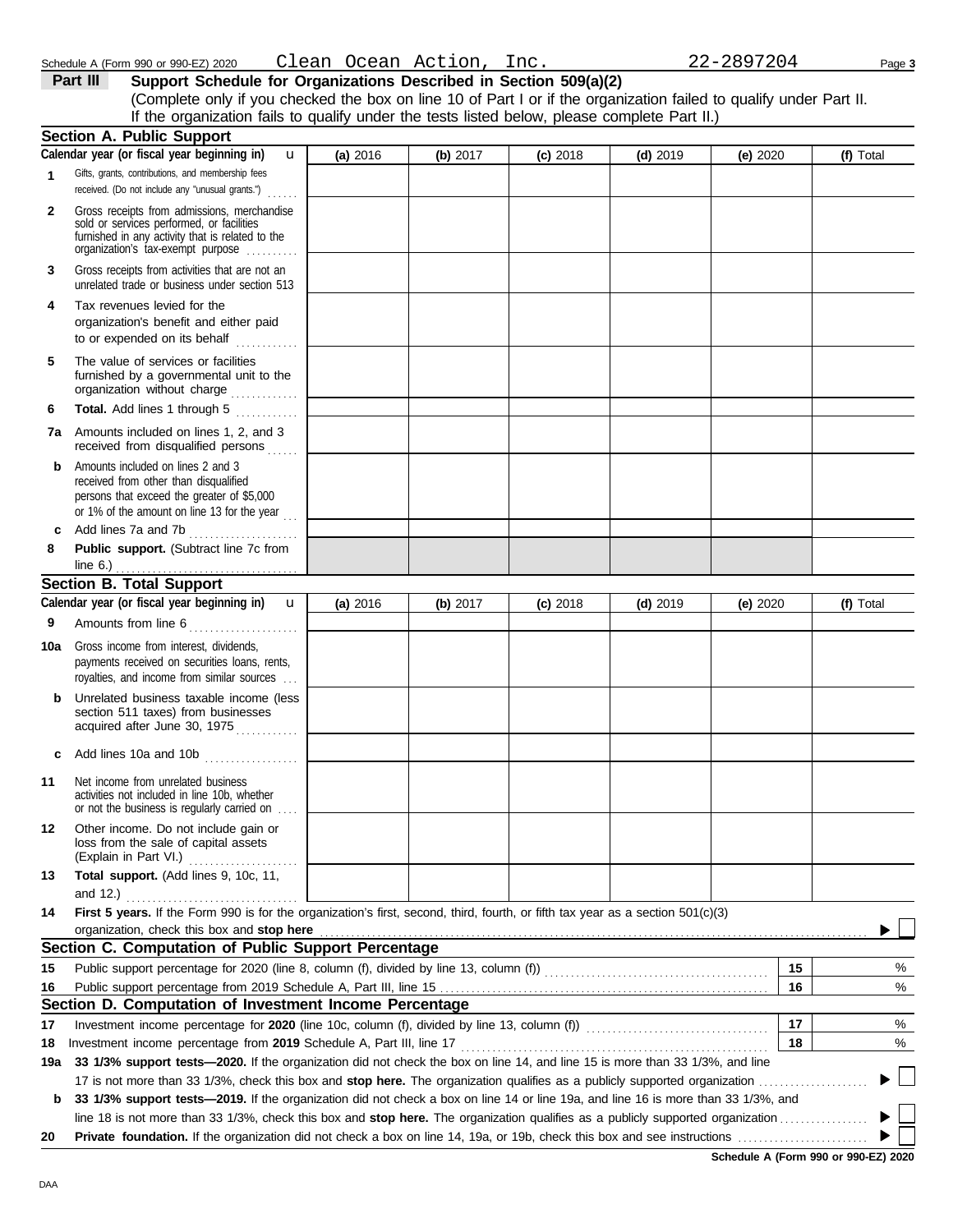|     | Part IV<br><b>Supporting Organizations</b>                                                                                                                                                                         |                |              |    |
|-----|--------------------------------------------------------------------------------------------------------------------------------------------------------------------------------------------------------------------|----------------|--------------|----|
|     | (Complete only if you checked a box in line 12 on Part I. If you checked box 12a, Part I, complete Sections A                                                                                                      |                |              |    |
|     | and B. If you checked box 12b, Part I, complete Sections A and C. If you checked box 12c, Part I, complete                                                                                                         |                |              |    |
|     | Sections A, D, and E. If you checked box 12d, Part I, complete Sections A and D, and complete Part V.)                                                                                                             |                |              |    |
|     | Section A. All Supporting Organizations                                                                                                                                                                            |                |              |    |
|     |                                                                                                                                                                                                                    |                | Yes          | No |
| 1   | Are all of the organization's supported organizations listed by name in the organization's governing                                                                                                               |                |              |    |
|     | documents? If "No," describe in Part VI how the supported organizations are designated. If designated by                                                                                                           |                |              |    |
|     | class or purpose, describe the designation. If historic and continuing relationship, explain.                                                                                                                      | $\mathbf{1}$   |              |    |
| 2   | Did the organization have any supported organization that does not have an IRS determination of status                                                                                                             |                |              |    |
|     | under section 509(a)(1) or (2)? If "Yes," explain in Part VI how the organization determined that the supported                                                                                                    |                |              |    |
|     | organization was described in section 509(a)(1) or (2).                                                                                                                                                            | $\mathbf{2}$   |              |    |
| За  | Did the organization have a supported organization described in section $501(c)(4)$ , (5), or (6)? If "Yes," answer                                                                                                |                |              |    |
|     | lines 3b and 3c below.                                                                                                                                                                                             | 3a             |              |    |
| b   | Did the organization confirm that each supported organization qualified under section 501(c)(4), (5), or (6) and                                                                                                   |                |              |    |
|     | satisfied the public support tests under section 509(a)(2)? If "Yes," describe in Part VI when and how the                                                                                                         |                |              |    |
|     | organization made the determination.                                                                                                                                                                               | 3 <sub>b</sub> |              |    |
| c   | Did the organization ensure that all support to such organizations was used exclusively for section $170(c)(2)(B)$                                                                                                 |                |              |    |
|     | purposes? If "Yes," explain in Part VI what controls the organization put in place to ensure such use.                                                                                                             | 3c             |              |    |
| 4a  | Was any supported organization not organized in the United States ("foreign supported organization")? If                                                                                                           |                |              |    |
|     | "Yes," and if you checked 12a or 12b in Part I, answer (b) and (c) below.                                                                                                                                          | 4a             |              |    |
| b   | Did the organization have ultimate control and discretion in deciding whether to make grants to the foreign                                                                                                        |                |              |    |
|     | supported organization? If "Yes," describe in Part VI how the organization had such control and discretion                                                                                                         |                |              |    |
|     | despite being controlled or supervised by or in connection with its supported organizations.                                                                                                                       | 4b             |              |    |
| c   | Did the organization support any foreign supported organization that does not have an IRS determination                                                                                                            |                |              |    |
|     | under sections $501(c)(3)$ and $509(a)(1)$ or (2)? If "Yes," explain in Part VI what controls the organization used                                                                                                |                |              |    |
|     | to ensure that all support to the foreign supported organization was used exclusively for section $170(c)(2)(B)$                                                                                                   |                |              |    |
|     | purposes.                                                                                                                                                                                                          | 4с             |              |    |
| 5a  | Did the organization add, substitute, or remove any supported organizations during the tax year? If "Yes,"                                                                                                         |                |              |    |
|     | answer lines 5b and 5c below (if applicable). Also, provide detail in Part VI, including (i) the names and EIN                                                                                                     |                |              |    |
|     | numbers of the supported organizations added, substituted, or removed; (ii) the reasons for each such action;                                                                                                      |                |              |    |
|     | (iii) the authority under the organization's organizing document authorizing such action; and (iv) how the action                                                                                                  |                |              |    |
|     | was accomplished (such as by amendment to the organizing document).                                                                                                                                                | 5a             |              |    |
| b   | Type I or Type II only. Was any added or substituted supported organization part of a class already                                                                                                                |                |              |    |
|     | designated in the organization's organizing document?                                                                                                                                                              | 5b             |              |    |
| c   | Substitutions only. Was the substitution the result of an event beyond the organization's control?                                                                                                                 | 5c             |              |    |
| 6   | Did the organization provide support (whether in the form of grants or the provision of services or facilities) to                                                                                                 |                |              |    |
|     | anyone other than (i) its supported organizations, (ii) individuals that are part of the charitable class benefited                                                                                                |                |              |    |
|     | by one or more of its supported organizations, or (iii) other supporting organizations that also support or                                                                                                        |                |              |    |
|     | benefit one or more of the filing organization's supported organizations? If "Yes," provide detail in Part VI.                                                                                                     | 6              |              |    |
| 7   | Did the organization provide a grant, loan, compensation, or other similar payment to a substantial contributor                                                                                                    |                |              |    |
|     | (as defined in section $4958(c)(3)(C)$ ), a family member of a substantial contributor, or a 35% controlled entity                                                                                                 |                |              |    |
|     | with regard to a substantial contributor? If "Yes," complete Part I of Schedule L (Form 990 or 990-EZ).                                                                                                            | 7              |              |    |
| 8   | Did the organization make a loan to a disqualified person (as defined in section 4958) not described in line 7?                                                                                                    |                |              |    |
|     | If "Yes," complete Part I of Schedule L (Form 990 or 990-EZ).                                                                                                                                                      | 8              |              |    |
| 9а  | Was the organization controlled directly or indirectly at any time during the tax year by one or more                                                                                                              |                |              |    |
|     | disqualified persons, as defined in section 4946 (other than foundation managers and organizations                                                                                                                 |                |              |    |
|     | described in section 509(a)(1) or (2))? If "Yes," provide detail in Part VI.                                                                                                                                       | 9a             |              |    |
| b   | Did one or more disqualified persons (as defined in line 9a) hold a controlling interest in any entity in which                                                                                                    |                |              |    |
|     | the supporting organization had an interest? If "Yes," provide detail in Part VI.                                                                                                                                  | 9b             |              |    |
|     | Did a disqualified person (as defined in line 9a) have an ownership interest in, or derive any personal benefit                                                                                                    |                |              |    |
| c   | from, assets in which the supporting organization also had an interest? If "Yes," provide detail in Part VI.                                                                                                       | 9c             |              |    |
|     |                                                                                                                                                                                                                    |                |              |    |
| 10a | Was the organization subject to the excess business holdings rules of section 4943 because of section<br>4943(f) (regarding certain Type II supporting organizations, and all Type III non-functionally integrated |                |              |    |
|     | supporting organizations)? If "Yes," answer line 10b below.                                                                                                                                                        | 10a            |              |    |
| b   | Did the organization have any excess business holdings in the tax year? (Use Schedule C, Form 4720, to                                                                                                             |                |              |    |
|     | determine whether the organization had excess business holdings.)                                                                                                                                                  | 10b            |              |    |
|     |                                                                                                                                                                                                                    |                | $0.005$ $-7$ |    |

**Schedule A (Form 990 or 990-EZ) 2020**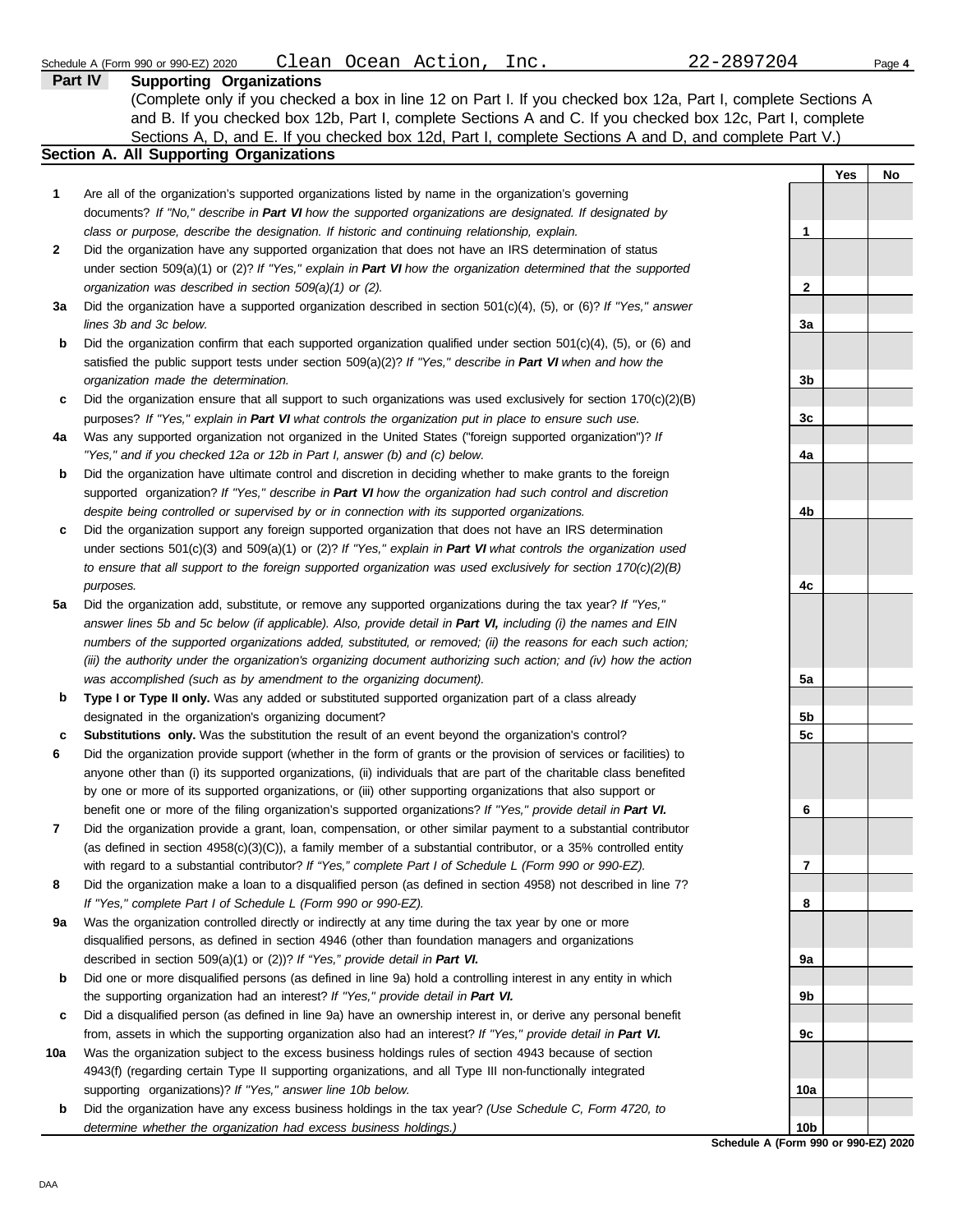**2**

|                                                   |                                                                                                                    |                 | Yes        | No |  |  |
|---------------------------------------------------|--------------------------------------------------------------------------------------------------------------------|-----------------|------------|----|--|--|
| 11                                                | Has the organization accepted a gift or contribution from any of the following persons?                            |                 |            |    |  |  |
| a                                                 | A person who directly or indirectly controls, either alone or together with persons described in lines 11b and     |                 |            |    |  |  |
|                                                   | 11c below, the governing body of a supported organization?                                                         | 11a             |            |    |  |  |
| b                                                 | A family member of a person described in line 11a above?                                                           | 11 <sub>b</sub> |            |    |  |  |
| c.                                                | A 35% controlled entity of a person described in line 11a or 11b above? If "Yes" to line 11a, 11b, or 11c, provide |                 |            |    |  |  |
|                                                   | detail in Part VI.                                                                                                 | 11c             |            |    |  |  |
| <b>Section B. Type I Supporting Organizations</b> |                                                                                                                    |                 |            |    |  |  |
|                                                   |                                                                                                                    |                 | <b>Yes</b> | Nc |  |  |

|              | Did the governing body, members of the governing body, officers acting in their official capacity, or membership of one or     |  |  |
|--------------|--------------------------------------------------------------------------------------------------------------------------------|--|--|
|              | more supported organizations have the power to regularly appoint or elect at least a majority of the organization's officers,  |  |  |
|              | directors, or trustees at all times during the tax year? If "No," describe in Part VI how the supported organization(s)        |  |  |
|              | effectively operated, supervised, or controlled the organization's activities. If the organization had more than one supported |  |  |
|              | organization, describe how the powers to appoint and/or remove officers, directors, or trustees were allocated among the       |  |  |
|              | supported organizations and what conditions or restrictions, if any, applied to such powers during the tax year.               |  |  |
| $\mathbf{2}$ | Did the organization operate for the benefit of any supported organization other than the supported                            |  |  |
|              | organization(s) that operated, supervised, or controlled the supporting organization? If "Yes," explain in Part                |  |  |
|              | VI how providing such benefit carried out the purposes of the supported organization(s) that operated,                         |  |  |

| Section C. Type II Supporting Organizations |                                                                                                                  |  |  |    |  |  |
|---------------------------------------------|------------------------------------------------------------------------------------------------------------------|--|--|----|--|--|
|                                             |                                                                                                                  |  |  | Nc |  |  |
|                                             | Were a majority of the organization's directors or trustees during the tax year also a majority of the directors |  |  |    |  |  |
|                                             | or trustees of each of the organization's supported organization(s)? If "No," describe in Part VI how control    |  |  |    |  |  |
|                                             | or management of the supporting organization was vested in the same persons that controlled or managed           |  |  |    |  |  |
|                                             | the supported organization(s).                                                                                   |  |  |    |  |  |

#### **Section D. All Type III Supporting Organizations**

*supervised, or controlled the supporting organization.*

|                |                                                                                                                        |   | Yes | No |
|----------------|------------------------------------------------------------------------------------------------------------------------|---|-----|----|
| $\mathbf 1$    | Did the organization provide to each of its supported organizations, by the last day of the fifth month of the         |   |     |    |
|                | organization's tax year, (i) a written notice describing the type and amount of support provided during the prior tax  |   |     |    |
|                | year, (ii) a copy of the Form 990 that was most recently filed as of the date of notification, and (iii) copies of the |   |     |    |
|                | organization's governing documents in effect on the date of notification, to the extent not previously provided?       |   |     |    |
| $\overline{2}$ | Were any of the organization's officers, directors, or trustees either (i) appointed or elected by the supported       |   |     |    |
|                | organization(s) or (ii) serving on the governing body of a supported organization? If "No," explain in Part VI how     |   |     |    |
|                | the organization maintained a close and continuous working relationship with the supported organization(s).            | 2 |     |    |
| $\mathbf{3}$   | By reason of the relationship described in line 2, above, did the organization's supported organizations have          |   |     |    |
|                | a significant voice in the organization's investment policies and in directing the use of the organization's           |   |     |    |
|                | income or assets at all times during the tax year? If "Yes," describe in Part VI the role the organization's           |   |     |    |
|                | supported organizations played in this regard.                                                                         | 3 |     |    |

#### **Section E. Type III Functionally-Integrated Supporting Organizations**

|  | Check the box next to the method that the organization used to satisfy the Integral Part Test during the year (see instructions). |  |  |  |  |
|--|-----------------------------------------------------------------------------------------------------------------------------------|--|--|--|--|
|--|-----------------------------------------------------------------------------------------------------------------------------------|--|--|--|--|

- The organization satisfied the Activities Test. *Complete line 2 below.* **a**
- The organization is the parent of each of its supported organizations. *Complete line 3 below.* **b**

- **2** Activities Test. *Answer lines 2a and 2b below.*
- **a** Did substantially all of the organization's activities during the tax year directly further the exempt purposes of the supported organization(s) to which the organization was responsive? *If "Yes," then in Part VI identify those supported organizations and explain how these activities directly furthered their exempt purposes,*  how the organization was responsive to those supported organizations, and how the organization determined *that these activities constituted substantially all of its activities.*
- **b** Did the activities described in line 2a, above, constitute activities that, but for the organization's involvement, one or more of the organization's supported organization(s) would have been engaged in? If "Yes," explain in *Part VI the reasons for the organization's position that its supported organization(s) would have engaged in these activities but for the organization's involvement.*
- **3** Parent of Supported Organizations. *Answer lines 3a and 3b below.*
- **a** Did the organization have the power to regularly appoint or elect a majority of the officers, directors, or trustees of each of the supported organizations? *If "Yes" or "No," provide details in Part VI.*
- **b** Did the organization exercise a substantial degree of direction over the policies, programs, and activities of each of its supported organizations? *If "Yes," describe in Part VI the role played by the organization in this regard.*

DAA **Schedule A (Form 990 or 990-EZ) 2020 3b**

**2a**

**2b**

**3a**

**Yes No**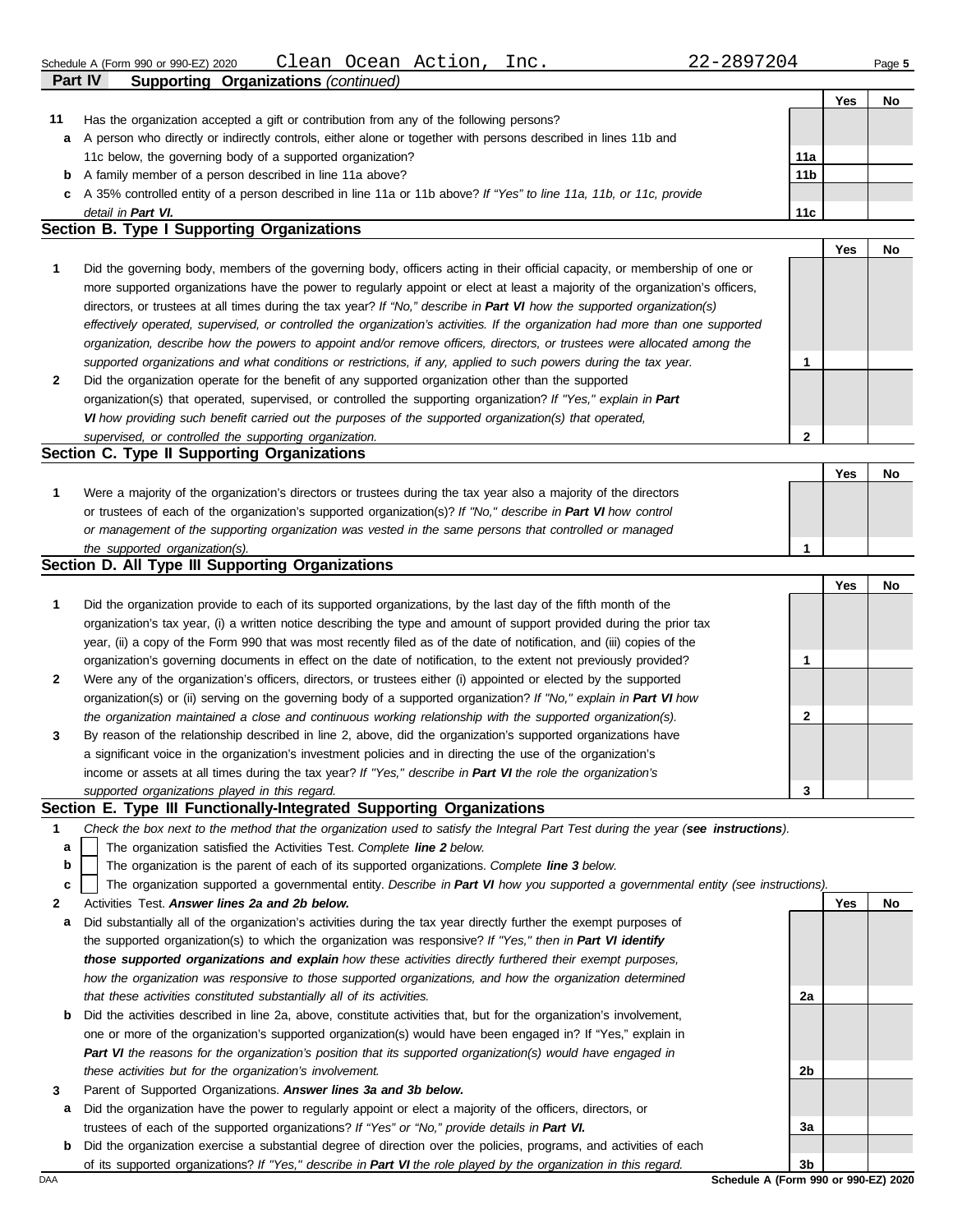|              | prieck nere in the organization satisfied the integran ran rest as a qualifying trust on Nov. 20, 1970 (explain in ran vi). See<br>instructions. All other Type III non-functionally integrated supporting organizations must complete Sections A through E. |                         |                |                                |
|--------------|--------------------------------------------------------------------------------------------------------------------------------------------------------------------------------------------------------------------------------------------------------------|-------------------------|----------------|--------------------------------|
|              | Section A - Adjusted Net Income                                                                                                                                                                                                                              |                         | (A) Prior Year | (B) Current Year<br>(optional) |
| 1            | Net short-term capital gain                                                                                                                                                                                                                                  | 1                       |                |                                |
| $\mathbf{2}$ | Recoveries of prior-year distributions                                                                                                                                                                                                                       | $\mathbf{2}$            |                |                                |
| 3            | Other gross income (see instructions)                                                                                                                                                                                                                        | 3                       |                |                                |
|              | 4 Add lines 1 through 3.                                                                                                                                                                                                                                     | $\overline{\mathbf{4}}$ |                |                                |
| 5.           | Depreciation and depletion                                                                                                                                                                                                                                   | 5                       |                |                                |
| 6            | Portion of operating expenses paid or incurred for production or collection of                                                                                                                                                                               |                         |                |                                |
|              | gross income or for management, conservation, or maintenance of property                                                                                                                                                                                     |                         |                |                                |
|              | held for production of income (see instructions)                                                                                                                                                                                                             | 6                       |                |                                |
| 7            | Other expenses (see instructions)                                                                                                                                                                                                                            | $\overline{7}$          |                |                                |
| 8            | Adjusted Net Income (subtract lines 5, 6, and 7 from line 4)                                                                                                                                                                                                 | 8                       |                |                                |
|              | Section B - Minimum Asset Amount                                                                                                                                                                                                                             |                         | (A) Prior Year | (B) Current Year<br>(optional) |
| 1            | Aggregate fair market value of all non-exempt-use assets (see                                                                                                                                                                                                |                         |                |                                |
|              | instructions for short tax year or assets held for part of year):                                                                                                                                                                                            |                         |                |                                |
|              | a Average monthly value of securities                                                                                                                                                                                                                        | 1a                      |                |                                |
|              | <b>b</b> Average monthly cash balances                                                                                                                                                                                                                       | 1 <sub>b</sub>          |                |                                |
|              | c Fair market value of other non-exempt-use assets                                                                                                                                                                                                           | 1 <sub>c</sub>          |                |                                |
|              | d Total (add lines 1a, 1b, and 1c)                                                                                                                                                                                                                           | 1 <sub>d</sub>          |                |                                |
|              | e Discount claimed for blockage or other factors                                                                                                                                                                                                             |                         |                |                                |
|              | (explain in detail in Part VI):                                                                                                                                                                                                                              |                         |                |                                |
|              | 2 Acquisition indebtedness applicable to non-exempt-use assets                                                                                                                                                                                               | $\mathbf 2$             |                |                                |
| 3            | Subtract line 2 from line 1d.                                                                                                                                                                                                                                | 3                       |                |                                |
| 4            | Cash deemed held for exempt use. Enter 0.015 of line 3 (for greater amount,                                                                                                                                                                                  |                         |                |                                |
|              | see instructions).                                                                                                                                                                                                                                           | 4                       |                |                                |
| 5            | Net value of non-exempt-use assets (subtract line 4 from line 3)                                                                                                                                                                                             | 5                       |                |                                |
| 6.           | Multiply line 5 by 0.035.                                                                                                                                                                                                                                    | 6                       |                |                                |
| 7            | Recoveries of prior-year distributions                                                                                                                                                                                                                       | 7                       |                |                                |
| 8            | Minimum Asset Amount (add line 7 to line 6)                                                                                                                                                                                                                  | 8                       |                |                                |
|              | Section C - Distributable Amount                                                                                                                                                                                                                             |                         |                | <b>Current Year</b>            |
| 1            | Adjusted net income for prior year (from Section A, line 8, column A)                                                                                                                                                                                        | $\mathbf{1}$            |                |                                |
| $\mathbf{2}$ | Enter 0.85 of line 1.                                                                                                                                                                                                                                        | $\mathbf{2}$            |                |                                |
| 3            | Minimum asset amount for prior year (from Section B, line 8, column A)                                                                                                                                                                                       | 3                       |                |                                |
| 4            | Enter greater of line 2 or line 3.                                                                                                                                                                                                                           | 4                       |                |                                |
| 5            | Income tax imposed in prior year                                                                                                                                                                                                                             | 5                       |                |                                |
| 6            | Distributable Amount. Subtract line 5 from line 4, unless subject to                                                                                                                                                                                         |                         |                |                                |
|              | emergency temporary reduction (see instructions).                                                                                                                                                                                                            | 6                       |                |                                |

**7** | Check here if the current year is the organization's first as a non-functionally integrated Type III supporting organization

## **Part V Type III Non-Functionally Integrated 509(a)(3) Supporting Organizations** Schedule A (Form 990 or 990-EZ) 2020 Page **6** Clean Ocean Action, Inc. 22-2897204

**1** Check here if the organization satisfied the Integral Part Test as a qualifying trust on Nov. 20, 1970 (*explain in Part VI*). **See** 

**Schedule A (Form 990 or 990-EZ) 2020**

(see instructions).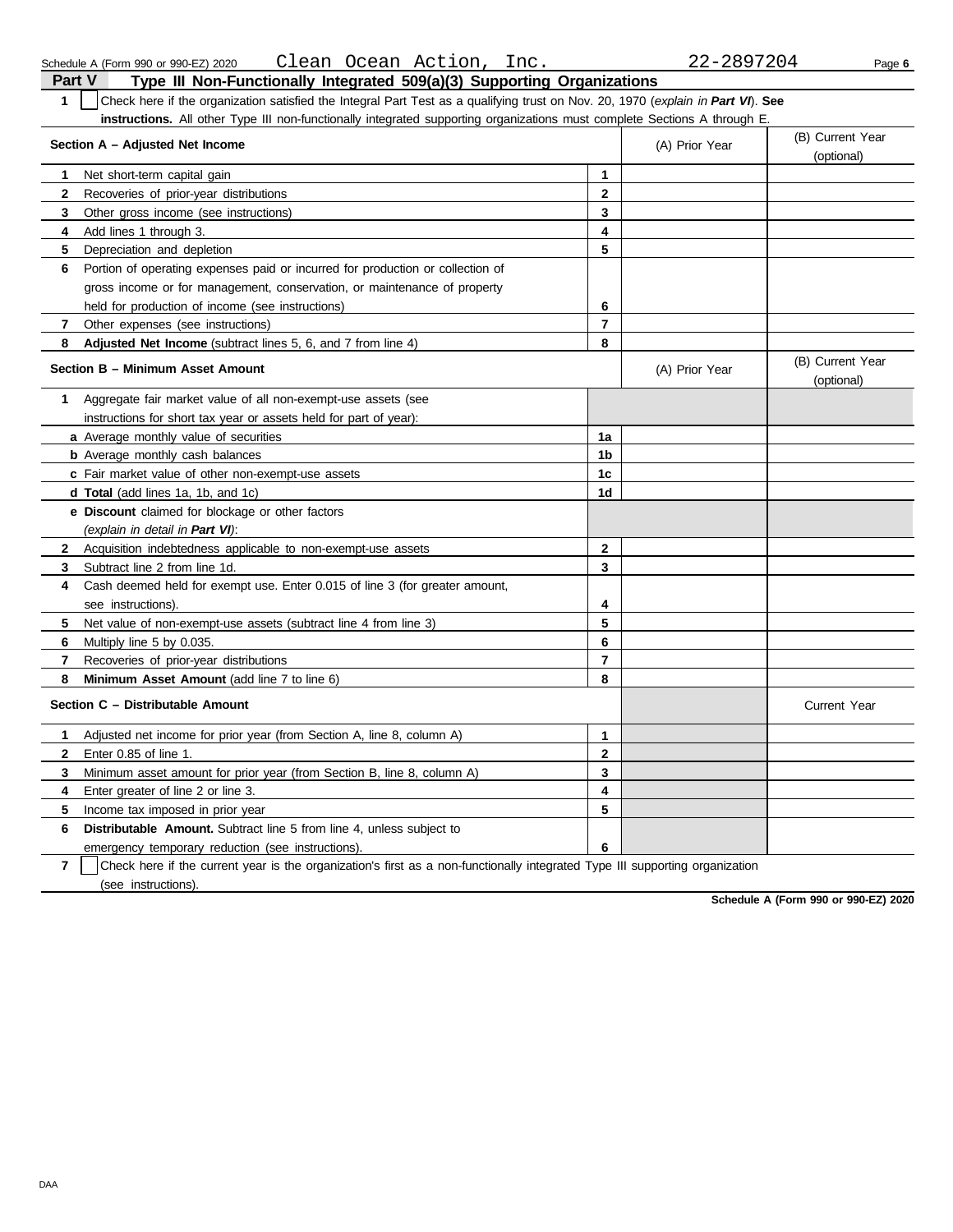| Section D - Distributions | <b>Current Year</b>                                                                                                         |                                    |                                                |                                                  |  |  |  |
|---------------------------|-----------------------------------------------------------------------------------------------------------------------------|------------------------------------|------------------------------------------------|--------------------------------------------------|--|--|--|
| 1                         | Amounts paid to supported organizations to accomplish exempt purposes                                                       |                                    |                                                |                                                  |  |  |  |
| $\mathbf{2}$              | Amounts paid to perform activity that directly furthers exempt purposes of supported                                        |                                    |                                                |                                                  |  |  |  |
|                           | organizations, in excess of income from activity                                                                            |                                    |                                                |                                                  |  |  |  |
| 3                         | Administrative expenses paid to accomplish exempt purposes of supported organizations                                       |                                    |                                                |                                                  |  |  |  |
| 4                         | Amounts paid to acquire exempt-use assets                                                                                   |                                    |                                                |                                                  |  |  |  |
| 5                         | Qualified set-aside amounts (prior IRS approval required—provide details in Part VI)                                        |                                    |                                                |                                                  |  |  |  |
| 6                         | Other distributions (describe in Part VI). See instructions.                                                                |                                    |                                                |                                                  |  |  |  |
| 7                         | Total annual distributions. Add lines 1 through 6.                                                                          |                                    |                                                |                                                  |  |  |  |
| 8                         | Distributions to attentive supported organizations to which the organization is responsive                                  |                                    |                                                |                                                  |  |  |  |
|                           | (provide details in Part VI). See instructions.                                                                             |                                    |                                                |                                                  |  |  |  |
| 9                         | Distributable amount for 2020 from Section C, line 6                                                                        |                                    |                                                |                                                  |  |  |  |
| 10                        | Line 8 amount divided by line 9 amount                                                                                      |                                    |                                                |                                                  |  |  |  |
|                           | <b>Section E - Distribution Allocations (see instructions)</b>                                                              | (i)<br><b>Excess Distributions</b> | (iii)<br><b>Underdistributions</b><br>Pre-2020 | (iii)<br><b>Distributable</b><br>Amount for 2020 |  |  |  |
| 1                         | Distributable amount for 2020 from Section C, line 6                                                                        |                                    |                                                |                                                  |  |  |  |
| $\mathbf{2}$              | Underdistributions, if any, for years prior to 2020<br>(reasonable cause required-explain in Part VI). See<br>instructions. |                                    |                                                |                                                  |  |  |  |
| 3                         | Excess distributions carryover, if any, to 2020                                                                             |                                    |                                                |                                                  |  |  |  |
|                           |                                                                                                                             |                                    |                                                |                                                  |  |  |  |
|                           |                                                                                                                             |                                    |                                                |                                                  |  |  |  |
|                           |                                                                                                                             |                                    |                                                |                                                  |  |  |  |
|                           |                                                                                                                             |                                    |                                                |                                                  |  |  |  |
|                           |                                                                                                                             |                                    |                                                |                                                  |  |  |  |
|                           | f Total of lines 3a through 3e                                                                                              |                                    |                                                |                                                  |  |  |  |
|                           | <b>g</b> Applied to underdistributions of prior years                                                                       |                                    |                                                |                                                  |  |  |  |
|                           | h Applied to 2020 distributable amount                                                                                      |                                    |                                                |                                                  |  |  |  |
|                           | <i>i</i> Carryover from 2015 not applied (see instructions)                                                                 |                                    |                                                |                                                  |  |  |  |
|                           | Remainder. Subtract lines 3g, 3h, and 3i from line 3f.                                                                      |                                    |                                                |                                                  |  |  |  |
| 4                         | Distributions for 2020 from                                                                                                 |                                    |                                                |                                                  |  |  |  |
|                           | Section D, line 7:<br>\$                                                                                                    |                                    |                                                |                                                  |  |  |  |
|                           | a Applied to underdistributions of prior years                                                                              |                                    |                                                |                                                  |  |  |  |
|                           | <b>b</b> Applied to 2020 distributable amount                                                                               |                                    |                                                |                                                  |  |  |  |
|                           | <b>c</b> Remainder. Subtract lines 4a and 4b from line 4.                                                                   |                                    |                                                |                                                  |  |  |  |
| 5                         | Remaining underdistributions for years prior to 2020, if                                                                    |                                    |                                                |                                                  |  |  |  |
|                           | any. Subtract lines 3g and 4a from line 2. For result                                                                       |                                    |                                                |                                                  |  |  |  |
|                           | greater than zero, explain in Part VI. See instructions.                                                                    |                                    |                                                |                                                  |  |  |  |
| 6                         | Remaining underdistributions for 2020 Subtract lines 3h                                                                     |                                    |                                                |                                                  |  |  |  |
|                           | and 4b from line 1. For result greater than zero, explain in                                                                |                                    |                                                |                                                  |  |  |  |
|                           | Part VI. See instructions.                                                                                                  |                                    |                                                |                                                  |  |  |  |
| 7                         | Excess distributions carryover to 2021. Add lines 3j                                                                        |                                    |                                                |                                                  |  |  |  |
|                           | and 4c.                                                                                                                     |                                    |                                                |                                                  |  |  |  |
| 8                         | Breakdown of line 7:                                                                                                        |                                    |                                                |                                                  |  |  |  |
|                           | a Excess from 2016                                                                                                          |                                    |                                                |                                                  |  |  |  |
|                           |                                                                                                                             |                                    |                                                |                                                  |  |  |  |
|                           | c Excess from 2018                                                                                                          |                                    |                                                |                                                  |  |  |  |
|                           | d Excess from 2019                                                                                                          |                                    |                                                |                                                  |  |  |  |
|                           | e Excess from 2020                                                                                                          |                                    |                                                |                                                  |  |  |  |

**Schedule A (Form 990 or 990-EZ) 2020**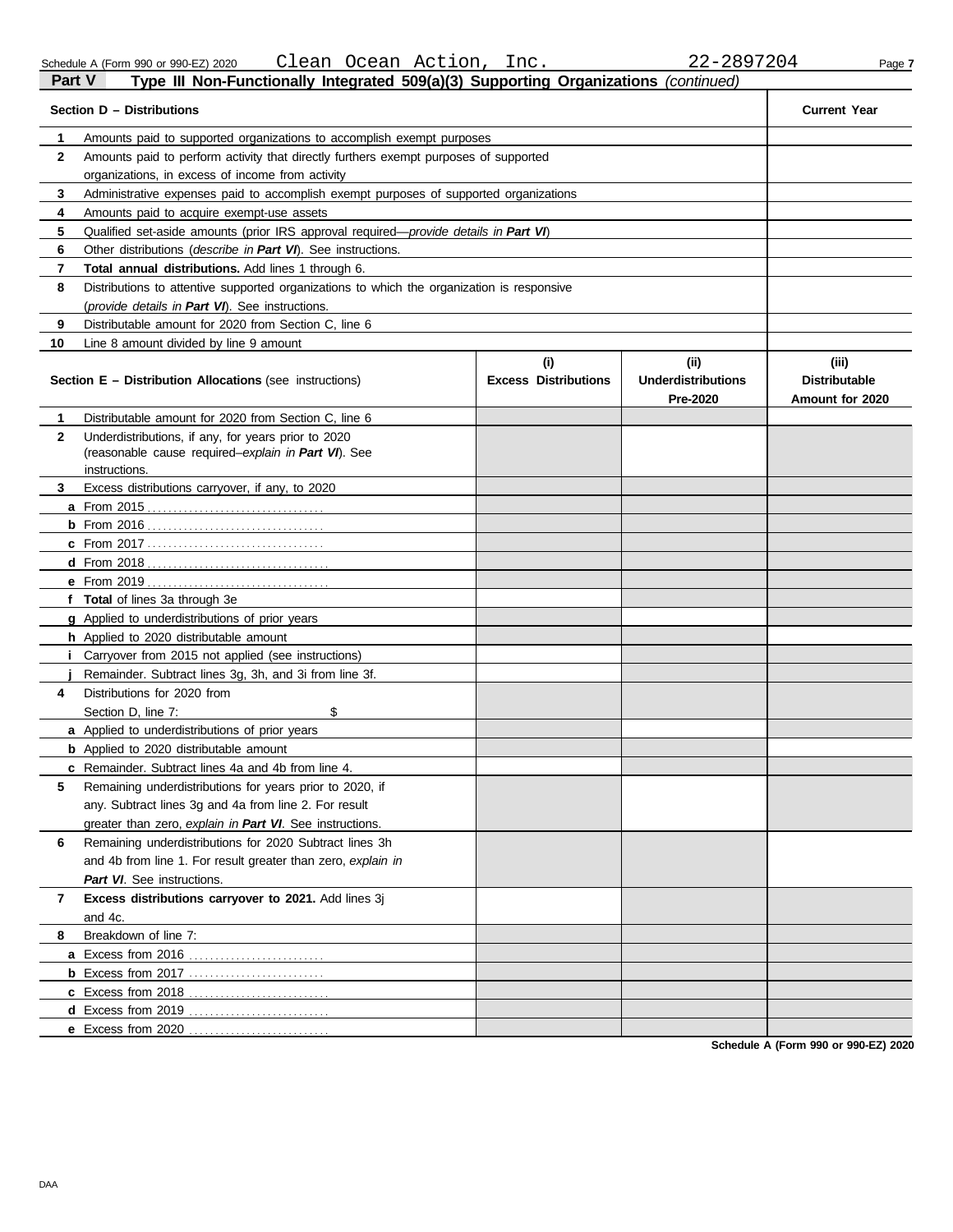|         | Schedule A (Form 990 or 990-EZ) 2020                                                           |  |  |                                                                                                                                                                                                                                                                                                                                                                                                                                                                                                                                                                                                          | Page 8 |
|---------|------------------------------------------------------------------------------------------------|--|--|----------------------------------------------------------------------------------------------------------------------------------------------------------------------------------------------------------------------------------------------------------------------------------------------------------------------------------------------------------------------------------------------------------------------------------------------------------------------------------------------------------------------------------------------------------------------------------------------------------|--------|
| Part VI | lines 2, 5, and 6. Also complete this part for any additional information. (See instructions.) |  |  | 990 or 990-EZ) 2020 Clean Ocean Action, Inc. 22-2897204 Part Departmental Information. Provide the explanations required by Part II, line 10; Part II, line 17a or 17b; Part Supplemental Information. Provide the explanation<br>III, line 12; Part IV, Section A, lines 1, 2, 3b, 3c, 4b, 4c, 5a, 6, 9a, 9b, 9c, 11a, 11b, and 11c; Part IV, Section<br>B, lines 1 and 2; Part IV, Section C, line 1; Part IV, Section D, lines 2 and 3; Part IV, Section E, lines 1c, 2a, 2b,<br>3a, and 3b; Part V, line 1; Part V, Section B, line 1e; Part V, Section D, lines 5, 6, and 8; and Part V, Section E, |        |
|         |                                                                                                |  |  |                                                                                                                                                                                                                                                                                                                                                                                                                                                                                                                                                                                                          |        |
|         |                                                                                                |  |  |                                                                                                                                                                                                                                                                                                                                                                                                                                                                                                                                                                                                          |        |
|         |                                                                                                |  |  |                                                                                                                                                                                                                                                                                                                                                                                                                                                                                                                                                                                                          |        |
|         |                                                                                                |  |  |                                                                                                                                                                                                                                                                                                                                                                                                                                                                                                                                                                                                          |        |
|         |                                                                                                |  |  |                                                                                                                                                                                                                                                                                                                                                                                                                                                                                                                                                                                                          |        |
|         |                                                                                                |  |  |                                                                                                                                                                                                                                                                                                                                                                                                                                                                                                                                                                                                          |        |
|         |                                                                                                |  |  |                                                                                                                                                                                                                                                                                                                                                                                                                                                                                                                                                                                                          |        |
|         |                                                                                                |  |  |                                                                                                                                                                                                                                                                                                                                                                                                                                                                                                                                                                                                          |        |
|         |                                                                                                |  |  |                                                                                                                                                                                                                                                                                                                                                                                                                                                                                                                                                                                                          |        |
|         |                                                                                                |  |  |                                                                                                                                                                                                                                                                                                                                                                                                                                                                                                                                                                                                          |        |
|         |                                                                                                |  |  |                                                                                                                                                                                                                                                                                                                                                                                                                                                                                                                                                                                                          |        |
|         |                                                                                                |  |  |                                                                                                                                                                                                                                                                                                                                                                                                                                                                                                                                                                                                          |        |
|         |                                                                                                |  |  |                                                                                                                                                                                                                                                                                                                                                                                                                                                                                                                                                                                                          |        |
|         |                                                                                                |  |  |                                                                                                                                                                                                                                                                                                                                                                                                                                                                                                                                                                                                          |        |
|         |                                                                                                |  |  |                                                                                                                                                                                                                                                                                                                                                                                                                                                                                                                                                                                                          |        |
|         |                                                                                                |  |  |                                                                                                                                                                                                                                                                                                                                                                                                                                                                                                                                                                                                          |        |
|         |                                                                                                |  |  |                                                                                                                                                                                                                                                                                                                                                                                                                                                                                                                                                                                                          |        |
|         |                                                                                                |  |  |                                                                                                                                                                                                                                                                                                                                                                                                                                                                                                                                                                                                          |        |
|         |                                                                                                |  |  |                                                                                                                                                                                                                                                                                                                                                                                                                                                                                                                                                                                                          |        |
|         |                                                                                                |  |  |                                                                                                                                                                                                                                                                                                                                                                                                                                                                                                                                                                                                          |        |
|         |                                                                                                |  |  |                                                                                                                                                                                                                                                                                                                                                                                                                                                                                                                                                                                                          |        |
|         |                                                                                                |  |  |                                                                                                                                                                                                                                                                                                                                                                                                                                                                                                                                                                                                          |        |
|         |                                                                                                |  |  |                                                                                                                                                                                                                                                                                                                                                                                                                                                                                                                                                                                                          |        |
|         |                                                                                                |  |  |                                                                                                                                                                                                                                                                                                                                                                                                                                                                                                                                                                                                          |        |
|         |                                                                                                |  |  |                                                                                                                                                                                                                                                                                                                                                                                                                                                                                                                                                                                                          |        |
|         |                                                                                                |  |  |                                                                                                                                                                                                                                                                                                                                                                                                                                                                                                                                                                                                          |        |
|         |                                                                                                |  |  |                                                                                                                                                                                                                                                                                                                                                                                                                                                                                                                                                                                                          |        |
|         |                                                                                                |  |  |                                                                                                                                                                                                                                                                                                                                                                                                                                                                                                                                                                                                          |        |
|         |                                                                                                |  |  |                                                                                                                                                                                                                                                                                                                                                                                                                                                                                                                                                                                                          |        |
|         |                                                                                                |  |  |                                                                                                                                                                                                                                                                                                                                                                                                                                                                                                                                                                                                          |        |
|         |                                                                                                |  |  |                                                                                                                                                                                                                                                                                                                                                                                                                                                                                                                                                                                                          |        |
|         |                                                                                                |  |  |                                                                                                                                                                                                                                                                                                                                                                                                                                                                                                                                                                                                          |        |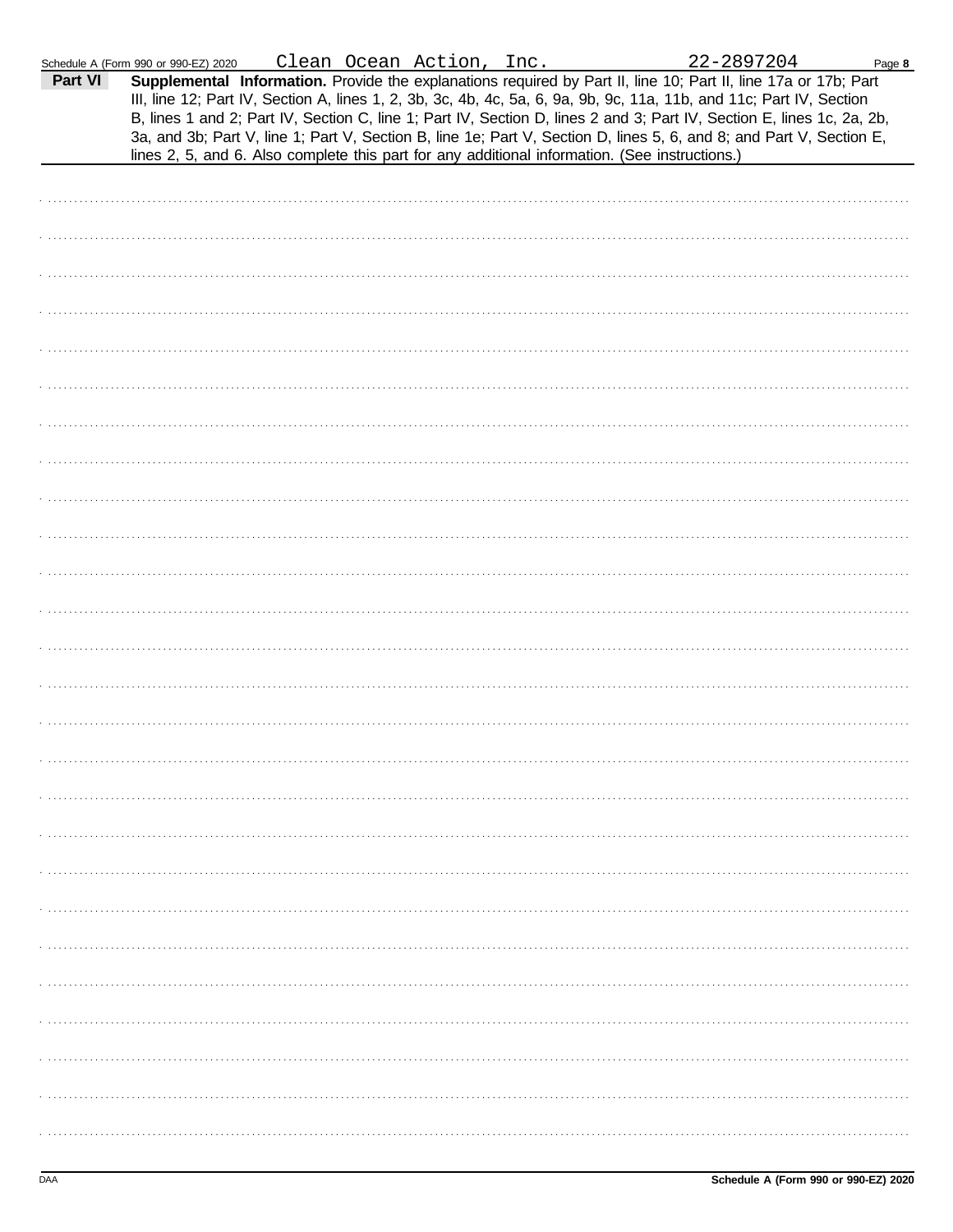| <b>SCHEDULE D</b> |  |
|-------------------|--|
| (Form 990)        |  |

Department of the Treasury Internal Revenue Service

# **SCHEDULE D Supplemental Financial Statements**

**Part IV, line 6, 7, 8, 9, 10, 11a, 11b, 11c, 11d, 11e, 11f, 12a, or 12b.** u **Complete if the organization answered "Yes" on Form 990,**

u **Attach to Form 990.**  u **Go to** *www.irs.gov/Form990* **for instructions and the latest information.**

| OMB No. 1545-0047                          |
|--------------------------------------------|
| 2020                                       |
| <b>Open to Public</b><br><b>Inspection</b> |

**Name of the organization**

| Employer identification number |  |
|--------------------------------|--|
|                                |  |

|              |          | Clean Ocean Action, Inc.                                                                                                                             |                                                    | 22-2897204                      |
|--------------|----------|------------------------------------------------------------------------------------------------------------------------------------------------------|----------------------------------------------------|---------------------------------|
|              | Part I   | Organizations Maintaining Donor Advised Funds or Other Similar Funds or Accounts.                                                                    |                                                    |                                 |
|              |          | Complete if the organization answered "Yes" on Form 990, Part IV, line 6.                                                                            |                                                    |                                 |
|              |          |                                                                                                                                                      | (a) Donor advised funds                            | (b) Funds and other accounts    |
| 1.           |          |                                                                                                                                                      |                                                    |                                 |
| 2            |          | Aggregate value of contributions to (during year)                                                                                                    |                                                    |                                 |
| 3            |          |                                                                                                                                                      |                                                    |                                 |
| 4            |          |                                                                                                                                                      |                                                    |                                 |
| 5            |          | Did the organization inform all donors and donor advisors in writing that the assets held in donor advised                                           |                                                    |                                 |
|              |          |                                                                                                                                                      |                                                    | Yes<br>No                       |
| 6            |          | Did the organization inform all grantees, donors, and donor advisors in writing that grant funds can be used                                         |                                                    |                                 |
|              |          | only for charitable purposes and not for the benefit of the donor or donor advisor, or for any other purpose                                         |                                                    |                                 |
|              |          |                                                                                                                                                      |                                                    | <b>Yes</b><br>No.               |
|              | Part II  | <b>Conservation Easements.</b>                                                                                                                       |                                                    |                                 |
|              |          | Complete if the organization answered "Yes" on Form 990, Part IV, line 7.                                                                            |                                                    |                                 |
| 1            |          | Purpose(s) of conservation easements held by the organization (check all that apply).                                                                |                                                    |                                 |
|              |          | Preservation of land for public use (for example, recreation or education)                                                                           | Preservation of a historically important land area |                                 |
|              |          | Protection of natural habitat                                                                                                                        | Preservation of a certified historic structure     |                                 |
|              |          | Preservation of open space                                                                                                                           |                                                    |                                 |
| $\mathbf{2}$ |          | Complete lines 2a through 2d if the organization held a qualified conservation contribution in the form of a conservation                            |                                                    |                                 |
|              |          | easement on the last day of the tax year.                                                                                                            |                                                    | Held at the End of the Tax Year |
| а            |          |                                                                                                                                                      |                                                    | 2a                              |
| b            |          |                                                                                                                                                      |                                                    | 2b                              |
| c            |          | Number of conservation easements on a certified historic structure included in (a) [[[[[[[[[[[[[[[[[[[[[[[[[]]]]]]]                                  |                                                    | 2c                              |
| d            |          | Number of conservation easements included in (c) acquired after 7/25/06, and not on a                                                                |                                                    |                                 |
|              |          | historic structure listed in the National Register                                                                                                   |                                                    | 2d                              |
| 3            |          | Number of conservation easements modified, transferred, released, extinguished, or terminated by the organization during the                         |                                                    |                                 |
|              |          | tax year $\mathbf u$                                                                                                                                 |                                                    |                                 |
|              |          | Number of states where property subject to conservation easement is located <b>u</b>                                                                 |                                                    |                                 |
| 5            |          | Does the organization have a written policy regarding the periodic monitoring, inspection, handling of                                               |                                                    | Yes<br>No                       |
|              |          | Staff and volunteer hours devoted to monitoring, inspecting, handling of violations, and enforcing conservation easements during the year            |                                                    |                                 |
| 6            |          |                                                                                                                                                      |                                                    |                                 |
| 7            |          | u <sub></sub><br>Amount of expenses incurred in monitoring, inspecting, handling of violations, and enforcing conservation easements during the year |                                                    |                                 |
|              | u \$     |                                                                                                                                                      |                                                    |                                 |
|              |          | Does each conservation easement reported on line $2(d)$ above satisfy the requirements of section $170(h)(4)(B)(i)$                                  |                                                    |                                 |
|              |          | and section $170(h)(4)(B)(ii)?$                                                                                                                      |                                                    | Yes<br>No                       |
| 9            |          | In Part XIII, describe how the organization reports conservation easements in its revenue and expense statement and                                  |                                                    |                                 |
|              |          | balance sheet, and include, if applicable, the text of the footnote to the organization's financial statements that describes the                    |                                                    |                                 |
|              |          | organization's accounting for conservation easements.                                                                                                |                                                    |                                 |
|              | Part III | Organizations Maintaining Collections of Art, Historical Treasures, or Other Similar Assets.                                                         |                                                    |                                 |
|              |          | Complete if the organization answered "Yes" on Form 990, Part IV, line 8.                                                                            |                                                    |                                 |
|              |          | 1a If the organization elected, as permitted under FASB ASC 958, not to report in its revenue statement and balance sheet works                      |                                                    |                                 |
|              |          | of art, historical treasures, or other similar assets held for public exhibition, education, or research in furtherance of public                    |                                                    |                                 |
|              |          | service, provide in Part XIII the text of the footnote to its financial statements that describes these items.                                       |                                                    |                                 |
| b            |          | If the organization elected, as permitted under FASB ASC 958, to report in its revenue statement and balance sheet works of                          |                                                    |                                 |
|              |          | art, historical treasures, or other similar assets held for public exhibition, education, or research in furtherance of public service,              |                                                    |                                 |
|              |          | provide the following amounts relating to these items:                                                                                               |                                                    |                                 |
|              |          |                                                                                                                                                      |                                                    |                                 |
|              |          |                                                                                                                                                      |                                                    |                                 |
| 2            |          | If the organization received or held works of art, historical treasures, or other similar assets for financial gain, provide the                     |                                                    |                                 |
|              |          | following amounts required to be reported under FASB ASC 958 relating to these items:                                                                |                                                    |                                 |
| а            |          |                                                                                                                                                      |                                                    |                                 |
|              |          |                                                                                                                                                      |                                                    |                                 |

DAA **For Paperwork Reduction Act Notice, see the Instructions for Form 990.**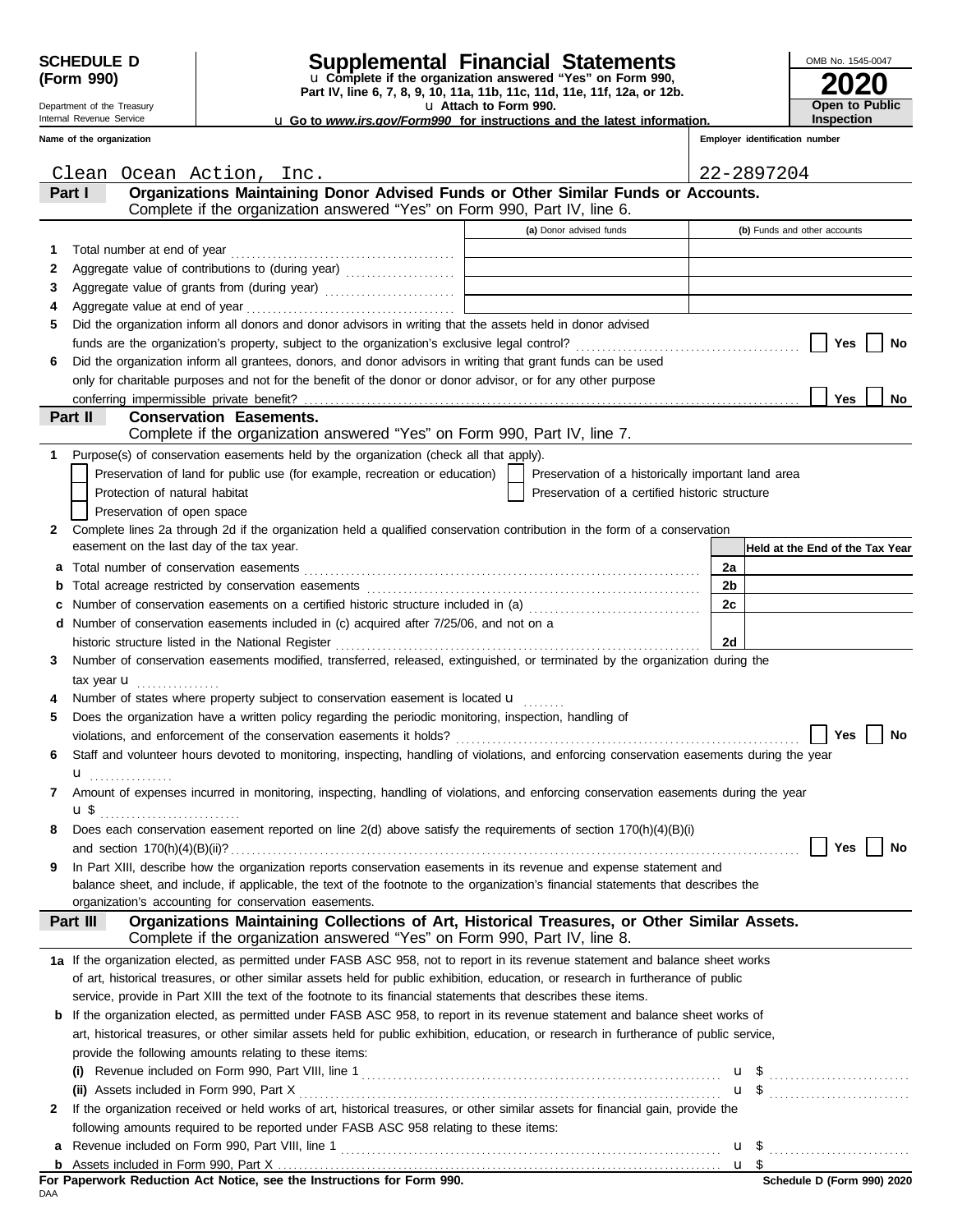|                                                                                                                                                                                  |                                                                                                                                                                                                                                      |                         |  |                          |                    | 22-2897204      |                      |                     |         | Page 2    |
|----------------------------------------------------------------------------------------------------------------------------------------------------------------------------------|--------------------------------------------------------------------------------------------------------------------------------------------------------------------------------------------------------------------------------------|-------------------------|--|--------------------------|--------------------|-----------------|----------------------|---------------------|---------|-----------|
|                                                                                                                                                                                  | Organizations Maintaining Collections of Art, Historical Treasures, or Other Similar Assets (continued)<br>Part III                                                                                                                  |                         |  |                          |                    |                 |                      |                     |         |           |
| Using the organization's acquisition, accession, and other records, check any of the following that make significant use of its<br>3<br>collection items (check all that apply): |                                                                                                                                                                                                                                      |                         |  |                          |                    |                 |                      |                     |         |           |
| a                                                                                                                                                                                | Public exhibition                                                                                                                                                                                                                    | d                       |  | Loan or exchange program |                    |                 |                      |                     |         |           |
| b                                                                                                                                                                                | Scholarly research                                                                                                                                                                                                                   | e                       |  |                          |                    |                 |                      |                     |         |           |
| c                                                                                                                                                                                | Preservation for future generations                                                                                                                                                                                                  |                         |  |                          |                    |                 |                      |                     |         |           |
|                                                                                                                                                                                  | Provide a description of the organization's collections and explain how they further the organization's exempt purpose in Part                                                                                                       |                         |  |                          |                    |                 |                      |                     |         |           |
|                                                                                                                                                                                  | XIII.                                                                                                                                                                                                                                |                         |  |                          |                    |                 |                      |                     |         |           |
| 5.                                                                                                                                                                               | During the year, did the organization solicit or receive donations of art, historical treasures, or other similar                                                                                                                    |                         |  |                          |                    |                 |                      |                     |         |           |
|                                                                                                                                                                                  |                                                                                                                                                                                                                                      |                         |  |                          |                    |                 |                      | Yes                 |         | No        |
|                                                                                                                                                                                  | Part IV<br><b>Escrow and Custodial Arrangements.</b>                                                                                                                                                                                 |                         |  |                          |                    |                 |                      |                     |         |           |
|                                                                                                                                                                                  | Complete if the organization answered "Yes" on Form 990, Part IV, line 9, or reported an amount on Form<br>990, Part X, line 21.                                                                                                     |                         |  |                          |                    |                 |                      |                     |         |           |
|                                                                                                                                                                                  | 1a Is the organization an agent, trustee, custodian or other intermediary for contributions or other assets not                                                                                                                      |                         |  |                          |                    |                 |                      |                     |         |           |
|                                                                                                                                                                                  |                                                                                                                                                                                                                                      |                         |  |                          |                    |                 |                      | Yes                 |         | No        |
|                                                                                                                                                                                  | b If "Yes," explain the arrangement in Part XIII and complete the following table:                                                                                                                                                   |                         |  |                          |                    |                 |                      |                     |         |           |
|                                                                                                                                                                                  |                                                                                                                                                                                                                                      |                         |  |                          |                    |                 |                      | Amount              |         |           |
|                                                                                                                                                                                  | c Beginning balance <b>contract to the contract of the contract of the contract of the contract of the contract of the contract of the contract of the contract of the contract of the contract of the contract of the contract </b> |                         |  |                          |                    |                 | 1c                   |                     |         |           |
|                                                                                                                                                                                  |                                                                                                                                                                                                                                      |                         |  |                          |                    |                 | 1 <sub>d</sub>       |                     |         |           |
|                                                                                                                                                                                  |                                                                                                                                                                                                                                      |                         |  |                          |                    |                 | 1e                   |                     |         |           |
|                                                                                                                                                                                  | Ending balance with the contract of the contract of the contract of the contract of the contract of the contract of the contract of the contract of the contract of the contract of the contract of the contract of the contra       |                         |  |                          |                    |                 | 1f                   |                     |         |           |
|                                                                                                                                                                                  |                                                                                                                                                                                                                                      |                         |  |                          |                    |                 |                      | Yes                 |         | <b>No</b> |
|                                                                                                                                                                                  |                                                                                                                                                                                                                                      |                         |  |                          |                    |                 |                      |                     |         |           |
|                                                                                                                                                                                  | <b>Endowment Funds.</b><br><b>Part V</b>                                                                                                                                                                                             |                         |  |                          |                    |                 |                      |                     |         |           |
|                                                                                                                                                                                  | Complete if the organization answered "Yes" on Form 990, Part IV, line 10.                                                                                                                                                           |                         |  |                          |                    |                 |                      |                     |         |           |
|                                                                                                                                                                                  |                                                                                                                                                                                                                                      | (a) Current year        |  | (b) Prior year           | (c) Two years back |                 | (d) Three years back | (e) Four years back |         |           |
|                                                                                                                                                                                  | 1a Beginning of year balance                                                                                                                                                                                                         |                         |  |                          |                    |                 |                      |                     |         |           |
|                                                                                                                                                                                  |                                                                                                                                                                                                                                      |                         |  |                          |                    |                 |                      |                     |         |           |
|                                                                                                                                                                                  | <b>b</b> Contributions <b>contributions</b>                                                                                                                                                                                          |                         |  |                          |                    |                 |                      |                     |         |           |
|                                                                                                                                                                                  | c Net investment earnings, gains, and                                                                                                                                                                                                |                         |  |                          |                    |                 |                      |                     |         |           |
|                                                                                                                                                                                  |                                                                                                                                                                                                                                      |                         |  |                          |                    |                 |                      |                     |         |           |
|                                                                                                                                                                                  | d Grants or scholarships                                                                                                                                                                                                             |                         |  |                          |                    |                 |                      |                     |         |           |
|                                                                                                                                                                                  | e Other expenditures for facilities and                                                                                                                                                                                              |                         |  |                          |                    |                 |                      |                     |         |           |
|                                                                                                                                                                                  |                                                                                                                                                                                                                                      |                         |  |                          |                    |                 |                      |                     |         |           |
|                                                                                                                                                                                  | f Administrative expenses                                                                                                                                                                                                            |                         |  |                          |                    |                 |                      |                     |         |           |
|                                                                                                                                                                                  |                                                                                                                                                                                                                                      |                         |  |                          |                    |                 |                      |                     |         |           |
| 2                                                                                                                                                                                | Provide the estimated percentage of the current year end balance (line 1g, column (a)) held as:                                                                                                                                      |                         |  |                          |                    |                 |                      |                     |         |           |
|                                                                                                                                                                                  | a Board designated or quasi-endowment u                                                                                                                                                                                              |                         |  |                          |                    |                 |                      |                     |         |           |
|                                                                                                                                                                                  | <b>b</b> Permanent endowment <b>u</b> %                                                                                                                                                                                              |                         |  |                          |                    |                 |                      |                     |         |           |
|                                                                                                                                                                                  | <b>c</b> Term endowment $\mathbf{u}$ %                                                                                                                                                                                               |                         |  |                          |                    |                 |                      |                     |         |           |
|                                                                                                                                                                                  | The percentages on lines 2a, 2b, and 2c should equal 100%.                                                                                                                                                                           |                         |  |                          |                    |                 |                      |                     |         |           |
|                                                                                                                                                                                  | 3a Are there endowment funds not in the possession of the organization that are held and administered for the                                                                                                                        |                         |  |                          |                    |                 |                      |                     |         |           |
|                                                                                                                                                                                  | organization by:                                                                                                                                                                                                                     |                         |  |                          |                    |                 |                      |                     | Yes     | No.       |
|                                                                                                                                                                                  |                                                                                                                                                                                                                                      |                         |  |                          |                    |                 |                      | 3a(i)               |         |           |
|                                                                                                                                                                                  | (ii) Related organizations <b>constants</b> and constant of the constant of the constant of the constant of the constant of the constant of the constant of the constant of the constant of the constant of the constant of the con  |                         |  |                          |                    |                 |                      | 3a(ii)              |         |           |
|                                                                                                                                                                                  |                                                                                                                                                                                                                                      |                         |  |                          |                    |                 |                      | 3b                  |         |           |
|                                                                                                                                                                                  | Describe in Part XIII the intended uses of the organization's endowment funds.                                                                                                                                                       |                         |  |                          |                    |                 |                      |                     |         |           |
|                                                                                                                                                                                  | Land, Buildings, and Equipment.<br>Part VI                                                                                                                                                                                           |                         |  |                          |                    |                 |                      |                     |         |           |
|                                                                                                                                                                                  | Complete if the organization answered "Yes" on Form 990, Part IV, line 11a. See Form 990, Part X, line 10.                                                                                                                           |                         |  |                          |                    |                 |                      |                     |         |           |
|                                                                                                                                                                                  | Description of property                                                                                                                                                                                                              | (a) Cost or other basis |  | (b) Cost or other basis  |                    | (c) Accumulated |                      | (d) Book value      |         |           |
|                                                                                                                                                                                  |                                                                                                                                                                                                                                      | (investment)            |  | (other)                  |                    | depreciation    |                      |                     |         |           |
|                                                                                                                                                                                  |                                                                                                                                                                                                                                      |                         |  |                          | 367,400            |                 |                      |                     | 367,400 |           |
|                                                                                                                                                                                  |                                                                                                                                                                                                                                      |                         |  |                          | 619,428            |                 | 23,229               |                     | 596,199 |           |
|                                                                                                                                                                                  | c Leasehold improvements                                                                                                                                                                                                             |                         |  |                          |                    |                 |                      |                     |         |           |
|                                                                                                                                                                                  |                                                                                                                                                                                                                                      |                         |  |                          | 3,457              |                 | 3,457                |                     |         |           |
|                                                                                                                                                                                  |                                                                                                                                                                                                                                      |                         |  |                          |                    |                 |                      |                     |         |           |
|                                                                                                                                                                                  | Total. Add lines 1a through 1e. (Column (d) must equal Form 990, Part X, column (B), line 10c.)                                                                                                                                      |                         |  |                          |                    |                 | u                    |                     | 963,599 |           |
|                                                                                                                                                                                  |                                                                                                                                                                                                                                      |                         |  |                          |                    |                 |                      |                     |         |           |

**Schedule D (Form 990) 2020**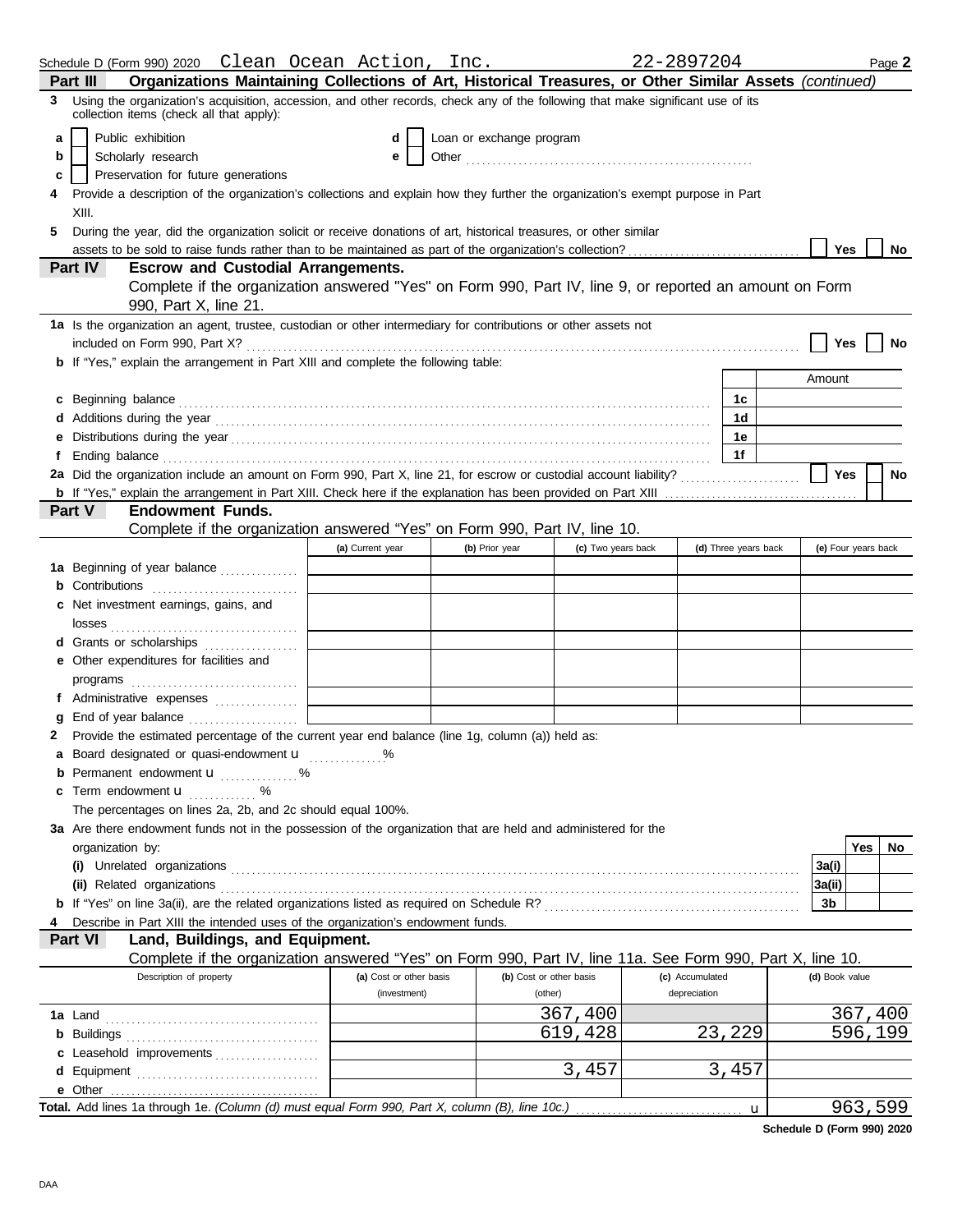| Schedule D (Form 990) 2020 Clean Ocean Action, Inc. |  |  | 22-2897204 |
|-----------------------------------------------------|--|--|------------|
| Part VII<br>Investments – Other Securities.         |  |  |            |

|            | Complete if the organization answered "Yes" on Form 990, Part IV, line 11b. See Form 990, Part X, line 12. |                |                                  |                |
|------------|------------------------------------------------------------------------------------------------------------|----------------|----------------------------------|----------------|
|            | (a) Description of security or category                                                                    | (b) Book value | (c) Method of valuation:         |                |
|            | (including name of security)                                                                               |                | Cost or end-of-year market value |                |
|            |                                                                                                            |                |                                  |                |
|            | (2) Closely held equity interests                                                                          |                |                                  |                |
|            | (3) Other $\ldots$ $\ldots$ $\ldots$ $\ldots$                                                              |                |                                  |                |
| $(A)$ .    |                                                                                                            |                |                                  |                |
| (B)        |                                                                                                            |                |                                  |                |
| (C)        |                                                                                                            |                |                                  |                |
| (D)        |                                                                                                            |                |                                  |                |
| (E)        |                                                                                                            |                |                                  |                |
| (F)        |                                                                                                            |                |                                  |                |
| (G)<br>(H) |                                                                                                            |                |                                  |                |
|            | Total. (Column (b) must equal Form 990, Part X, col. (B) line 12.)<br>u                                    |                |                                  |                |
| Part VIII  | Investments - Program Related.                                                                             |                |                                  |                |
|            | Complete if the organization answered "Yes" on Form 990, Part IV, line 11c. See Form 990, Part X, line 13. |                |                                  |                |
|            | (a) Description of investment                                                                              | (b) Book value | (c) Method of valuation:         |                |
|            |                                                                                                            |                | Cost or end-of-year market value |                |
| (1)        |                                                                                                            |                |                                  |                |
| (2)        |                                                                                                            |                |                                  |                |
| (3)        |                                                                                                            |                |                                  |                |
| (4)        |                                                                                                            |                |                                  |                |
| (5)        |                                                                                                            |                |                                  |                |
| (6)        |                                                                                                            |                |                                  |                |
| (7)        |                                                                                                            |                |                                  |                |
| (8)        |                                                                                                            |                |                                  |                |
| (9)        |                                                                                                            |                |                                  |                |
|            | Total. (Column (b) must equal Form 990, Part X, col. (B) line 13.)<br>u                                    |                |                                  |                |
| Part IX    | <b>Other Assets.</b>                                                                                       |                |                                  |                |
|            | Complete if the organization answered "Yes" on Form 990, Part IV, line 11d. See Form 990, Part X, line 15. |                |                                  |                |
|            | (a) Description                                                                                            |                |                                  | (b) Book value |
| (1)        |                                                                                                            |                |                                  |                |
| (2)        |                                                                                                            |                |                                  |                |
| (3)        |                                                                                                            |                |                                  |                |
| (4)        |                                                                                                            |                |                                  |                |
| (5)        |                                                                                                            |                |                                  |                |
| <u>(6)</u> |                                                                                                            |                |                                  |                |
| (7)        |                                                                                                            |                |                                  |                |
| (8)        |                                                                                                            |                |                                  |                |
| (9)        |                                                                                                            |                |                                  |                |
|            | Total. (Column (b) must equal Form 990, Part X, col. (B) line 15.)<br>Other Liabilities.                   |                | u                                |                |
| Part X     | Complete if the organization answered "Yes" on Form 990, Part IV, line 11e or 11f. See Form 990, Part X,   |                |                                  |                |
|            | line 25.                                                                                                   |                |                                  |                |
| 1.         | (a) Description of liability                                                                               |                |                                  | (b) Book value |
| (1)        | Federal income taxes                                                                                       |                |                                  |                |
| (2)        |                                                                                                            |                |                                  |                |
| (3)        |                                                                                                            |                |                                  |                |
| (4)        |                                                                                                            |                |                                  |                |
| (5)        |                                                                                                            |                |                                  |                |
| (6)        |                                                                                                            |                |                                  |                |
| (7)        |                                                                                                            |                |                                  |                |
| (8)        |                                                                                                            |                |                                  |                |
|            |                                                                                                            |                |                                  |                |
| (9)        | <b>Total.</b> (Column (b) must equal Form 990, Part X, col. (B) line 25.)                                  |                | u                                |                |

Liability for uncertain tax positions. In Part XIII, provide the text of the footnote to the organization's financial statements that reports the **2.** organization's liability for uncertain tax positions under FASB ASC 740. Check here if the text of the footnote has been provided in Part XIII

DAA

X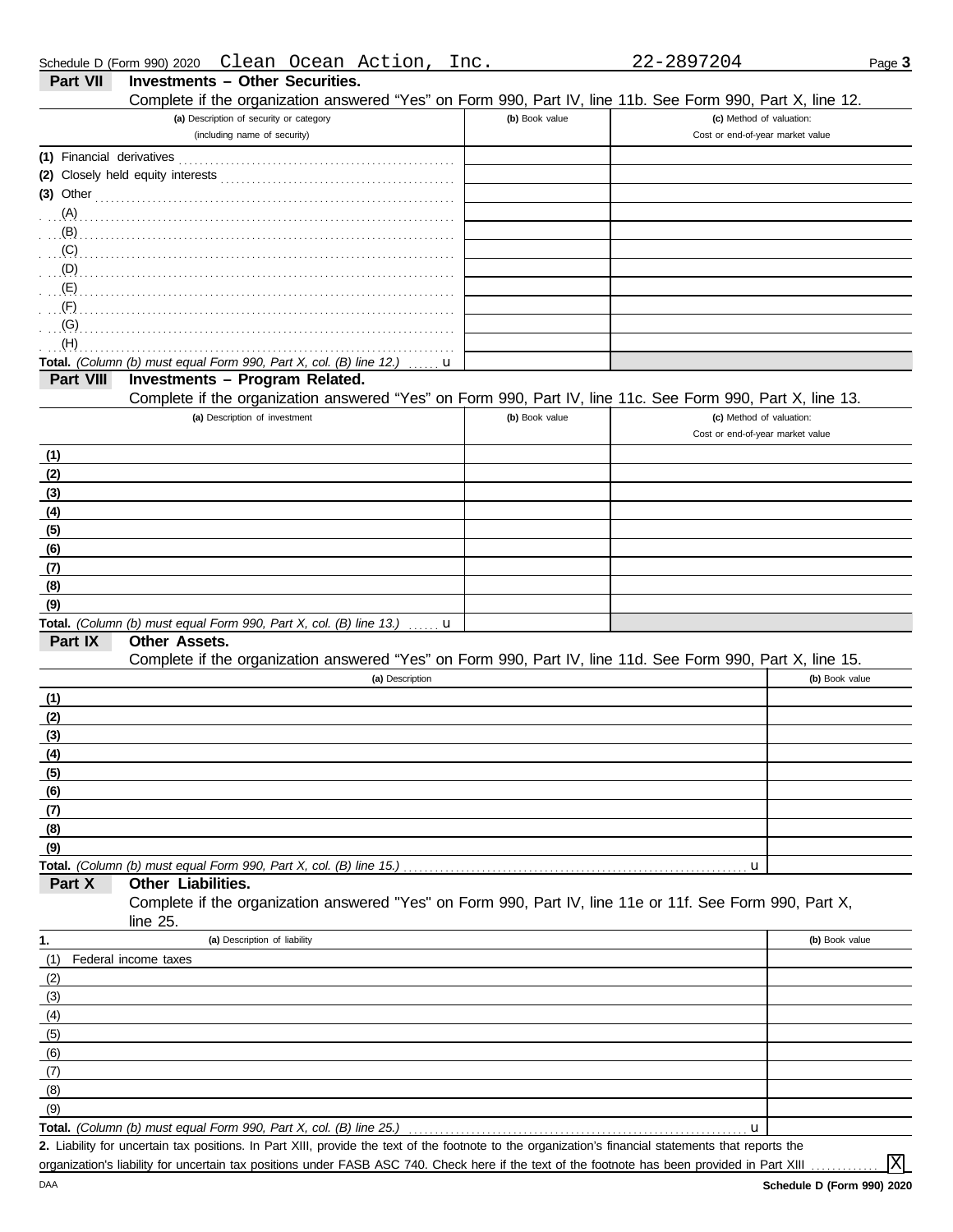|        | Schedule D (Form 990) 2020 Clean Ocean Action, Inc.                                                                                                                                                                            | 22-2897204           |              | Page 4    |
|--------|--------------------------------------------------------------------------------------------------------------------------------------------------------------------------------------------------------------------------------|----------------------|--------------|-----------|
|        | Reconciliation of Revenue per Audited Financial Statements With Revenue per Return.<br>Part XI                                                                                                                                 |                      |              |           |
|        | Complete if the organization answered "Yes" on Form 990, Part IV, line 12a.                                                                                                                                                    |                      |              |           |
| 1.     |                                                                                                                                                                                                                                |                      | $\mathbf{1}$ | 1,062,553 |
| 2      | Amounts included on line 1 but not on Form 990, Part VIII, line 12:                                                                                                                                                            |                      |              |           |
| a      |                                                                                                                                                                                                                                | 2a                   |              |           |
| b      |                                                                                                                                                                                                                                | 2 <sub>b</sub>       |              |           |
| с      |                                                                                                                                                                                                                                | 2c                   |              |           |
| d      |                                                                                                                                                                                                                                | 2d                   |              |           |
| е<br>3 | Add lines 2a through 2d [11] Add [12] Add [12] Add lines 2a through 2d [12] Add lines 2a through 2d [12] Add [12] Add [12] Add [12] Add [12] Add [12] Add [12] Add [12] Add [12] Add [12] Add [12] Add [12] Add [12] Add [12]  |                      | 2e<br>3      | 1,062,553 |
| 4      | Amounts included on Form 990, Part VIII, line 12, but not on line 1:                                                                                                                                                           |                      |              |           |
| а      |                                                                                                                                                                                                                                | 4a                   |              |           |
| b      |                                                                                                                                                                                                                                | 4b                   |              |           |
| c      | Add lines 4a and 4b                                                                                                                                                                                                            |                      | 4c           |           |
| 5      |                                                                                                                                                                                                                                |                      | 5            | 1,062,553 |
|        | Reconciliation of Expenses per Audited Financial Statements With Expenses per Return.<br>Part XII                                                                                                                              |                      |              |           |
|        | Complete if the organization answered "Yes" on Form 990, Part IV, line 12a.                                                                                                                                                    |                      |              |           |
| 1      | Total expenses and losses per audited financial statements                                                                                                                                                                     |                      | $\mathbf{1}$ | 800,938   |
| 2      | Amounts included on line 1 but not on Form 990, Part IX, line 25:                                                                                                                                                              |                      |              |           |
| а      |                                                                                                                                                                                                                                | 2a<br>2 <sub>b</sub> |              |           |
| b<br>с |                                                                                                                                                                                                                                | 2c                   |              |           |
| d      |                                                                                                                                                                                                                                | 2d                   |              |           |
| е      | Add lines 2a through 2d [11] Add [12] Add [12] Add lines 2a through 2d [12] Add lines 2a through 2d [12] Add [12] Add [12] Add [12] Add [12] Add [12] Add [12] Add [12] Add [12] Add [12] Add [12] Add [12] Add [12] Add [12]  |                      | 2e           |           |
| 3      |                                                                                                                                                                                                                                |                      | 3            | 800,938   |
| 4      | Amounts included on Form 990, Part IX, line 25, but not on line 1:                                                                                                                                                             |                      |              |           |
| а      | Investment expenses not included on Form 990, Part VIII, line 7b [100] [100] [100] [100] [100] [100] [100] [100] [100] [100] [100] [100] [100] [100] [100] [100] [100] [100] [100] [100] [100] [100] [100] [100] [100] [100] [ | 4a                   |              |           |
| b      |                                                                                                                                                                                                                                | 4b                   |              |           |
| c      | Add lines 4a and 4b                                                                                                                                                                                                            |                      | 4c<br>5      | 800,938   |
| 5.     | Part XIII Supplemental Information.                                                                                                                                                                                            |                      |              |           |
|        | Provide the descriptions required for Part II, lines 3, 5, and 9; Part III, lines 1a and 4; Part IV, lines 1b and 2b; Part V, line 4; Part X, line                                                                             |                      |              |           |
|        | 2; Part XI, lines 2d and 4b; and Part XII, lines 2d and 4b. Also complete this part to provide any additional information.                                                                                                     |                      |              |           |
|        | Part X - FIN 48 Footnote                                                                                                                                                                                                       |                      |              |           |
|        |                                                                                                                                                                                                                                |                      |              |           |
|        | The Organization follows ASC 740 "Income Taxes" which clarifies the                                                                                                                                                            |                      |              |           |
|        |                                                                                                                                                                                                                                |                      |              |           |
|        | accounting and recognition for tax positions taken. The Organization                                                                                                                                                           |                      |              |           |
|        |                                                                                                                                                                                                                                |                      |              |           |
|        | recognizes the tax benefits from uncertain tax positions only if it is more                                                                                                                                                    |                      |              |           |
|        | likely than not, based on the technical merits, that a tax position will be                                                                                                                                                    |                      |              |           |
|        |                                                                                                                                                                                                                                |                      |              |           |
|        | sustained upon examination by the taxing authority. For the year ended                                                                                                                                                         |                      |              |           |
|        |                                                                                                                                                                                                                                |                      |              |           |
|        | December 31, 2020, the Organization has determined that there are no                                                                                                                                                           |                      |              |           |
|        |                                                                                                                                                                                                                                |                      |              |           |
|        | material uncertainties in income taxes. The Organization has not incurred                                                                                                                                                      |                      |              |           |
|        |                                                                                                                                                                                                                                |                      |              |           |
|        | any income tax related penalties or interest for the year ended December                                                                                                                                                       |                      |              |           |
|        | 31, 2020, and is no longer subject to income tax examinations by the                                                                                                                                                           |                      |              |           |
|        |                                                                                                                                                                                                                                |                      |              |           |
|        | Internal Revenue Service for the years prior to 2017.                                                                                                                                                                          |                      |              |           |
|        |                                                                                                                                                                                                                                |                      |              |           |
|        |                                                                                                                                                                                                                                |                      |              |           |

. . . . . . . . . . . . . . . . . . . . . . . . . . . . . . . . . . . . . . . . . . . . . . . . . . . . . . . . . . . . . . . . . . . . . . . . . . . . . . . . . . . . . . . . . . . . . . . . . . . . . . . . . . . . . . . . . . . . . . . . . . . . . . . . . . . . . . . . . . . . . . . . . . . . . . . . . . . . . . . . . . . . . .

Page **4**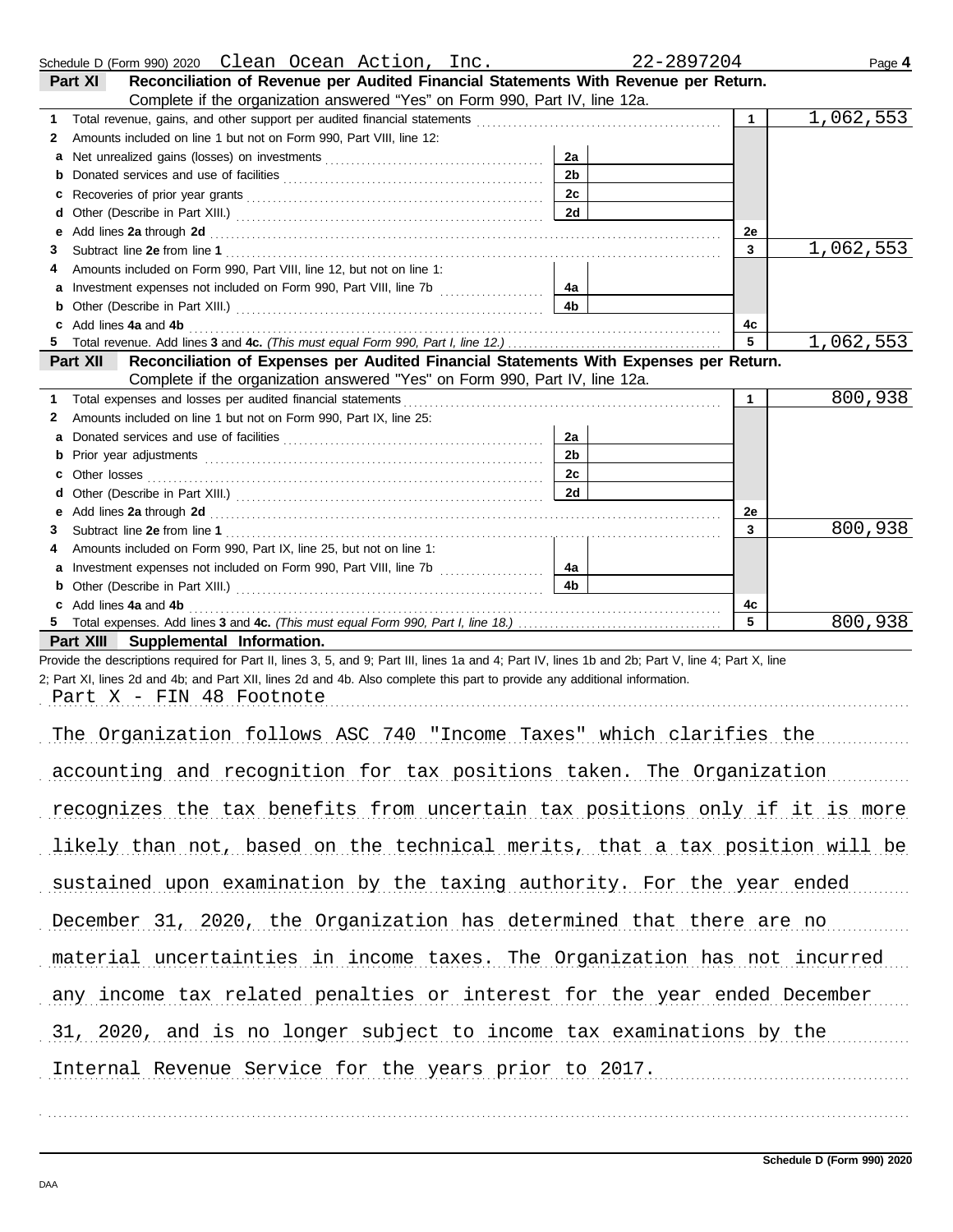Page 5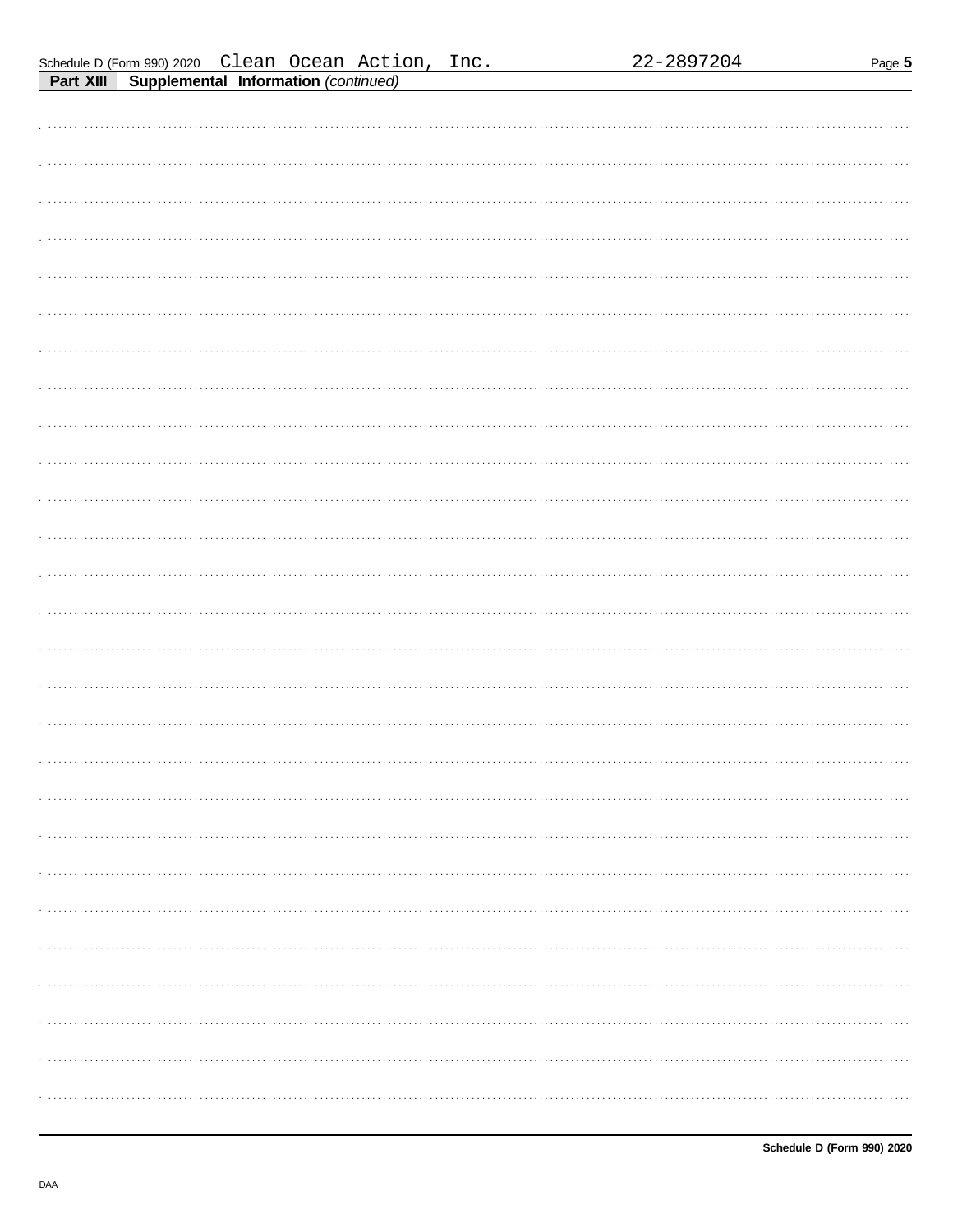**SCHEDULE O** 

(Form 990 or 990-EZ)

Department of the Treasury

Name of the organization

Internal Revenue Service

## Supplemental Information to Form 990 or 990-EZ

Complete to provide information for responses to specific questions on Form 990 or 990-EZ or to provide any additional information. La Attach to Form 990 or 990-EZ.

u Go to www.irs.gov/Form990 for the latest information.

OMB No 1545-0047

2020 **Open to Public** 

Inspection Employer identification number

22-2897204

Clean Ocean Action, Inc.

Form 990, Part III, Line 4a - First Accomplishment Clean Ocean Action, Inc.(COA)is the only full time coalition dedicated to improving the marine waters of the New York/New Jersey region. Founded in 1984, COA brings together and empowers over 115 organizations, hundreds of businesses and thousands of citizens to protect nature's most important resource: the ocean. The professional staff includes PhD's, an attorney and several with master's degrees. The small and effective team applies research, education, and citizen action to reduce sources of pollution and impacts from climate change with fact-based campaigns to implement environmentally-sound solutions. COA also engages meaningful and authentic efforts to ensure environmental justice. ACCOMPLISHMENTS: Significant improvements to marine water quality by reducing sources of pollution, plastics, and climate change, including: \* ended ocean dumping of eight ocean dumpsites off the coast of NJ \* blocked fossil fuel ocean industrialization, including seven Liquefied Natural Gas facilities and oil and gas drilling manuscription of the Matural Gas facilities and oil and gas drilling \* passed the nation's strongest state law prohibiting offshore oil and gas activities with support from 99% of NJ legislature \* passed the nation's strongest fertilizer control law to protect NJ's coastal waterways continuum contract coastal waterways \* reduced sources of raw sewage, protecting swimmers from sewage \* established the region's largest enviromental litter reduction event, Beach Sweeps, collected nearly 7.5 million pieces of trash from NJ beaches, and created a database for regional litter and plastic reduction efforts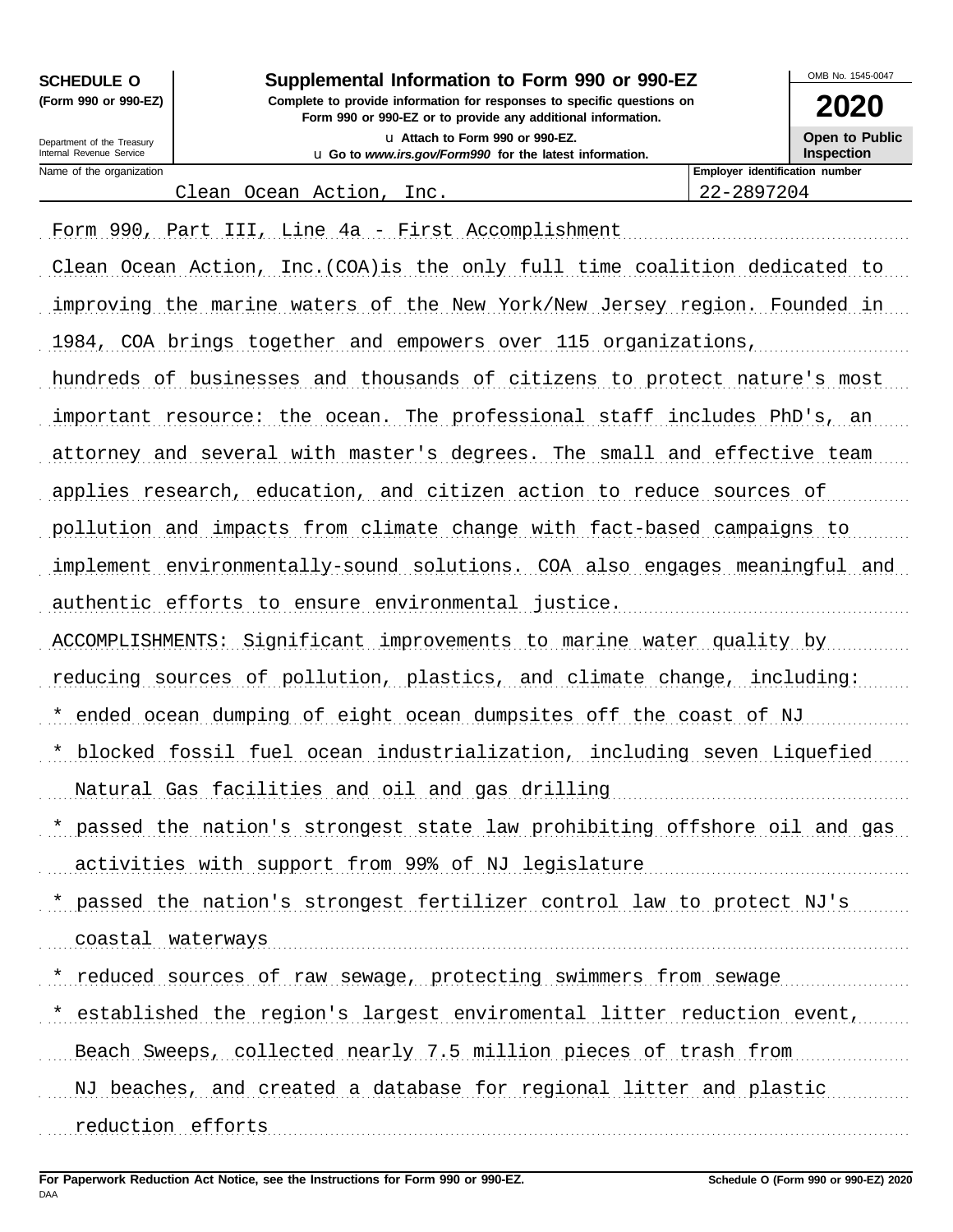| Schedule O (Form 990 or 990-EZ) 2020                                        | Page 2                                       |
|-----------------------------------------------------------------------------|----------------------------------------------|
| Name of the organization<br>Clean Ocean Action, Inc.                        | Employer identification number<br>22-2897204 |
| reduced the use of plastics in communities, businesses, and by              |                                              |
| individuals                                                                 |                                              |
| conducted a statewide assessment of microplastics along the entire NJ       |                                              |
| coast                                                                       |                                              |
| successfully led campaign to pass laws to reduce single-use plastic abuse   |                                              |
| improved the management of dredge material<br>$\star$                       |                                              |
| created a coastal watershed protection program, called Rally for the        |                                              |
| Waterways                                                                   |                                              |
| created a municipal pollution reduction certification program, called       |                                              |
| Blue Star                                                                   |                                              |
| EDUCATION PROGRAMS                                                          |                                              |
| COA created the Beach Sweeps - the region's longest running largest bi-     |                                              |
| annual volunteer citizen science event for all ages that puts feet on the   |                                              |
| beach and hands in the sand to reduce marine debris and collect a legacy of |                                              |
| information that is used to identify sources of marine debris, monitor      |                                              |
| trends and promote solutions. COA also developed "Watershed Mindfulness"    |                                              |
| programs to engage people in pollution reduction at the local level, as     |                                              |
| well as coordinating diverse and engaging educational programs for all ages |                                              |
| (youth - seniors), to reduce pollution, climate change and plastics.        |                                              |
| RESEARCH PROGRAMS                                                           |                                              |
| COA conducts research to identify plastics, pathogens, and chemical         |                                              |
| pollution sources by engaging citizen science with rigorous oversight by    |                                              |
| the PhD staff scientist. Research is coordinated with state and federal     |                                              |
| agencies, as well as with outside scientists to ensure quality. Water       |                                              |
| quality monitoring is also conducted in COA's new in-house lab. Campaigns   |                                              |
| are implemented along with municipal engagement to reduce the sources of    |                                              |
| pollution and impacts discovered through research.                          |                                              |

Page 1 of 3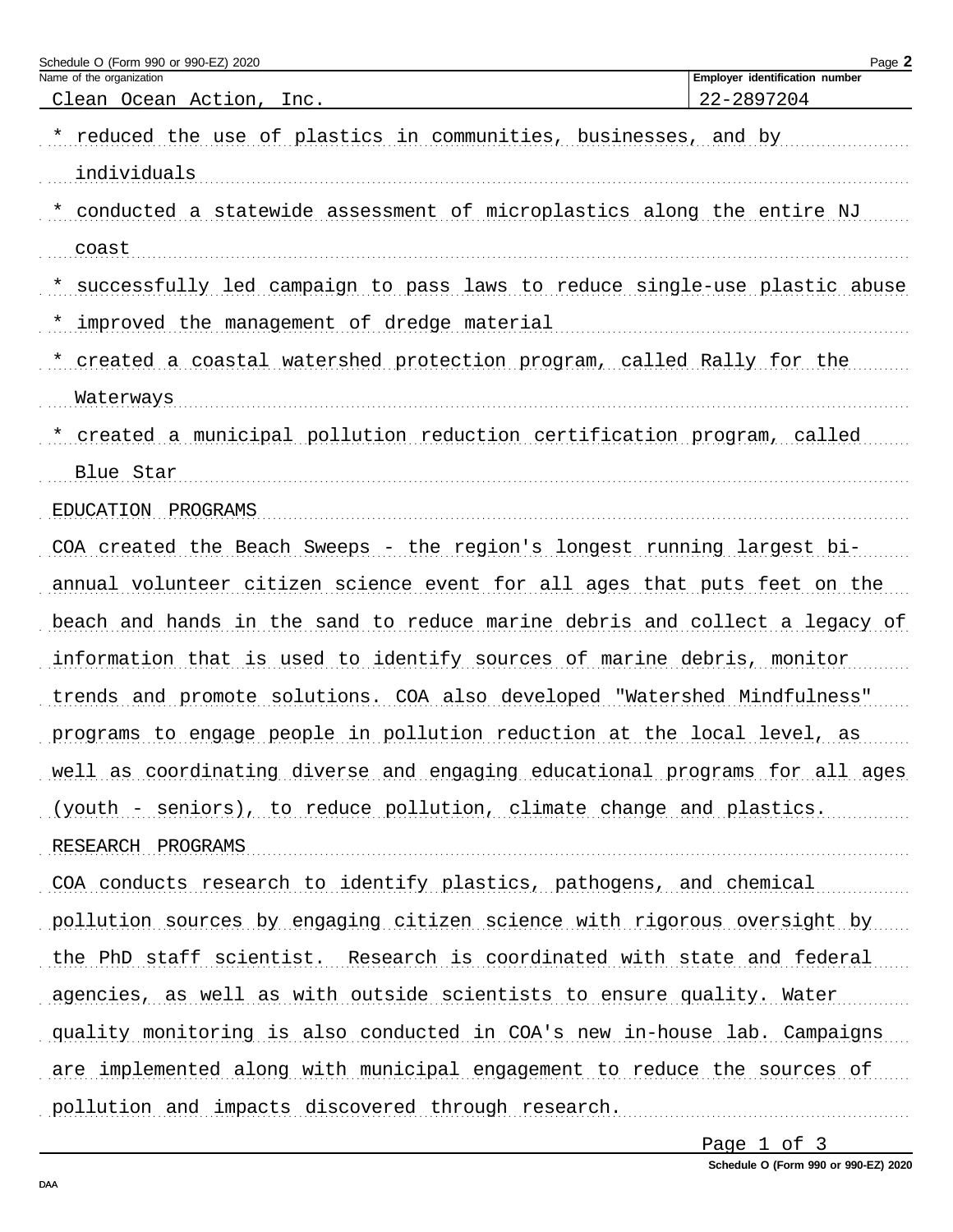| Schedule O (Form 990 or 990-EZ) 2020                                        | Page 2                                       |
|-----------------------------------------------------------------------------|----------------------------------------------|
| Name of the organization<br>Clean Ocean Action, Inc.                        | Employer identification number<br>22-2897204 |
| CITIZEN ACTION                                                              |                                              |
| COA acts as a watchdog by responding to and investigating calls from        |                                              |
| citizens about polluting activities. Action campaigns, meetings and         |                                              |
| rallies to inform the public and record testimony, and petitions and        |                                              |
| letter-writing campaigns are prepared with scientific, technical, and legal |                                              |
| expertise to ensure protection of marine water quality from pollution,      |                                              |
| including from pathogens, chemicals, and marine debris.                     |                                              |
|                                                                             |                                              |
| Form 990, Part VI, Line 11b - Organization's Process to Review Form 990     |                                              |
| Reviewed by each Board of Trustee member.                                   |                                              |
|                                                                             |                                              |
| Form 990, Part VI, Line 12c - Enforcement of Conflicts Policy               |                                              |
| The Board of Trustees meets and monitors compliance.                        |                                              |
| Form 990, Part VI, Line 15a - Compensation Process for Top Official         |                                              |
| The Board of Trustees reviews and approves compensation for the Executive   |                                              |
| Director using comparable data and approval is documented                   |                                              |
| contemporaneously.                                                          |                                              |
|                                                                             |                                              |
| Form 990, Part VI, Line 15b - Compensation Process for Officers             |                                              |
| The Executive Director and Board of Trustees reviews and approves           |                                              |
| compensation of officers using comparable data and approval is documented   |                                              |
| contemporaneously.                                                          |                                              |
|                                                                             |                                              |
| Form 990, Part VI, Line 18 - No Public Disclosure Explanation               |                                              |
| Form 990 and Form 1023 are available on the Organization's website.         |                                              |
|                                                                             |                                              |

Page 2 of 3

Schedule O (Form 990 or 990-EZ) 2020